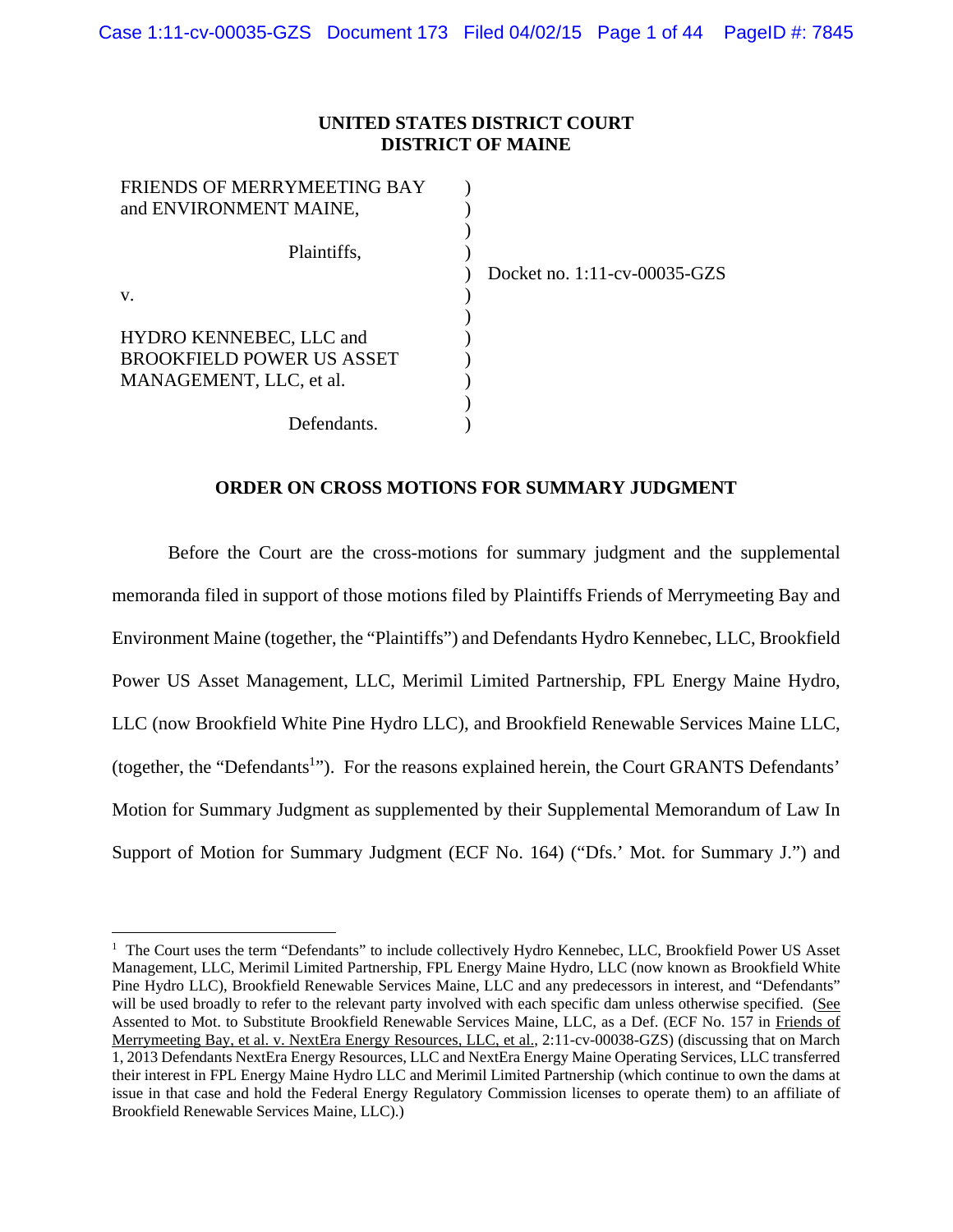DENIES Plaintiffs' Motion for Summary Judgment as supplemented by their Supplemental Memorandum in Support of Plaintiffs in the Parties' Cross-Motions for Summary Judgment (ECF No. 162) ("Pls.' Mot. for Summary J.").

#### **I. LEGAL STANDARD**

 Generally, a party is entitled to summary judgment if, on the record before the Court, it appears "that there is no genuine issue as to any material fact and that the moving party is entitled to judgment as a matter of law." Fed. R. Civ. P. 56(c)(2). "[T]he mere existence of *some* alleged factual dispute between the parties will not defeat an otherwise properly supported motion for summary judgment; the requirement is that there be no *genuine* issue of *material* fact." Anderson v. Liberty Lobby, Inc., 477 U.S. 242, 247-48 (1986). An issue is "genuine" if "the evidence is such that a reasonable jury could return a verdict for the nonmoving party." Id. at 248. A "material fact" is one that has "the potential to affect the outcome of the suit under the applicable law." Nereida–Gonzalez v. Tirado–Delgado, 990 F.2d 701, 703 (1st Cir. 1993) (citing Anderson*,* 477 U.S. at 248) (additional citation omitted).

 The party moving for summary judgment must demonstrate an absence of evidence to support the nonmoving party's case. Celotex Corp. v. Catrett*,* 477 U.S. 317, 325 (1986). In determining whether this burden is met, the Court must view the record in the light most favorable to the nonmoving party and give that party the benefit of all reasonable inferences in its favor. Santoni v. Potter, 369 F.3d 594, 598 (1st Cir. 2004).

 Once the moving party has made this preliminary showing, the nonmoving party must "produce specific facts, in suitable evidentiary form, to establish the presence of a trialworthy issue." Triangle Trading Co. v. Robroy Indus., Inc., 200 F.3d 1, 2 (1st Cir. 1999) (citation and internal punctuation omitted); see also Fed. R. Civ. P. 56(e). "Mere allegations, or conjecture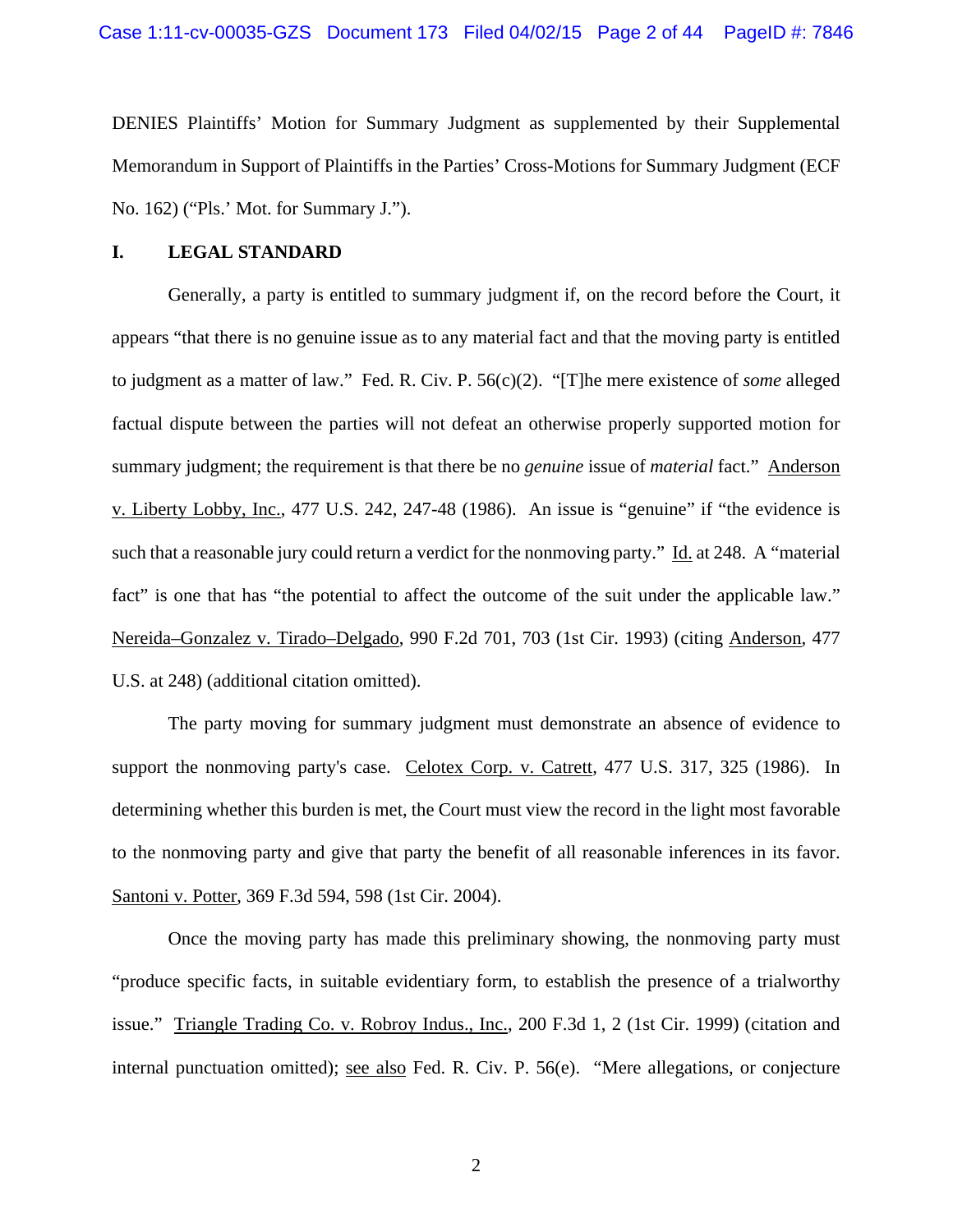unsupported in the record, are insufficient." Barros-Villahermosa v. United States, 642 F.3d 56, 58 (1st Cir. 2011) (quoting Rivera–Marcano v. Normeat Royal Dane Quality A/S, 998 F.2d 34, 37 (1st Cir. 1993)); see also Wilson v. Moulison N. Corp., 639 F.3d 1, 6 (1st Cir. 2011) ("A properly supported summary judgment motion cannot be defeated by conclusory allegations, improbable inferences, periphrastic circumlocutions, or rank speculation." (citations omitted)). "As to any essential factual element of its claim on which the nonmovant would bear the burden of proof at trial, its failure to come forward with sufficient evidence to generate a trialworthy issue warrants summary judgment to the moving party." In re Spigel, 260 F.3d 27, 31 (1st Cir. 2001) (quoting In re Ralar Distribs., Inc., 4 F.3d 62, 67 (1st Cir. 1993)).

 The above-described "standard is not affected by the presence of cross-motions for summary judgment." Alliance of Auto. Mfrs. v. Gwadosky, 430 F.3d 30, 34 (1st Cir. 2005) (citation omitted). "[T]he court must mull each motion separately, drawing inferences against each movant in turn." Cochran v. Quest Software, Inc., 328 F.3d 1, 6 (1st Cir. 2003) (citation omitted); see also Alliance of Auto. Mfrs., 430 F.3d at 34 ("[L]ike the district court, we must scrutinize the record in the light most favorable to the summary judgment loser and draw all reasonable inferences therefrom to that party's behoof.").

#### **II. BACKGROUND**

 The Court presumes familiarity with the lengthy litigation and background of these consolidated cases. Accordingly, the Court discusses only those facts that are pertinent to the Motions currently before the Court.

#### **A. Water Quality Certifications**

The Lockwood, Hydro Kennebec, Shawmut and Weston Projects are four hydroelectric projects, or dams, located on the mainstem Kennebec River. The Lockwood Project is the first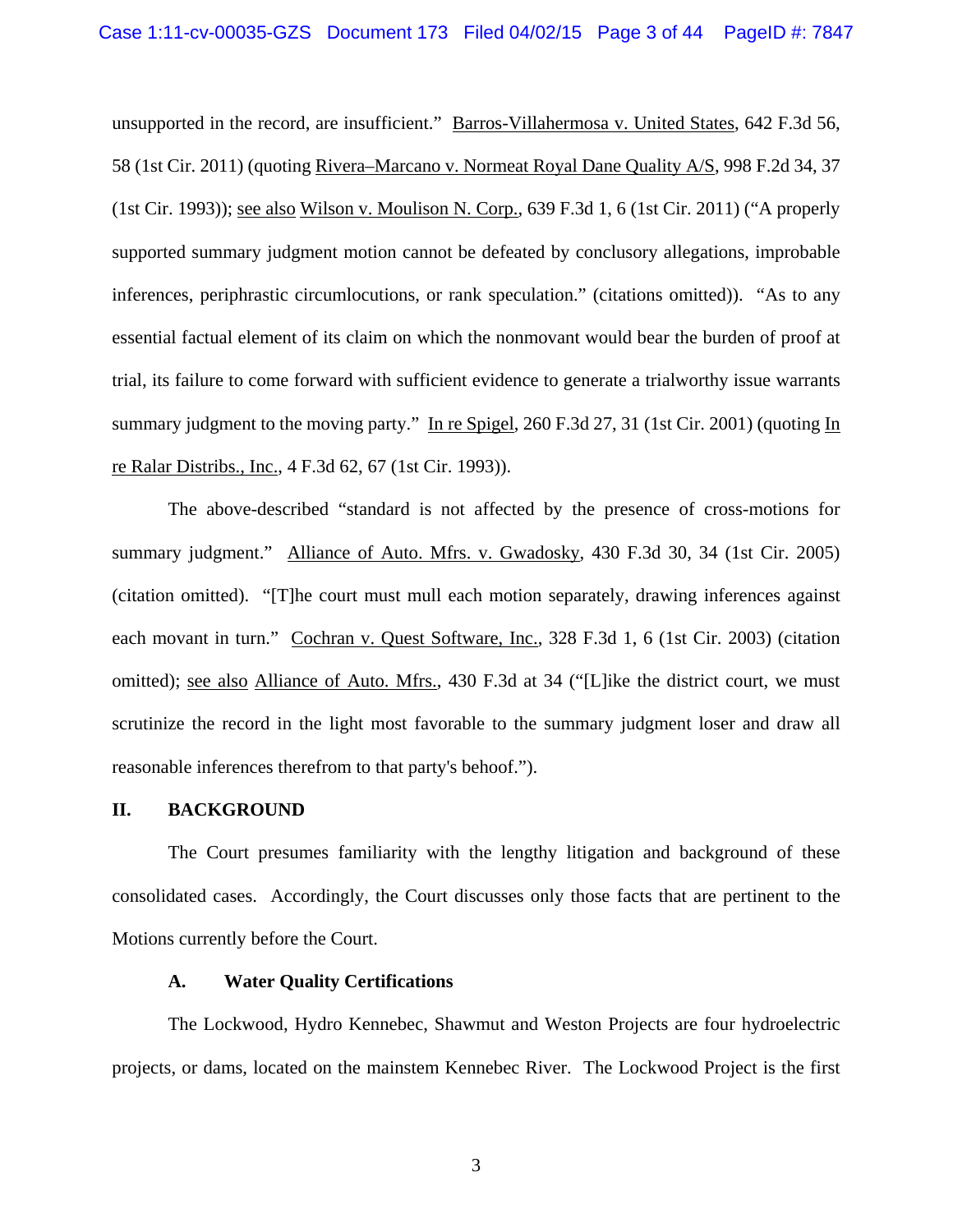hydroelectric project upstream of Merrymeeting Bay on the Kennebec River. The Hydro Kennebec, Shawmut and Weston Projects are dams located upstream of the Lockwood Project on the Kennebec River. Each of these Projects operates subject to the terms and conditions of a water quality certification issued by the State of Maine pursuant to Section 401 of the CWA, 33 U.S.C. §1341. (Joint Stipulated Facts for Summary Judgment (LSW ECF No. 85) ("LSW JSF") ¶ 193; Stipulations of Fact (HK ECF No. 95) ("HK JSF")  $\P$  131.<sup>2</sup>) The water quality certifications for each project are included in the projects' Federal Energy Regulatory Commission ("FERC") licenses. Among the requirements of each Project's water quality certification is the following provision:

INTERIM DOWNSTREAM FISH PASSAGE: The applicant shall continue and where needed improve existing operational measures to diminish entrainment, allow downstream passage, and eliminate significant injury to out-migrating anadromous fish in accordance with the terms of the KHDG Settlement Agreement.

(LSW JSF ¶ 195; HK JSF ¶ 132 (emphasis added).) The KHDG Settlement Agreement (the

"Settlement Agreement") provides:

1

To the extent that licensee desires to achieve or continue interim downstream passage of out-migrating alewife, and /or juvenile Atlantic salmon or shad by means of passage through turbine(s), licensee must demonstrate, through site-specific qualitative studies designed and conducted in consultation with the resource agencies, that passage through turbine(s) will not result in significant injury and/or mortality (immediate and delayed). In the event that adult shad and/or adult Atlantic salmon begin to inhabit the impoundment above the … project, and to the extent that licensee desires to achieve interim downstream passage of out-migrating adult Atlantic salmon and/or adult shad by means of passage through turbine(s), licensee must first demonstrate through site-specific quantitative studies designed

<sup>&</sup>lt;sup>2</sup> On September 10, 2014, Defendants filed their Unopposed Motion to Consolidate. (ECF No. 158) Through the Motion to Consolidate, Defendants moved to consolidate this case, Friends of Merrymeeting Bay, et al. v. Hydro Kennebec, LLC, et al., 1:11-cv-00035-GZS, with Friends of Merrymeeting Bay, et al., v. Merimil Limited Partnership, et al., 2:11-cv-00038-GZS. The actions had been previously consolidated on appeal and were addressed by the First Circuit Court of Appeals in a single Opinion, Friends of Merrymeeting Bay v. Hydro Kennebec, LLC, 759 F.3d 30 (1st Cir. 2014). The Court granted that Motion to Consolidate on September 11, 2014. (ECF No. 159.) Accordingly, throughout this Order, the Court will reference documents from both of the consolidated cases. Documents that are from Friends of Merrymeeting Bay, et al. v. Hydro Kennebec, LLC, et al., 1:11-cv-00035-GZS, will be referenced by "HK ECF No." Documents that are from Friends of Merrymeeting Bay, et al., v. Merimil Limited Partnership, et al., 2:11-cv-00038-GZS, will be referenced by "LSW ECF No."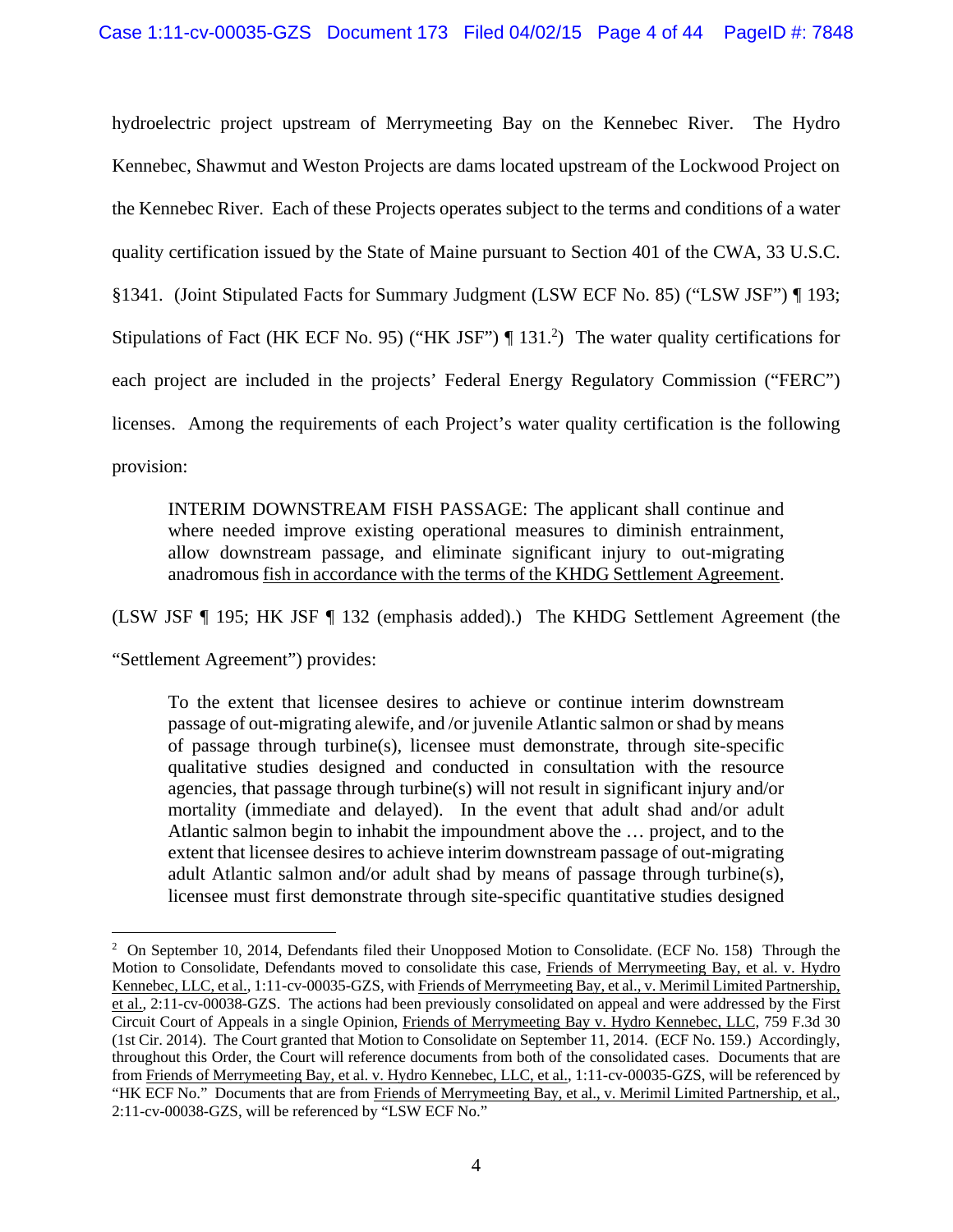and conducted in consultation with the resource agencies [*i.e.*, the Services, MDMR, Maine Department Inland Fisheries and Wildlife, and Maine Atlantic Salmon Authority], that passage through turbine(s) will not result in significant injury and/or mortality (immediate or delayed). In no event shall licensee be required to make this quantitative demonstration for adult shad and adult Atlantic salmon before May 1, 2006.

(HK JSF ¶ 196; see also LSW JSF ¶ 134.) As discussed below, this litigation turns on what Defendants "desire" in regard to downstream fish passage at each project.

### **B. The Lockwood Project**

Downstream migrating salmon and shad can pass the hydro electric projects, including the Lockwood Project, by three basic means: through the turbines, through the fish bypass and via spill. (LSW JSF ¶ 90.) Indeed, Defendants testified at a 2007 hearing that "[t]here are a number of existing downstream passages for eels and anadromous fish at the Kennebec River Projects and these include gates, spillways and turbine passage." (Id. ¶ 198; see also id. ¶ 199 (stating that "[c]urrently fish are passed downstream at Weston, Shawmut and Lockwood projects via existing gates, sluices, spillways and turbines").)

The Lockwood Project has seven turbines, and each of the turbine intakes is screened by a trash rack with vertical bars. (Id. ¶ 92.) The trash racks screening the intakes at Units 1-6 have a space of 2.0 inches between the bars; the trash rack screening the intakes at Unit 7 has a space of 3.5 inches between the bars. (Id. ¶ 95.) In general, downstream migrating kelts in the Kennebec River are too large to fit through a 2-inch trash rack spacing, but most could physically fit through a 3.5-inch spacing. (Id.  $\P$ 96.)

In 2005, Defendants began working with the signatory agencies to the Settlement Agreement and FERC regarding a draft plan for interim downstream fish passage at the Lockwood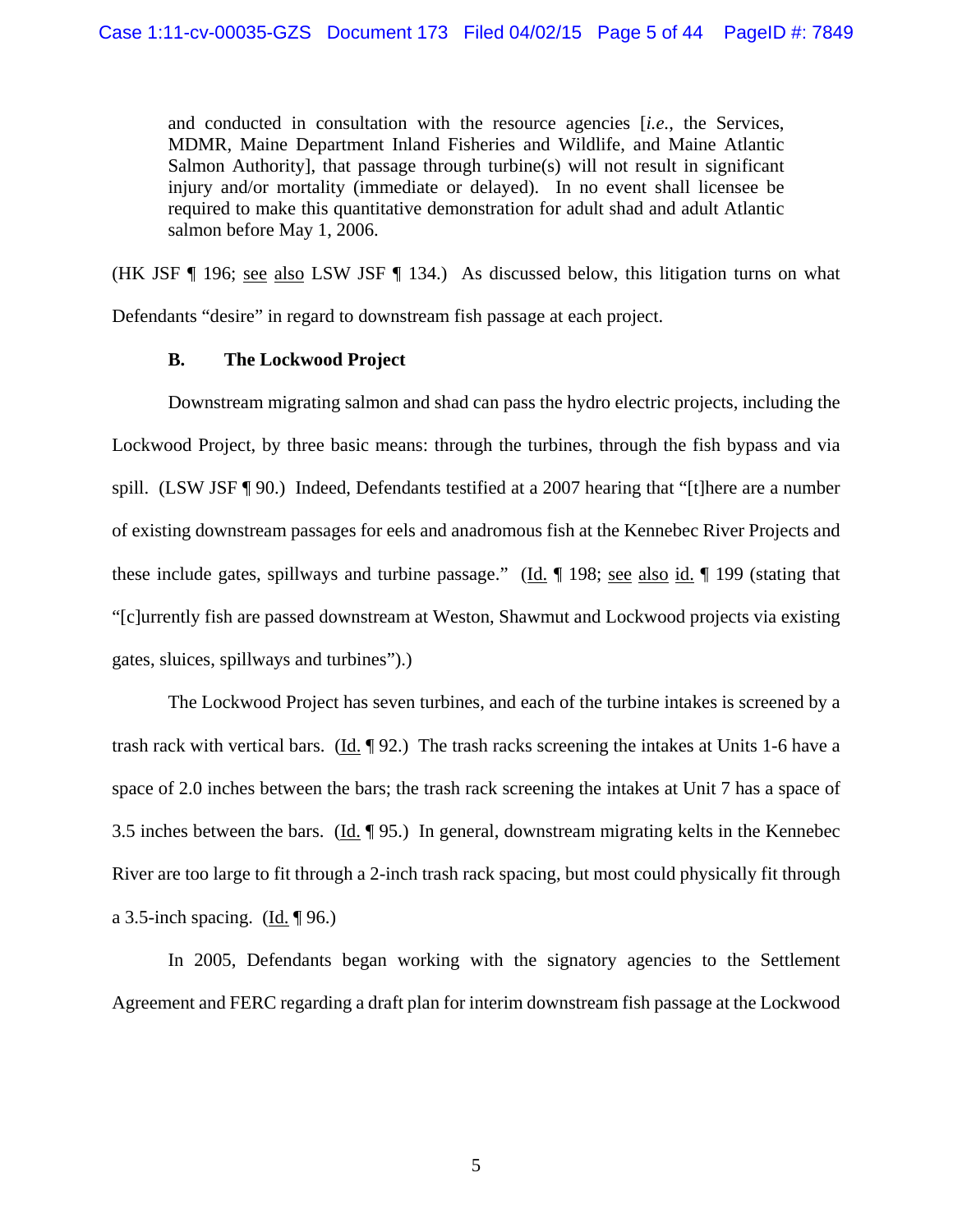Project.<sup>3</sup> (Defs.' Supplemental Statement of Undisputed Material Fact (HK ECF No. 165) ("BFSF") ¶ 23; Pls.' Opp'n to Defs.' Supplemental Statement of Undisputed Material Facts (HK ECF No. 167) ("Pls.' Opp'n to BFSF") [23.) On March 3, 2006, MDEP wrote to Defendants and indicated that MDEP, in accordance with the August 26, 2004 water quality certification, had reviewed and approved of an interim downstream fish passage effectiveness study plan.<sup>4</sup> (BFSF ¶¶ 2, 3; Pls.' Opp'n to BFSF ¶¶ 2, 3 (03/03/06 Letter from Dana Paul Murch of MDEP to Chad Clark (LSW ECF No. 83-8).) In addition, the FPL Energy Maine Hydro LLC Fish Passage Report for 2006 reflects that Defendants submitted a downstream fish passage study plan for Lockwood to FERC in September 2005 and that the study plan was approved by FERC in March 2006. (BFSF ¶ 3 (FPL Energy Maine Hydro LLC Fish Passage Report for 2006 (HK ECF No. 81-2) at Page ID # 1292).)

In late fall and early winter of 2007, Defendants conducted a study of adult salmon passage at the Lockwood Project using radio telemetry. (BFSF ¶ 24.) The study revealed that 11 of 15 fish that passed through Units 1 to 6 had immediate survival, while 7 of 10 fish that passed through Unit 7 had immediate survival. (Pls.' Supp. Statement of Undisputed Material Facts (HK ECF No. 163) **[115]** 3.) It was difficult to extrapolate from the study, however, because it used smaller hatchery-raised salmon and involved a limited number of fish. (BFSF [24.) In addition, the study was done before any diversionary facilities were installed at Lockwood. (Id.)

<sup>&</sup>lt;sup>3</sup> The following government agencies are referred to throughout this case: the Federal Energy Regulatory Commission ("FERC"), U.S. Fish and Wildlife Services ("USFWS" or "FWS"), National Marine Fisheries Service ("NMFS" or "NOAA"), Maine Department of Marine Resources ("MDMR"), Maine Department of Environmental Protection ("MDEP") and Maine Board of Environmental Protection ("MDEP").

<sup>&</sup>lt;sup>4</sup> The letter further indicated that design and operational plans for permanent downstream fish passage facilities had to be prepared in consultation with state and federal fisheries agencies and had to be filed with MDEP for review and approval prior to construction. (BFSF ¶¶ 2, 3; Pls.' Opp'n to BFSF ¶¶ 2, 3 (03/03/06 Letter from Dana Paul Murch of MDEP to Chad Clark (LSW ECF No. 83-8).)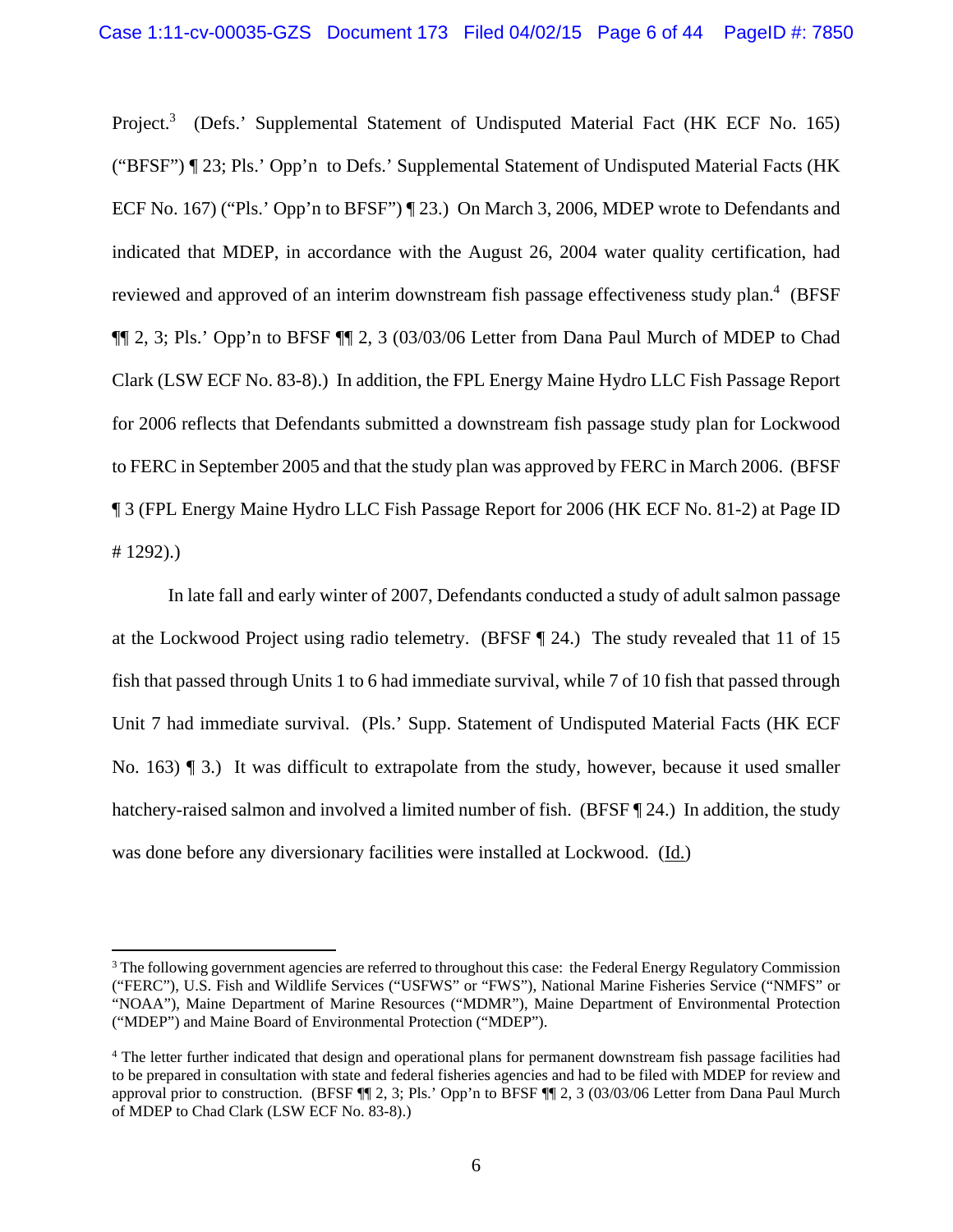In late summer of 2009, Defendants installed a downstream fish bypass facility at Lockwood in order to allow fish to bypass the turbines. (BFSF ¶ 25; LSW JSF ¶ 200.) The maximum flow rate to the bypass is approximately 6% of that to the turbines. (LSW JSF ¶ 94, 98.) At that time, Defendants also installed a 300-foot long floating guidance boom (called a "Slickbar" boom) in the project's forebay upstream of the turbines.<sup>5</sup> (LSW JSF  $\P$  200.) Robert Richter testified that the function of the downstream bypass at Lockwood and the reason that it was installed was to have migrating fish bypass the turbines in a safe manner. (BFSF ¶ 13 (Deposition of Robert Richter (ECF No. 82-4) ("Richter Dep.") 56:6-16).) The installation of the guidance boom was approved by NMFS, USFWS, and MDMR as part of a general practice to collaborate with those agencies on fish passage design. (BFSF ¶ 2; Pls.' Opp'n to BFSF ¶ 2 (Richter Dep. 157:10-19; 158:7-15).)

After installation of the diversion facilities at the Lockwood Project, during the "shakedown" period, Defendants evaluated the operation of the Slickbar boom. (BFSF ¶ 27.) The Slickbar Boom at Lockwood had problems with "overtopping," which occurs when high river flows caused the floats on the top of the boom to be pulled down below the water's surface, providing an opportunity for fish to pass over the boom. (LSW JSF ¶ 202.) The Slickbar boom also had problems with the curtain ripping, which could create holes large enough for the salmon to swim through the curtain. (Id. ¶ 203.) During the shakedown period, Defendants identified the need for and made modifications, including additional flotation and upstream facing tether lines securing the boom and removing some of the unwanted billowing in the curtain. (BFSF  $\P$ ] 27, 28;

<sup>&</sup>lt;sup>5</sup> The Slickbar boom at Lockwood included a 10-foot deep curtain: the top four feet were made of impervious rubber and the bottom six feet were made of synthetic fiber netting. (LSW JSF ¶ 200.) The downstream bypass and boom cost approximately \$375,000 to install. (BFSF ¶ 25.)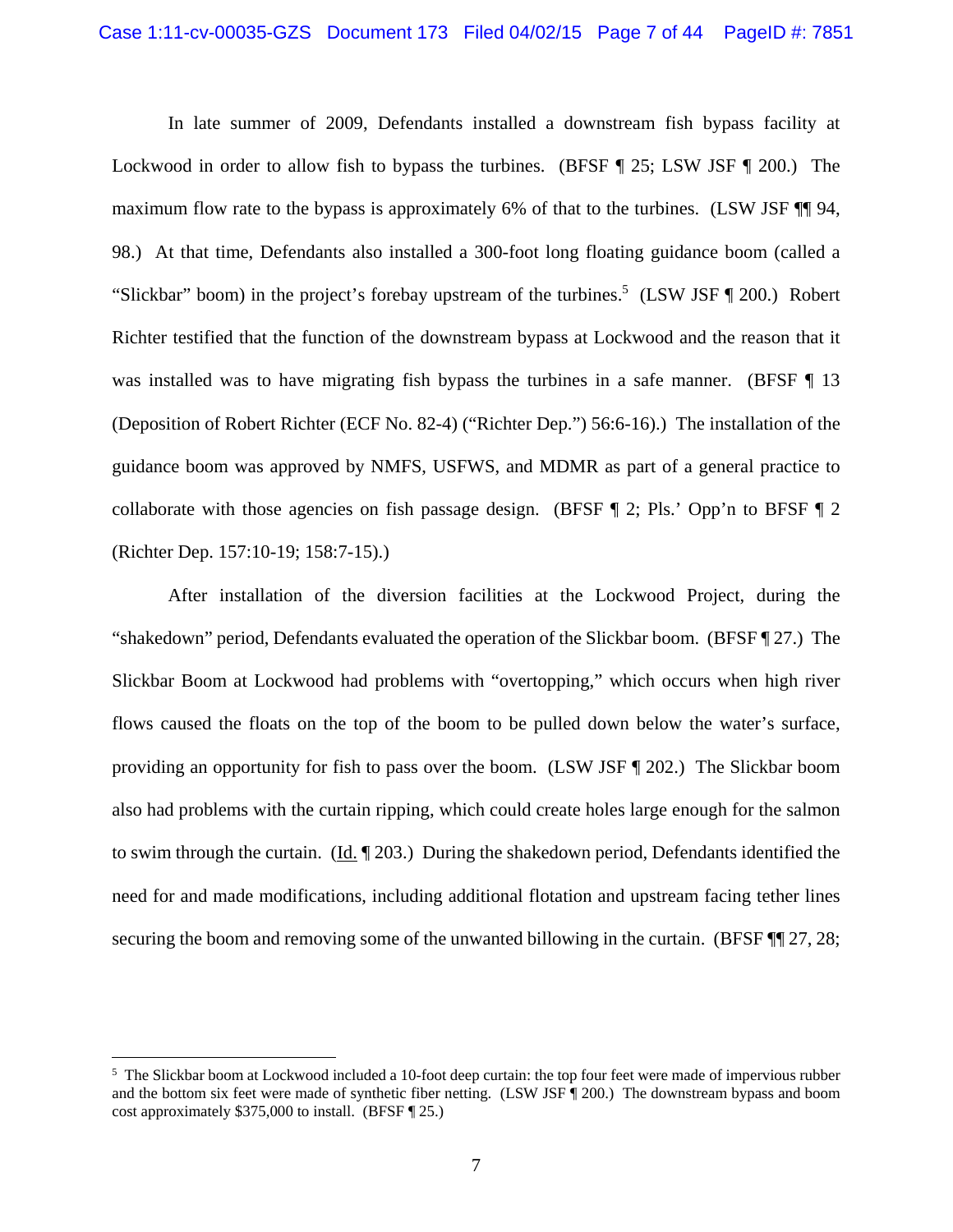Pls.' Opp'n to BFSF ¶ 28.) On certain occasions, the Slickbar boom and curtain were removed from the Lockwood forebay to allow for repair. (LSW JSF ¶ 204.)

In May 2010, Defendants replaced the Slickbar boom with a Tuffboom to address the issues presented by the prior boom, including overtopping and ripping, and to guide fish towards the bypass and away from the turbines.<sup>6</sup> (BFSF  $\P$ ] 29, 31; Pls.' Opp'n to BFSF  $\P$  31; LSW JSF  $\P$  201.) The Tuffboom was more buoyant and rugged and was designed to be deployed year-round. (BFSF ¶¶ 29, 32.) Modifications were made to the Lockwood Tuffboom in June 2010 to increase buoyancy, strength and add new screening.<sup>7</sup> (Id. 1 32.) Around the same time, Defendants added a new surface sluice gate.<sup>8</sup> (Id. 1 30.)

Problems arose with the Tuffboom. (BFSF ¶ 29; Pls.' Opp'n to BFSF ¶ 29; LSW JSF ¶ 209-12.) Specifically, in March 2011, the attachment point between the Tuffboom and the downstream bypass at Lockwood broke loose, and was not reattached until sometime in April, after the downstream bypass had been opened for the early part of the migration season. (LSW JSF ¶ 208.) In late April 2011, the Tuffboom was found to be tilting in such a way as to potentially impair its proper functioning. (Id.  $\parallel$  209.) In early June 2011, Defendants discovered that a weighting chain on the bottom of the Tuffboom had ripped free of the curtain, which may have diminished the effectiveness of the screening by the boom, and sent divers to repair it. (LSW JSF ¶ 210; BFSF ¶ 33.) In April or June 2011, Defendants noticed that the trash rack bars covering the

<sup>&</sup>lt;sup>6</sup> The Lockwood Tuffboom cost approximately \$150,000. (BFSF ¶ 31; Pls.' Opp'n to BFSF ¶ 31.) The Tuffboom includes a 10-foot deep curtain: the top four feet are made of perforated metal plate and the bottom six feet are made of synthetic fiber netting. (LSW JSF ¶ 206.)

<sup>&</sup>lt;sup>7</sup> The original floats were replaced with "Tuff Boom" brand flotation with attached four feet deep, 5/16 metal punch plate panels and six foot deep, 5/16 netting attached to the punch plate. (BFSF ¶ 32.)

<sup>&</sup>lt;sup>8</sup> The new surface sluice gate at Lockwood included three orifices along the spillway to pass an additional 50cfs minimum flow for protection of downstream fisheries and for potentially providing downstream passage even when there is no spill over the spillway at the facility. (BFSF ¶ 30.)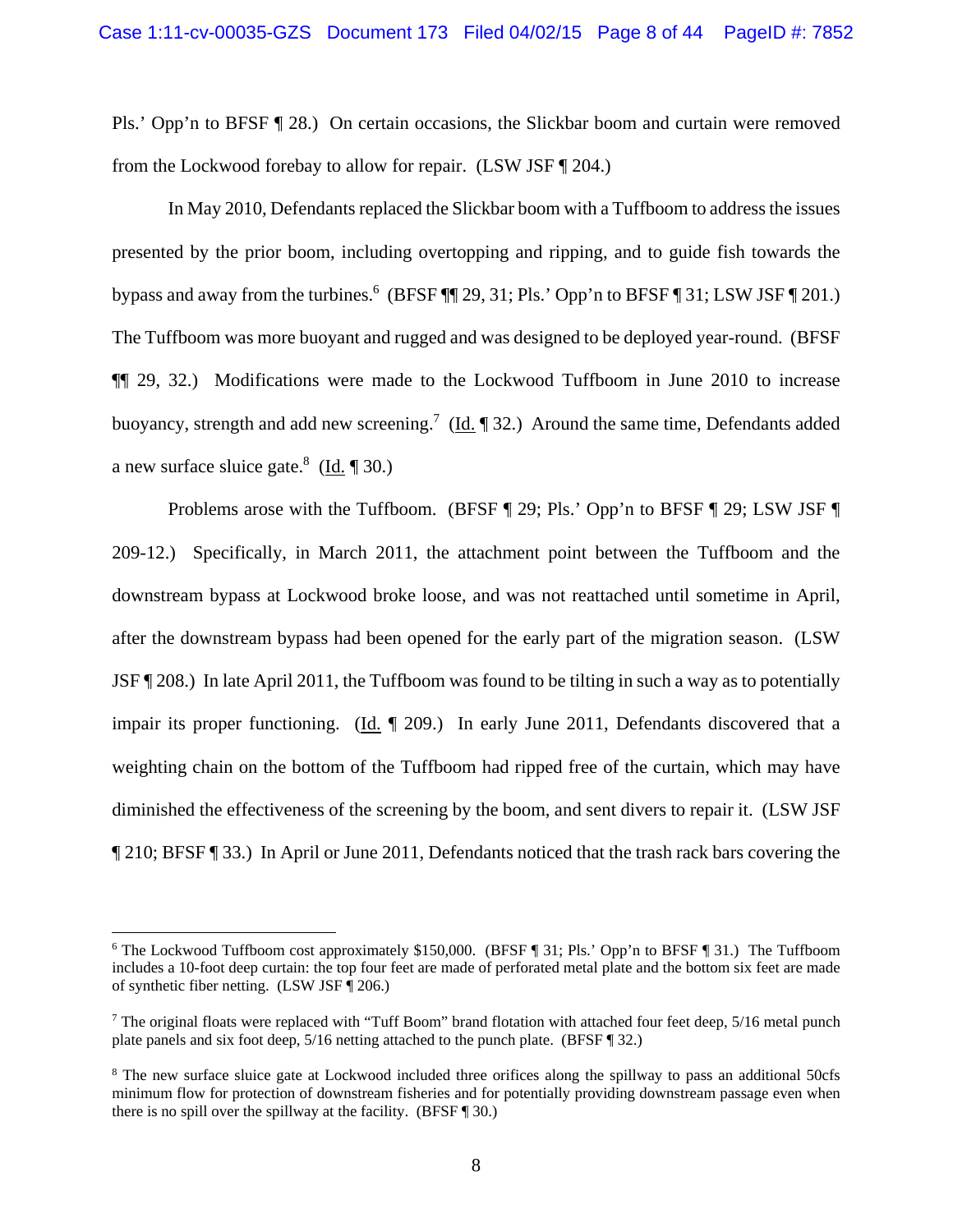bypass sluice were rattling and vibrating in a way that could deter fish from using the bypass, and Defendants inserted wedges. (LSW JSF ¶ 211; BFSF ¶ 33.)

In May and June of 2011, a radio telemetry study was performed at Lockwood to determine the effectiveness of the Tuffboom at guiding salmon smolts to the bypass. (LSW JSF ¶ 213.) Based on the results of the study, Defendants and their consultants predicted that during median flow conditions in the Kennebec River during kelt migration periods, 38.7% of downstream migrating kelts pass Lockwood via spill, 11.5% pass via bypass and 49.8% pass via the turbine. (Id. ¶ 221.) Also based on the study, Defendants and their consultants predicted that, of those kelts passing Lockwood through the forebay powerhouse, 81.8% attempt to pass via the turbines. (Id.  $\P$  222.)

After examining the results of the radio telemetry study, NMFS stated: "Overall, the downstream bypass system was not effective at passing smolts. The majority of smolts entering the power canal passed via turbine entrainment. Atlantic salmon passage via turbine entrainment would have greater impacts to the species than a highly effective, well-designed and functioning downstream fish bypass system." (LSW JSF ¶ 217.) NMFS further stated:

We understand that the [Defendants] plan[] several modifications to the existing downstream bypass in an attempt to increase its[] effectiveness. We are not confident that the proposed modifications will significantly improve effectiveness of the downstream bypass or reduce turbine entrainment. Based upon the results of studies evaluating the effectiveness of floating booms at the Lockwood and Hydro-Project in the Kennebec River, NMFS questions whether this technology can be an effective behavioral guidance for migratory fish species. Given this, the Licensee may want to consider physical exclusion at the site. Physical exclusion has been proven effective at significantly reducing turbine entrainment of Atlantic salmon and other diadromous fish species.

(Id. ¶ 218.) In addition, after reviewing the results of the radio telemetry study, a MDMR biologist stated in December 2011: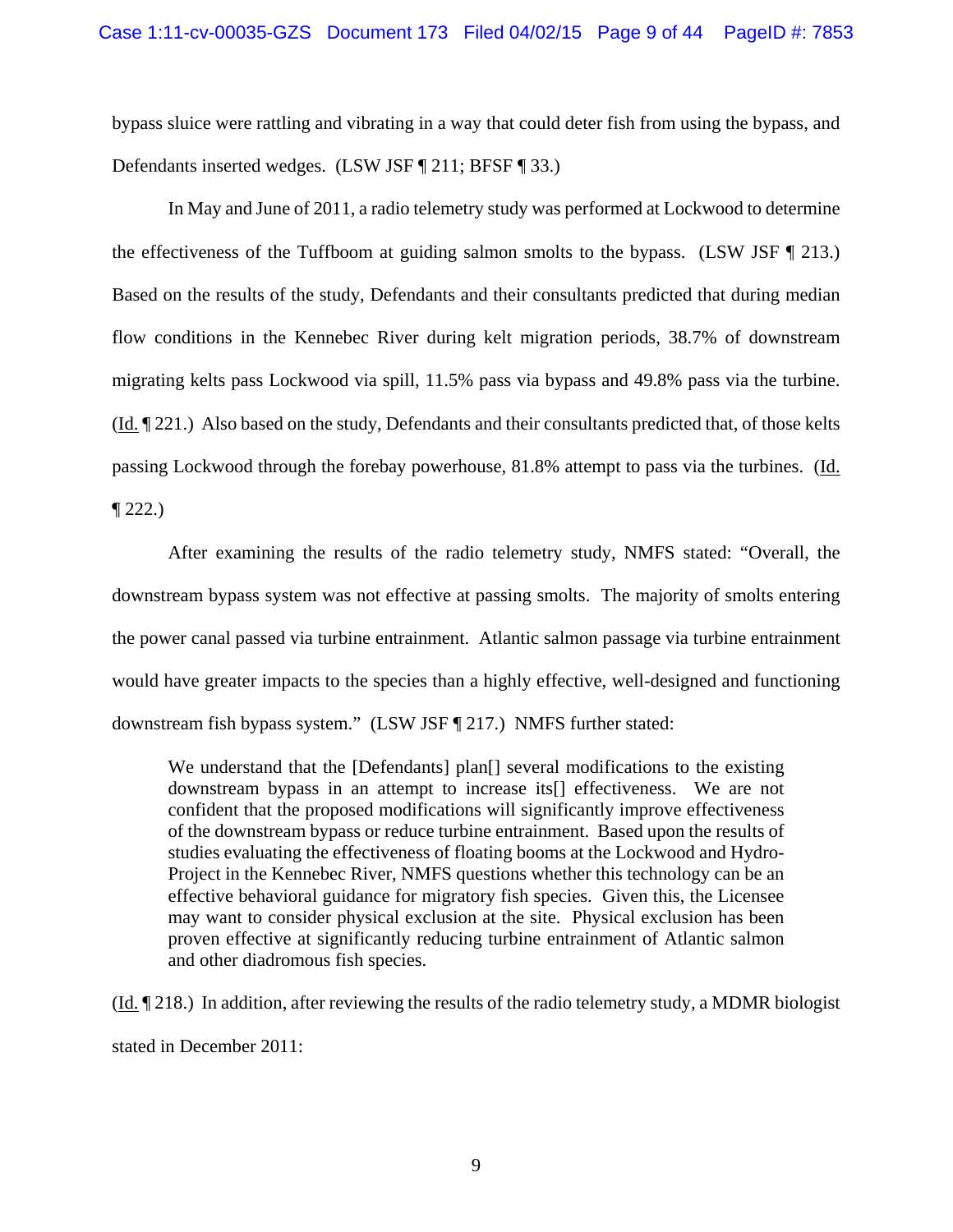[M]DMR is disappointed with the poor utilization of downstream bypass facility. . . . Based on juvenile Atlantic salmon assessments undertaken at upriver nursery areas in 2010 and 2011, [M]DMR expects the largest smolt cohort to date to migrate downstream in the spring of 2012. NextEra needs to consider measures to ensure safe, timely and effective downstream passage of smolts in light of poor guidance and bypass utilization observed in 2011.

 $(\underline{Id.} \P 219.)$ 

In early 2012, Defendants began planning a complete overhaul of the Lockwood Tuffboom to create a stronger attachment appoint, to further improve flotation and to replace the netting with a metal punch plate, at a cost of approximately \$125,000. (BFSF ¶ 34.) Finally, Defendants have not shut down the turbines at the Lockwood Project to provide for alternative adult salmon or shad passage. (LSW JSF ¶ 224.)

#### **C. The Shawmut Project**

In March 2007, Defendants testified that "[t]here are a number of existing downstream passages for eels and anadromous fish at the Kennebec River Projects and these include gates, spillways and turbine passage." (LSW JSF ¶ 198.) The Shawmut Project has eight generating units. (Id.  $\P$  100.) Each of the unit intakes is screened by a trash rack with vertical bars. (Id. $\P$ 103.) The trash racks screening intakes at Units 1-6 have a space of 1.5 inches between the bars; the trash racks screening the intakes at Units 7-8 have a space of 3.5 inches between the bars. (Id. ¶ 103.) In general, downstream migrating kelts in the Kennebec are too large to fit through a 1.5 inch trash rack spacing, but most could physically fit through a 3.5 inch spacing. (Id. ¶ 104.)

As of May 1, 2012, the downstream fish bypass facility at the Shawmut Project included a four foot wide by 22 inch deep surface sluice in the project's forebay that discharges into a threefoot deep plunge pool. (LSW JSF ¶105; BFSF ¶ 35; Pls.' Opp'n to BFSF ¶ 35.) The bypass at Shawmut was originally designed for debris but now provides a route for downstream migrating fish other than the turbines. (BFSF ¶ 35; Pls.' Opp'n to BFSF ¶ 35; LSW JSF ¶ 234.) The flow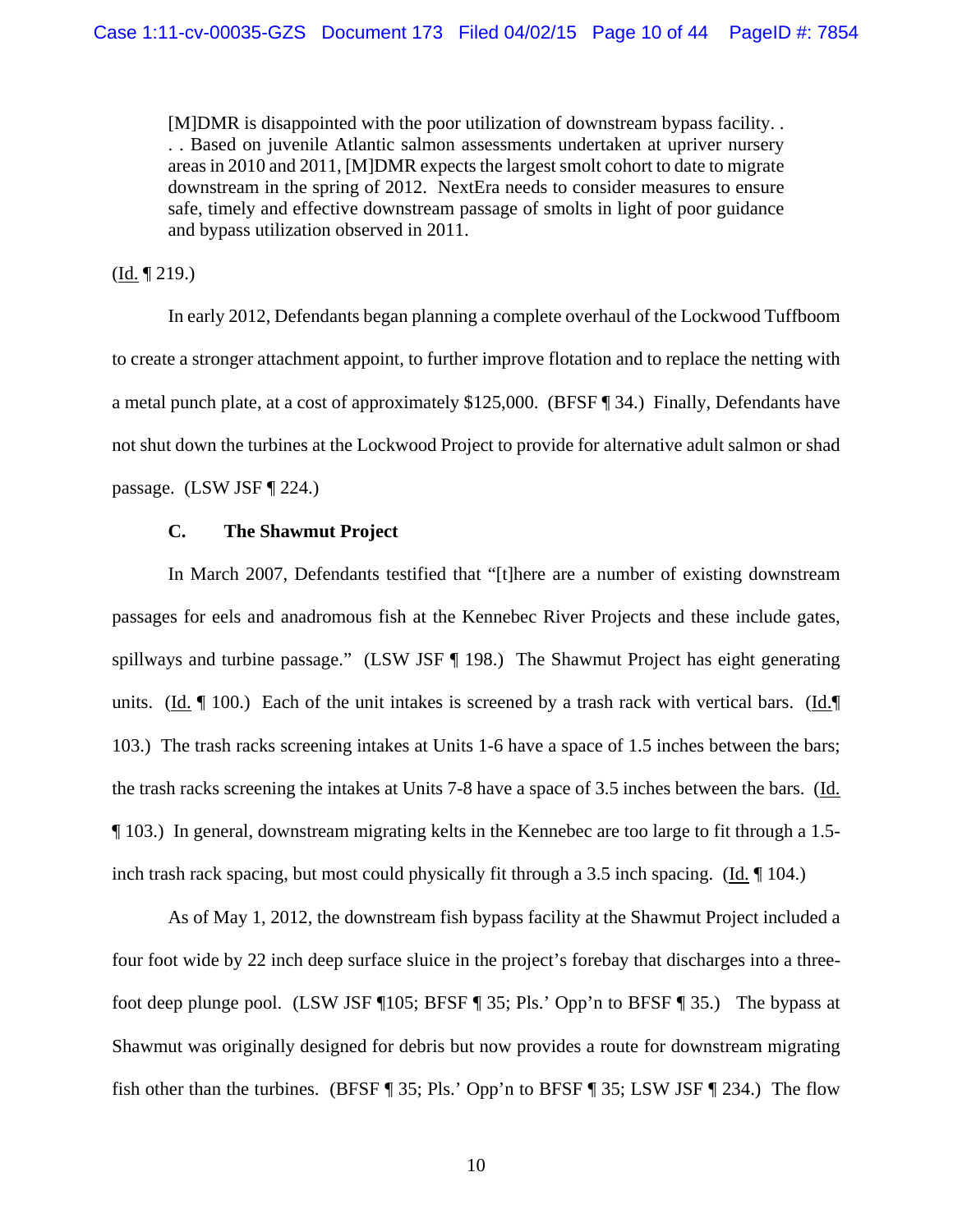rate through the bypass at the Shawmut Project is less than 1% of that through the turbines. (LSW JSF ¶¶ 102, 106.) There is no boom in place at Shawmut to help guide downstream migrating salmon to the bypass. (Id.  $\P$  234.)

In 2009, Defendants' engineers and operations personnel began to study options to address major debris issues as well as downstream fish passage. (BFSF ¶ 36; Pls.' Opp'n to BFSF ¶ 36). A team of consultants was hired to design the new facility. (BFSF ¶ 36.) In 2011, Defendants developed plans to use full-depth one-inch angled trashracks and a new surface sluice and flume, all to be designed in consultation with and approved by the resource agencies. (Id.  $\parallel$  37.) Defendants were scheduled to complete the design consultation and permitting for this installation in the fall of 2011 and to complete installation in 2012, but Defendants, on recommendation from NMFS, decided not to proceed in order to prevent the Shawmut Project from being placed on a different process for an incidental take statement from the other dams owned by Defendants. (BFSF ¶ 37; Pls.' Opp'n to BFSF ¶ 37.)

An analysis by Defendants and their consultants predicted that based on the relative flows of water passing through the bypass and turbines at the Shawmut Project during median flow conditions during kelt migration periods, 29.6% of downstream migrating kelts pass Shawmut via spill, 1% pass via the bypass, and roughly 70% pass via the turbines. (LSW JSF ¶ 235.) The same analysis predicted that, of the kelts entering the forebay and powerhouse, more than 99% may attempt to pass through the turbines. (Id.  $\parallel$  236.) Defendants have not shut down the turbines at the Shawmut Project to provide for alternative salmon passage. (Id. ¶237.)

#### **D. The Weston Project**

In March 2007, Defendants testified that fish pass downstream at the Weston Project via existing gates, sluices, spillways and turbines. (LSW JSF ¶¶ 198, 199.) The Weston Project has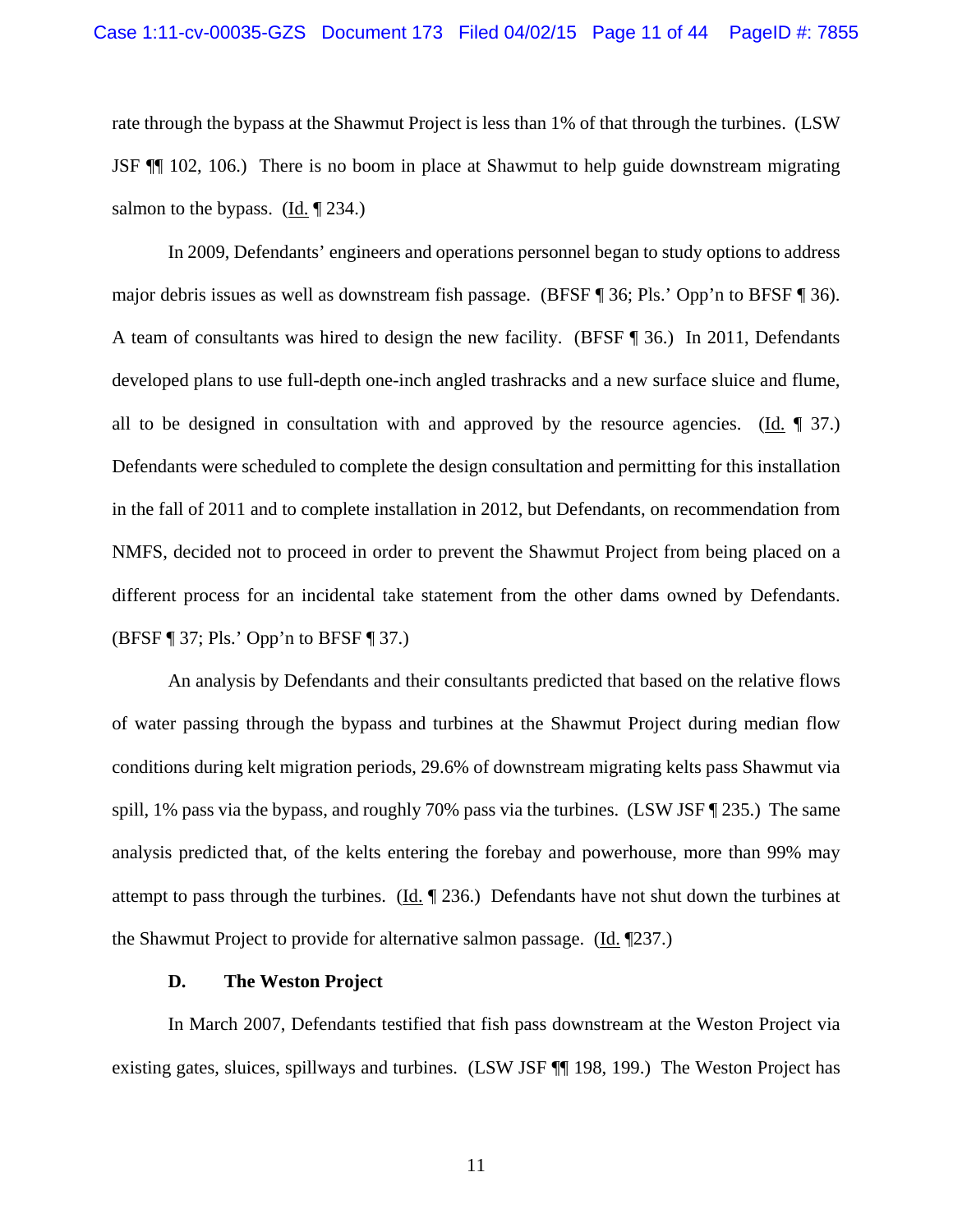four turbines. (Id. ¶ 108.) Each of the turbine intakes is screened by a trash rack with vertical bars with a space of four inches between the bars, and nearly all downstream migrating kelts in the Kennebec could fit through the bars at the Weston Project. (Id. ¶[111, 112.) To date, Defendants have not shut down the turbines at the Weston Project to provide for alternative adult salmon passage. (Id. ¶ 233.)

The downstream fish bypass facility at the Weston Project includes an 18 foot wide by 14 foot deep surface sluice. (Id.¶ 113.) As of March 2012, the bypass flow at the Weston Project was 2% of the flow through the project's turbines during salmon migration season, and since May of 2012, the flow rate at the Weston Project has been 6% of the flow through the project's turbines. (Pls.' Supplemental Statement of Undisputed Material Facts (HK ECF No. 163) ("Pls.' Supp. Facts") ¶ 4; Defs.' Opp'n to Pls.' Supplemental Statement of Undisputed Material Facts & Dfs.' Additional Supplemental Statement of Undisputed Material Facts (HK ECF No. 168) ¶ 4.) In general, the downstream fishway at Weston allows fish to bypass the dam without swimming through the turbines. (BFSF  $\P$  42.)

An analysis by Defendants and their consultants concluded that, absent the guidance boom installed in 2011, 32.2% of downstream migrating kelts pass the Weston Project via the spill, 1% pass via the bypass and roughly 66% pass via the turbines. (LSW JSF ¶ 231.) The same analysis concluded that absent the guidance boom installed in 2011, the downstream migrating kelts passing the Weston Project through the powerhouse and bypass, roughly 2% pass via the bypass and roughly 98% pass via the turbines. (Id. ¶ 232.)

In 2009, Defendants began evaluating options for improving downstream fish passage at the Weston Project, while also seeking to resolve ongoing issues with the accumulation of downstream debris. (BFSF ¶ 40; Pls.' Opp'n to BFSF ¶ 40.) In 2010, Defendants made major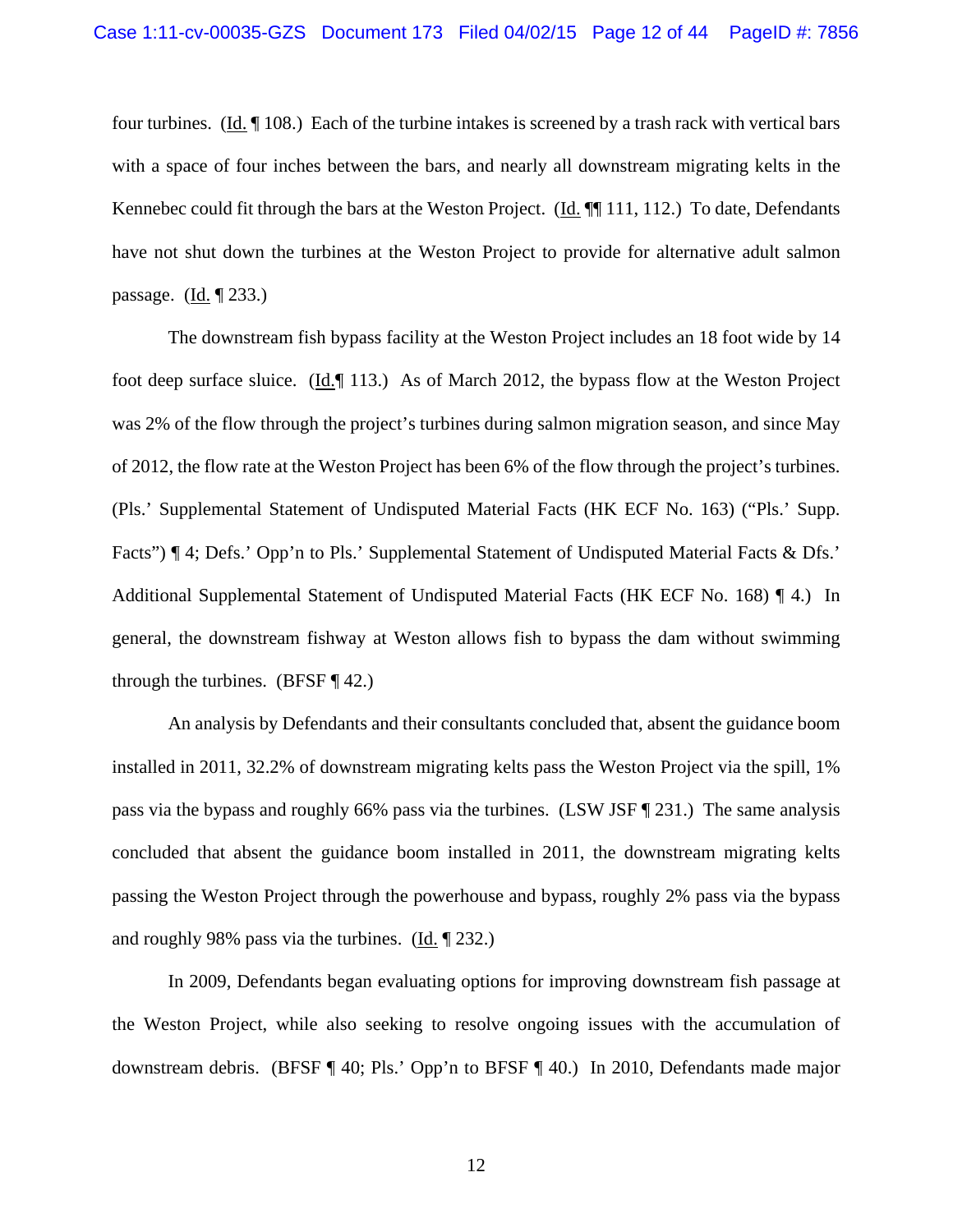structural repairs to the existing sluice gate structure at Weston and resurfaced the sluice to make it safer for fish. (BFSF ¶ 41.) In 2011, Defendants installed a Tuffboom, which is fairly rugged, cost approximately \$400,000 to install, is designed to be deployed year-round and is intended to keep fish out of the turbines.<sup>9</sup> (BFSF  $\P$  42; Pls.' Opp'n to BFSF  $\P$  42.) The installation of the guidance boom at Weston was approved by NMFS, USFWS and MDMR as part of a general practice to collaborate with these agencies on fish passage designed. (BFSF  $\P$  2; Pls.' Opp'n to BFSF ¶ 2 (Richter Dep. 157:10-19; 158:7-15).)

In February of 2011, after reviewing the conceptual design plans for the Tuffboom at the Weston Project, a biologist at USFWS wrote to Defendants providing feedback on the conceptual design for downstream fish bypass and providing recommendations regarding effectiveness testing:

This guidance device, employing a floating curtain, is experimental and is currently being testing at several sites, including the Lockwood (FERC No. 2574), Hydro-Kennebec (FERC No. 2611), and Cataract (FERC No. 2528) Projects. . . . These [testing] methods have not demonstrated that the devices are effective. . . . The devices have also been prone to failure, debris loading and overtopping, which is of concern because fish passage facilities need to be reliable.

(BFSF ¶ 2; Pls.' Opp'n to BFSF ¶ 2; BFSF ¶ 3; LSW JSF ¶ 229 (02/14/2011 Letter from USFWS

to Richter (LSW ECF No. 124-7)).). At the same time, after reviewing Defendants' conceptual

design plans for the Tuffboom at the Weston Project, MDMR informed Defendants that:

The proposed guidance device, which employs a floating curtain, is experimental, and has been or is currently being tested at several other sites including the Lockwood (FERC No. 2574), Hydro-Kennebec (FERC No. 2611) and Cataract (FERC No. 2528) projects. Studies completed to date have demonstrated that these devices are prone to failure, debris loading, and overtopping, thus reducing their effectiveness as a guidance boom. . . . [MDMR] support[s] installing and testing the device this year[.]

<sup>9</sup> The Tuffboom at Weston is a roughly 300-foot long floating guidance boom with a 10-foot deep curtain made entirely of perforated metal plate. (LSW JSF ¶ 226.)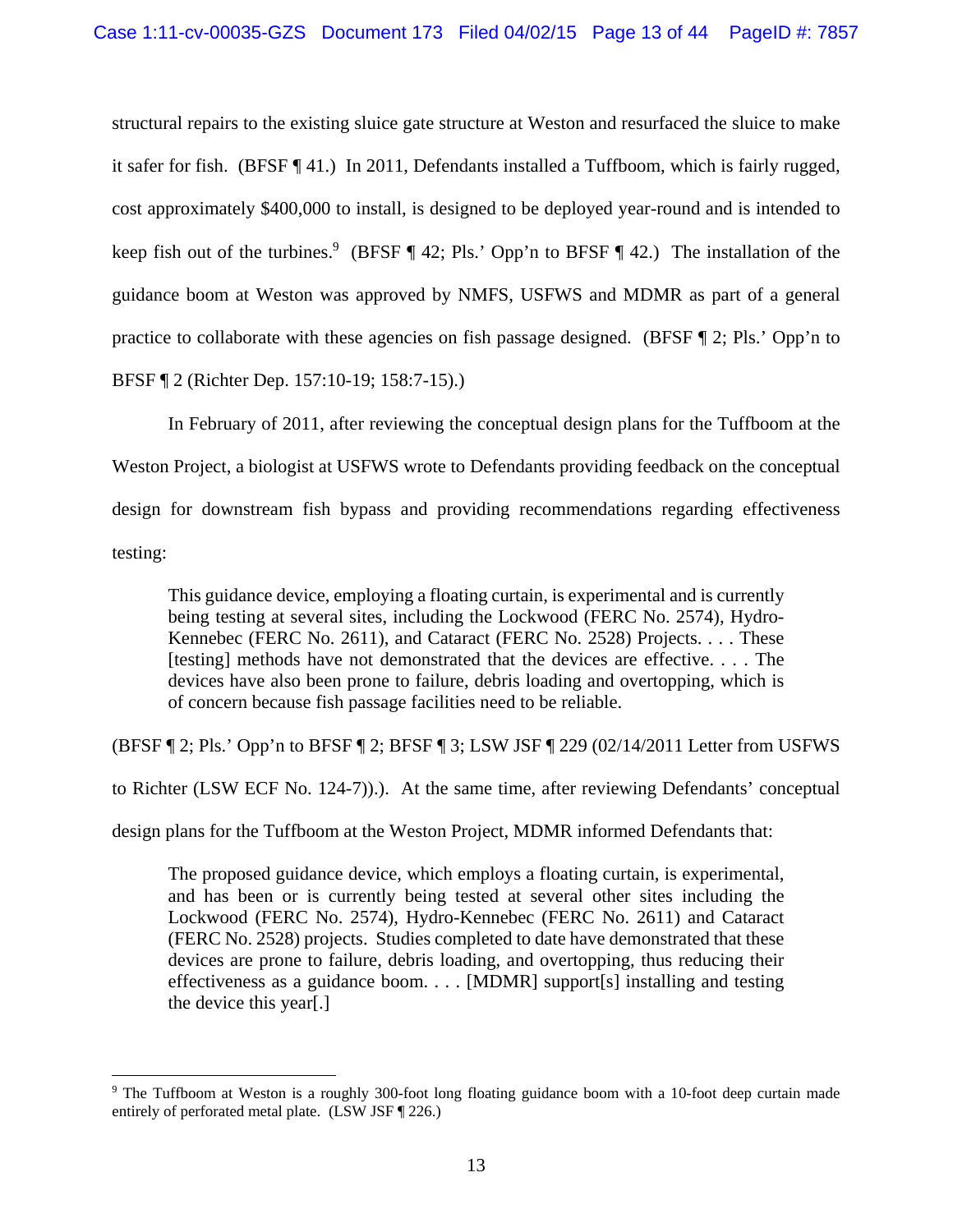(LSW JSF ¶ 230; BFSF ¶ 2; Pls.' Opp'n to BFSF ¶ 2; BFSF ¶ 3 (02/15/2011 Letter from MDMR to Richter (LSW ECF No. 124-8)).)

In August of 2011, one of the attachment points on the Tuffboom was damaged by high river flows, creating a space in the boom large enough for migrating fish to pass through. (LSW JSF ¶ 227.) In October 2011, one of the connection point welds on the Tuffboom failed, causing the entire boom to open and creating a large space for migrating fish to pass through. (Id. ¶ 228.) As soon as the river flows subsided, and it was safe, Defendants inspected the damage and determined the problem had occurred at the factory. (BFSF ¶ 43.) Defendants arranged to have the manufacturer come out to fix the bad weld and replace two panels and planned to test the efficacy of the boom in the spring of 2012. (BFSF  $\P$  43; Pls.' Opp'n to BFSF  $\P$  43.)

### **E. Agency Consultation Regarding the Lockwood, Shawmut and Weston Projects**

On July 30, 2009, Defendants wrote to NMFS regarding the Lockwood, Weston and Shawmut Projects to indicate their plan to continue to perform ongoing salmon protection efforts, such as passage effectiveness studies, with the Services as contemplated by prior agreement, including the Settlement Agreement. (BFSF ¶ 2; Pls.' Opp'n to BFSF ¶ 2; BFSF ¶ 3 (07/30/2009 Letter from NextEra to NMFS (LSW ECF No. 83-1)).)

The NextEra Fish Passage Report for 2010 reflects that Defendants, in consultation with and as approved by the resource agencies, developed a study plan in the winter of 2011 to evaluate the new downstream bypass facility with Atlantic salmon smolts using radio telemetry techniques at Lockwood. (BFSF ¶ 3 (NextEra Fish Passage Report for 2010 (HK ECF No. 85-2) at Page ID # 2359).) The same Report reflects that NextEra, in consultation with the resource agencies, designed a new downstream bypass facility at Shawmut, which included the use of new full depth one inch trash racks and a new surface sluice and flume leading to the river and a new downstream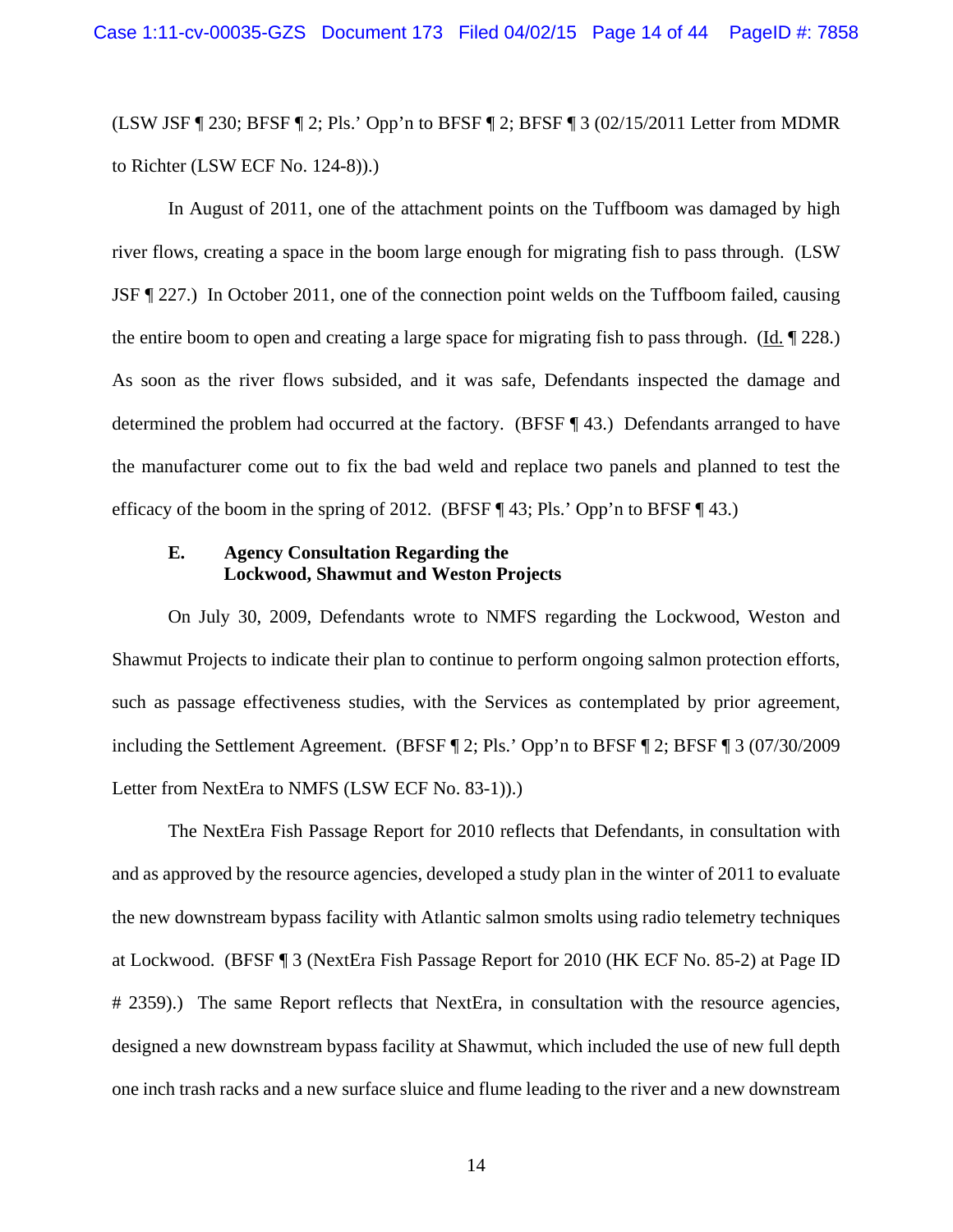bypass facility at Weston. (Id.) The Report also states that effectiveness studies with salmon smolts were scheduled to begin in the spring of 2012 at Weston, after resource agency consultation and approval of the study plan. ( $\underline{Id}$  at Page ID # 2359-60.)

In July of 2010, FERC wrote to NextEra regarding the Lockwood, Weston and Shawmut Projects and the requirements of the Settlement Agreement. (BFSF ¶ 2; Pls.' Opp'n to BFSF ¶ 2 (07/23/2010 Letter from FERC to Toth (LSW ECF No. 83-3)).) FERC stated, "[a]fter reviewing the May 11, 2010 annual fish passage report, . . . we have determined that NextEra is complying with the salmon protection requirements of the Lockwood, Weston and Shawmut Project licenses" and that "[w]e appreciate your work to comply with the ESA and to protect Atlantic salmon at these projects." (Id.)

Defendants provided annual updates and reports regarding the status of diversion efforts as well as plans for the upcoming year for each of the Projects. (BFSF ¶ 4; Pls.' Opp'n to BFSF ¶ 4.)

#### **F. The Hydro Kennebec Project**

 $\overline{a}$ 

Downstream-migrating salmon and shad can pass the Hydro Kennebec Project by three means: through the turbines, through the fish bypass and over the spillway. (HK JSF ¶ 72.) The maximum river flow to the bypass is 4% of the maximum flow to the turbines. (Id. ¶¶ 75, 77.) The Hydro Kennebec Project has trash racks upstream from its turbines, which have spacing of greater than three inches between the bars. (Pls.' Supp. Stmt. Of Undisputed Material Facts (HK ECF No. 163) ¶ 5.) In general, downstream migrating kelts in the Kennebec River are too large to fit through a 2-inch trash rack spacing, but most could physically fit through a 3.5-inch spacing.<sup>10</sup> (LSW JSF ¶ 96.)

<sup>&</sup>lt;sup>10</sup> Generally, adult shad are larger than Atlantic salmon smolts and smaller than Atlantic salmon kelts. (LSW JSF ¶ 78.)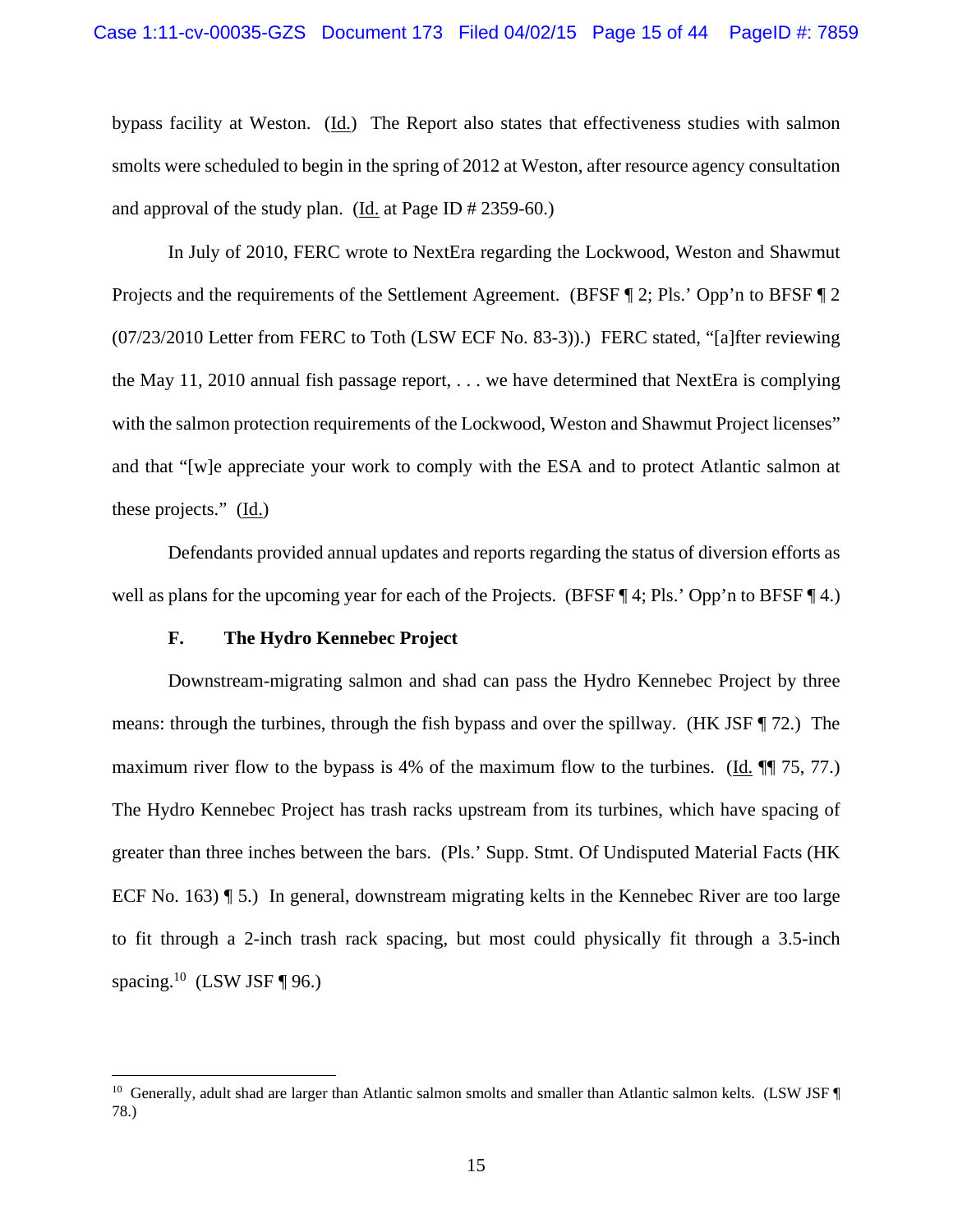In 2005 and 2006, Defendants designed and installed a downstream fish bypass at the Hydro Kennebec Project at a cost of approximately \$300,000 to \$400,000. (BFSF ¶ 14; HK JSF ¶ 24.) On February 2, 2006, Defendants wrote to USFWS and MDMR outlining the plan for providing interim downstream fish passage at the Hydro Kennebec Project, which included a fish boom and a fish bypass to be installed in 2006 in time for the downstream passage migration of any Atlantic salmon. (BFSF ¶ 2; Pls.' Opp'n to BFSF ¶ 2 (02/02/2006 Letter from Bernier to USFWS and MDMR (ECF No. 81-3)).) Prior to installation, Defendants consulted with and obtained the approval of USFWS, FERC, NMFS, DMR, and DEP.<sup>11</sup> (BFSF  $\P$  2; Pls.' Opp'n to BFSF ¶ 2 (Bernier Dep. (HK ECF No. 89-8) 91:16-92:5)).) In a September 2006 letter, MDEP stated, "[t]he [M]DEP commends Hydro-Kennebec L.P. for its commitment to providing improved downstream passage that the [Hydro Kennebec] project for post-spawner adult anadromous fish[.]" (BFSF ¶¶ 2, 6 (09/18/2006 Letter from Maine DEP to Stetson (HK ECF No. 82-7)).)

The downstream fish bypass at the Hydro Kennebec Project consists of a 4 foot by 8 foot rectangular slot cut into the side wall of the forebay.<sup>12</sup> (HKJSF  $\P$  76.) Fish that pass through the bypass slot then drop four or five feet into a water-filled concrete chamber known as a plunge pool; from there, fish travel down a concrete flume before dropping into the project downstream tailrace. (Id. ¶ 78.)

<sup>&</sup>lt;sup>11</sup> In June of 2006, Defendants received approval from USFWS and MDMR for the Hydro Kennebec Downstream Fish Passage Study Plan that encompassed installing bypass measures on an interim basis and a plan to study those interim measures. (BFSF ¶ 2; Pls.' Opp'n to BFSF ¶ 2 (2006 HKP Downstream Fish Bypass Study Plan and email response from USFWS and MDMR (HK ECF Nos. 81-08; 81-09; 81-10).) In September of 2006, MDEP approved the Hydro Kennebec fish bypass design and operation. (BFSF ¶¶ 2, 6 (09/18/2006 Letter from Maine DEP to Stetson (HK ECF No. 82-7).) Defendants also received approval from FERC and MBEP. (BFSF ¶ 2; Pls.' Opp'n to BFSF ¶ 2 (02/28/2006 Brookfield Letter with attached correspondence from agencies (HK ECF No. 81-7)).) In September of 2006, MDEP issued an Order approving interim downstream fish passage design and operational plans for Hydro Kennebec and cited to Section IV of the Settlement Agreement. (BFSF ¶ 10 (09/14/2006 MDEP Order (HK ECF No. 82-7)).)

<sup>&</sup>lt;sup>12</sup> The downstream fish bypass at Hydro Kennebec was designed to accommodate the flow rate designed by USFWS. (BFSF ¶ 2; Pls.' Opp'n to BFSF ¶ 2 (Stetson Dep. (HK ECF No. 89-12) 201:7-21.)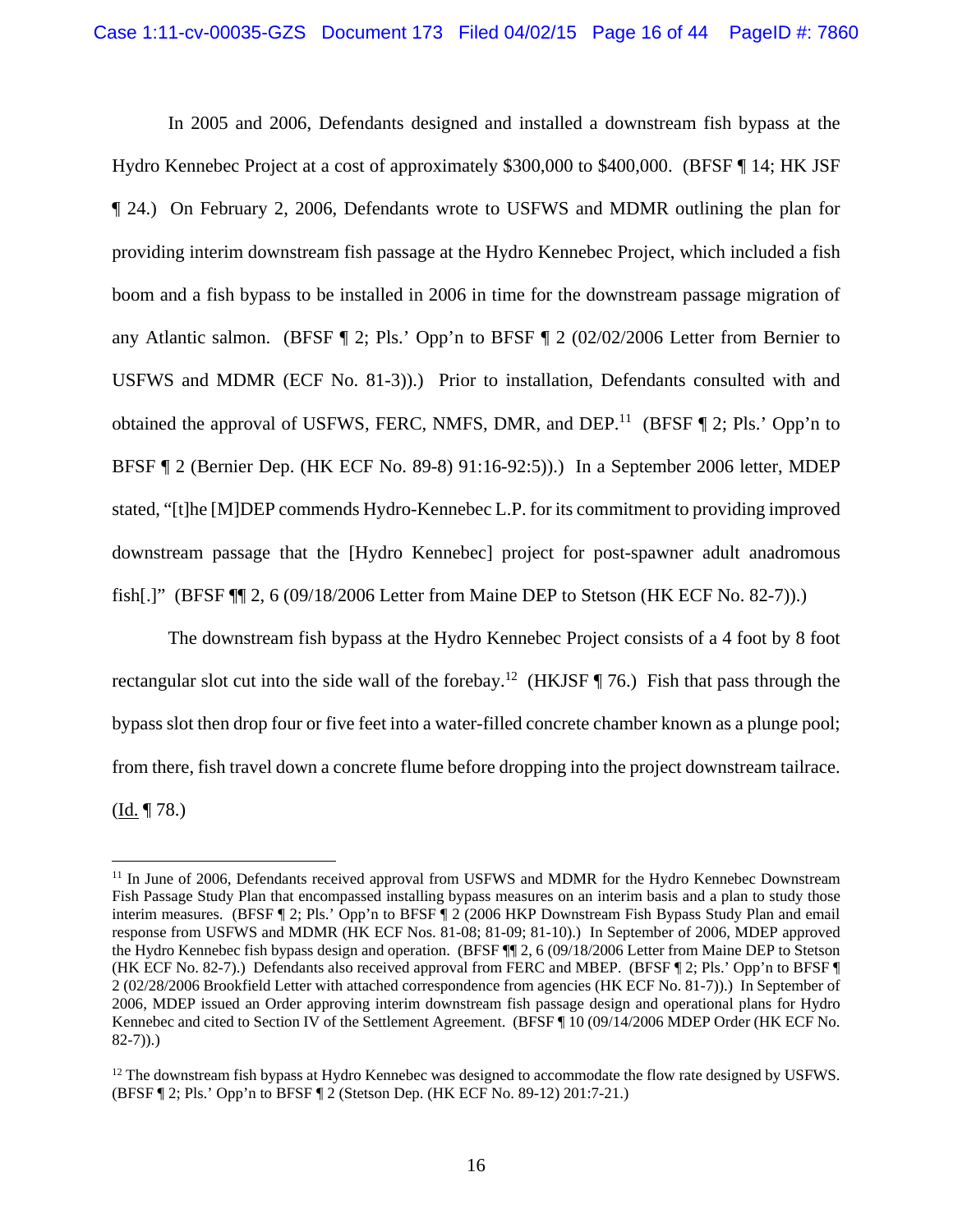In August of 2006, Defendants installed a 160-foot long floating guidance boom with a 10 foot deep Kevlar curtain in the Hydro Kennebec Project's forebay upstream of the turbines.13 (HK JSF ¶ 138.) The purpose of installing the bypass and boom in 2006 was to permit fish to bypass the turbines. (BFSF ¶ 15; Pls.' Opp'n to BFSF ¶ 15.) However, there is a four or five foot gap between the downstream end of the floating guidance boom in the Hydro Kennebec forebay and the entranceway to the downstream fish bypass. (Defs.' Opp'n to Pls.' Stmt of Fact (HK ECF No. 125).)

The boom in place at the Project has experienced problems. First, high river flows or debris can cause overtopping. (Defendants' Opposition to Plaintiffs' Statement of Undisputed Material Facts (HK ECF No. 113-1) ("HK Def. Opp. SMF") ¶ 35; BFSF ¶ 17.) In addition, the Kevlar curtain hanging from the diversion boom floats was billowing out and in some instances tearing under pressure of the water flows. (BFSF [ 17.) In 2007, 2010 and 2011, the Kevlar curtain on the boom ripped, causing holes large enough for fish to swim through the curtain. (HK Def. Opp. SMF ¶ 37.) Problems with the boom required the boom to be removed from the water to allow for repair. (Id. ¶ 38.) In addition, from April 1 to May 28, 2007, and from April 1 to May 19, 2008, high water flows in the Kennebec River prevented the safe installation of the boom. (Id. ¶ 39.) In 2008, the boom was iced-in and damaged from mid-December through the end of the year. (Id. ¶ 40.)

In 2007, Defendants made several improvements to the fish passageway at the Hydro Kennebec Project, including installation of a weir in the plunge pool to increase its depth and minimize the potential for fish injury and the completion of the operating mechanism for the gate

<sup>&</sup>lt;sup>13</sup> In August of 2006, Bernier informed the agencies that the new downstream fishway at Hydro Kennebec was operational as of August 3, 2006. (BFSF ¶ 2; Pls.' Opp'n to BFSF ¶ 2 (08/04/2006 Email from Bernier to agencies (HK ECF No. 82-5)).)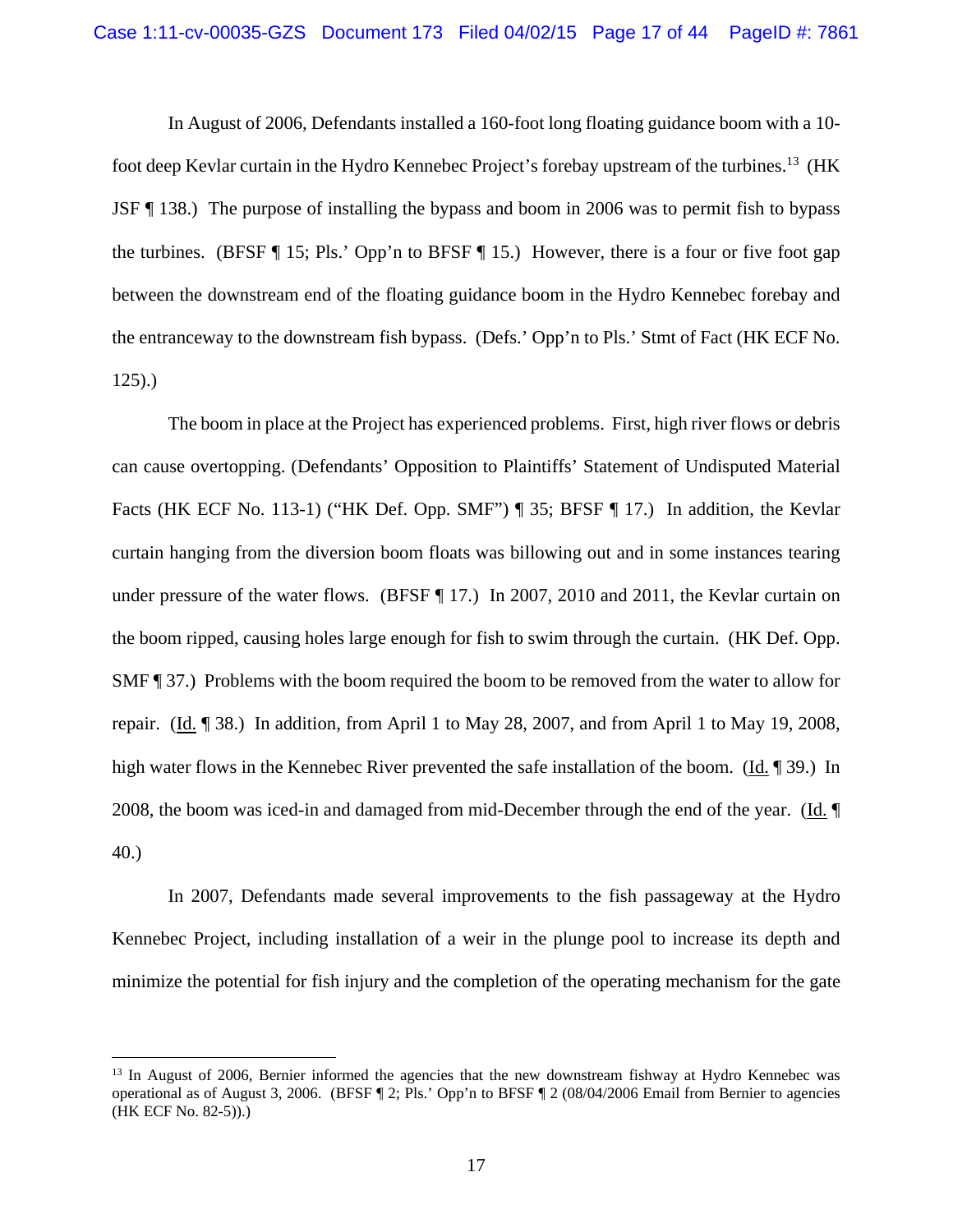structure. (BFSF  $\P$  16.) Those improvements were subject to the approval of the agencies.<sup>14</sup> (BFSF ¶ 2; Pls.' Opp'n to BFSF ¶ 2 (Bernier Dep. (HK ECF No. 89-8) 92:16-21).) Even with these improvements, Defendants acknowledged that "[d]espite the addition of the weir," USFWS had "expressed concern over fish injury in [the] plunge pool area of the fishway." (Pls.' Opp'n to BFSF ¶ 16 (citing HK Page ID # 1860).)

Defendants also raised the fish boom to reduce overtopping and installed a flashboard system to increase water depth at the fishway exit to minimize the potential for descaling or injury. (BFSF ¶ 17; Pls.' Opp'n to BFSF ¶ 17.) Defendants also arranged for the boom manufacturer to install additional reinforcing cables, reshaped the Kevlar fabric and added additional flotation to improve its buoyancy. (BFSF ¶ 17.) The 2007 modifications to the boom did not completely eradicate overtopping. (HK Def. Opp. SMF ¶ 36.)

On March 6, 2008, NOAA stated that "NMFS does not anticipate the bypass to be 100% efficient, however, our goal is to maximize the overall efficiency for the protection of the resource." (BFSF ¶ 10; Pls.' Opp'n to BFSF ¶ 10 (03/06/2008 Email from McDermott to Bernier (HK ECF No. 91-10)).) In March of 2008, USFWS wrote to Defendants regarding an inspection of the interim downstream fish passage facility in June of 2007. (BFSF ¶ 6 (03/10/2008 Letter from USFWS to Bernier (HK ECF No. 84-2)).) The letter stated that during the visit, the guidance device was submerged 12 to 18 inches below the surface of the water. (Id.) The letter further stated: "We are very pleased with your response to the submerged fish guidance device, which was corrected within days of the inspection." (Id.) In 2008, Defendants considered changing the curtain material at the Hydro Kennebec Project based on feedback from the resource agencies, but

<sup>&</sup>lt;sup>14</sup> On March 5, 2007, Bernier wrote to FERC submitted as-built exhibit drawings of interim downstream fish passage. (BFSF ¶ 2 (03/05/2007 Letter from Bernier to FERC (ECF No. 83-4)).)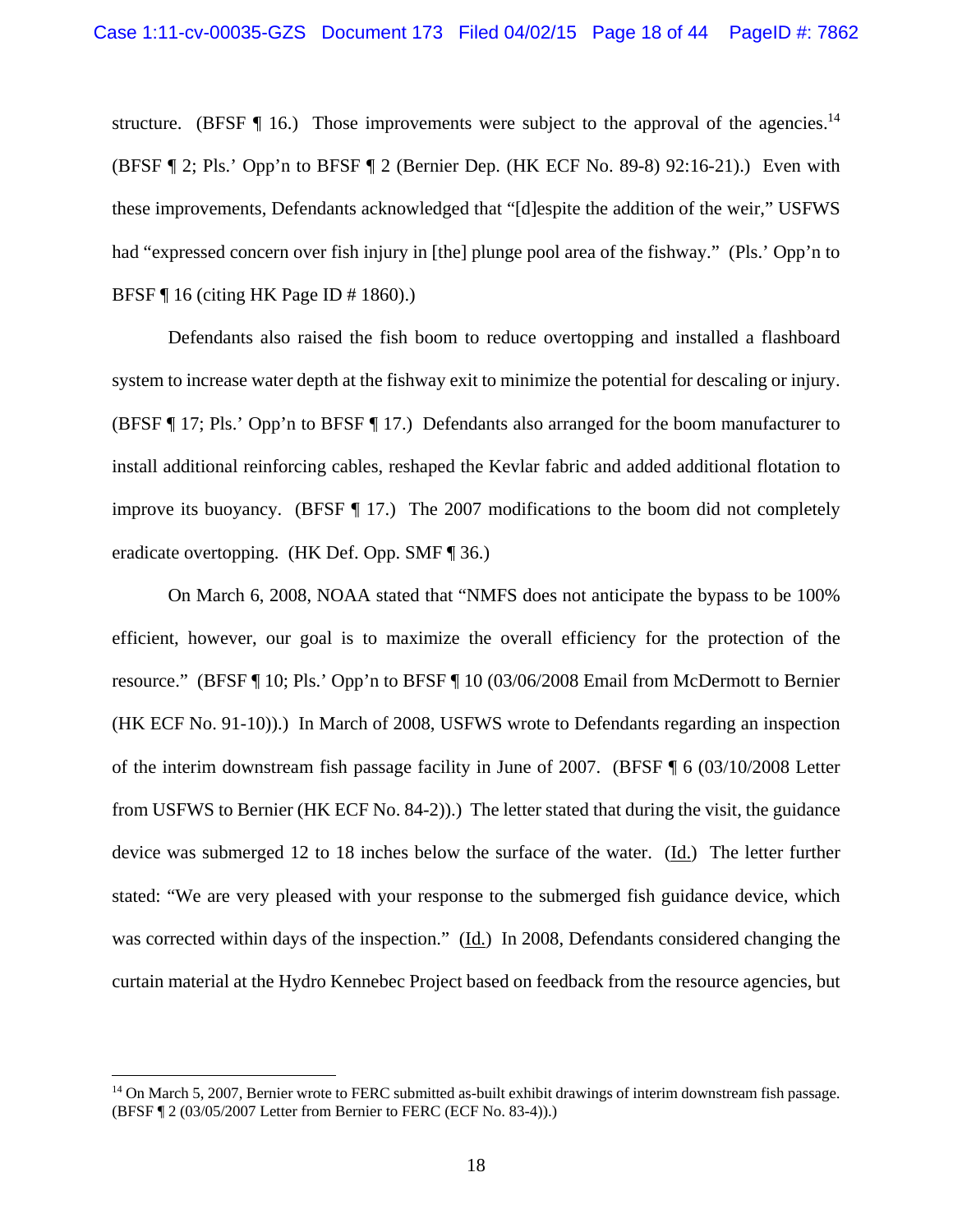based on representations and assurances from the Kevlar curtain manufacturer, decided to build a platform to repair and reinforce the Kevlar curtain.<sup>15</sup> (BFSF  $\P$  18.)

A fish passage efficiency study was performed at Hydro Kennebec in May and June of 2009, which was performed during lower flow, "no-spill" conditions (*i.e.*, when downstream migrating fish can pass only through the turbines or the bypass). (HKJSF  $\P$  147.) According to the study, at least 39% of downstream migrating smolts released upstream passed the Project using the bypass. (Id.)

In 2010, Defendants reported that a hydraulic line to one of its spill gates had broken, resulting in a hydraulic oil spill and loss of gate control; the gate slowly opened as a result of water pressure, however, and emptied the headpond. (BFSF ¶ 19.) Defendants halted hydropower generation and allowed all flow to pass through the disabled gate and mobilized a contractor to correct the situation. (Id.)

In May and June 2011, a radio telemetry study was performed at the Hydro Kennebec Project to determine the effectiveness of the fish passage system and to determine what routes salmon were using to move downstream.<sup>16</sup> (HKJSF  $\P$  143.) During the 2011 radio telemetry study, Atlantic salmon smolts were released upstream of the Hydro Kennebec Project from each bank of the river. (Id. ¶ 145.) Of the 95 smolts released upstream of the Hydro Kennebec Project during the 2011 radio telemetry study that were determined to have passed the project moving downstream, 64 smolts (67.4%) passed via spill, 16 smolts (16.8%) passed via one of the turbines, 14 smolts (14.7%) passed via the bypass, and 1 smolt (1.1%) had an undetermined passage routes.

<sup>15</sup> In May of 2008, Bernier wrote to FERC submitting an Interim Downstream Fish Passage 2007 Report and 2008 Study Plan, which reflected discussions with the agencies regarding plans to improve fish passage. (BFSF ¶ 2; Pls.' Opp'n to BFSF ¶ 2; BFSF ¶ 3; Pls.' Opp'n to BFSF ¶ 3 (05/13/2008 Letter from Bernier to FERC (ECF No. 91-9)).)

<sup>&</sup>lt;sup>16</sup> The guidance booms at the Hydro Kennebec Project function no differently in guiding shad towards the bypass as the booms do in guiding Atlantic salmon. (HK JSF ¶ 148.)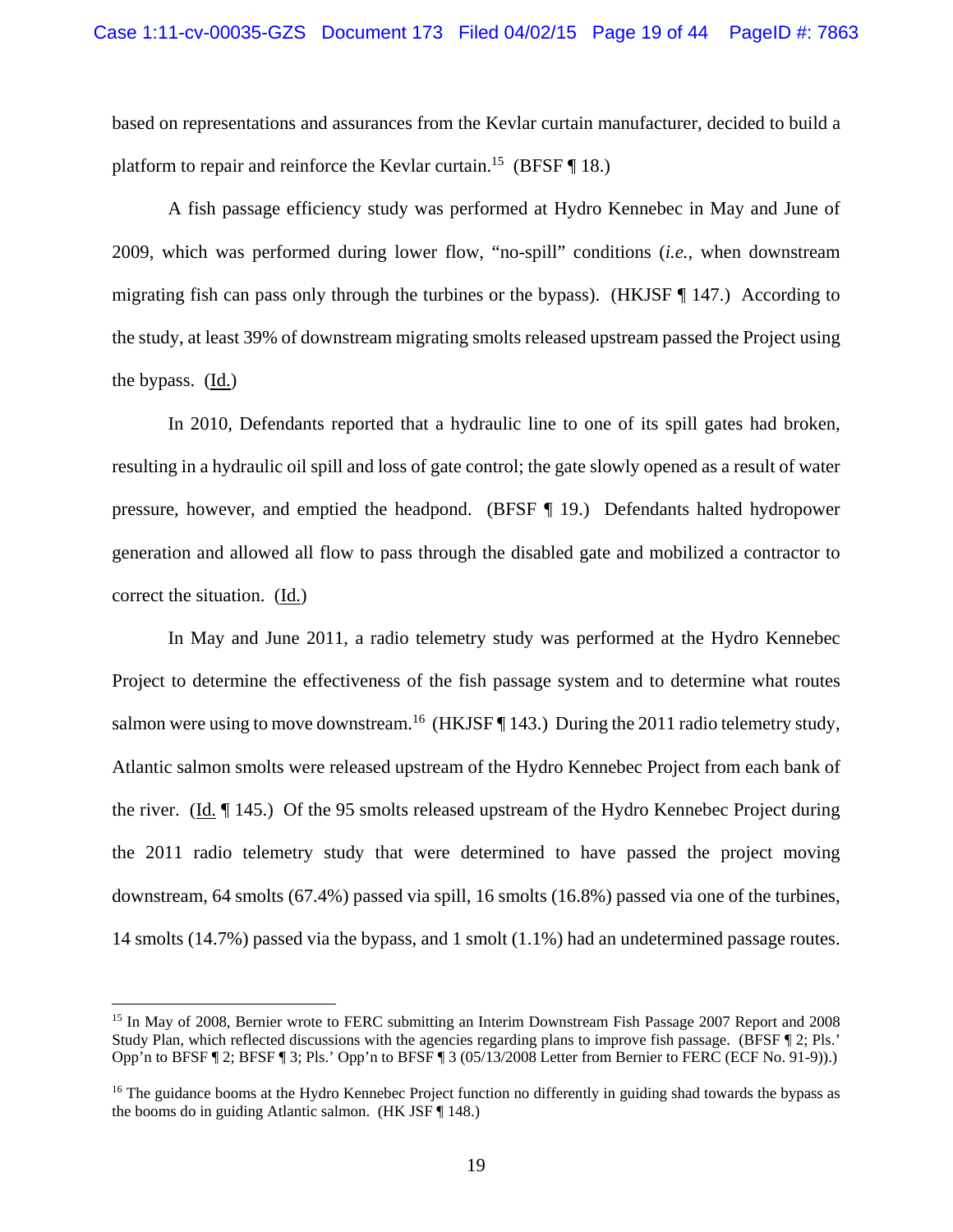(HKJSF ¶ 146.) The Kevlar boom was functioning properly during the 2011 radio telemetry study.  $(Id. \P 144.)$ 

In July and September 2011, Defendants wrote to personnel at various state and federal agencies seeking approval to install a Tuffboom at the Hydro Kennebec Project. (Id. ¶ 141.) In response, NMFS stated: "NMFS does not have any objections with experimenting with the fish boom as interim protection at the HK project. Please know that effectiveness studies to date on fish booms in the GOM DPS have not been very encouraging." (Id. ¶ 142.)

After further consultation with the agencies, in December 2011, Defendants replaced the original boom at the Hydro Kennebec Project with a Tuffboom, which was designed to be deployed year-round, and incorporated a perforated metal plate to divert the fish.<sup>17</sup> (BFSF  $\P$  20.) The Tuffboom cost approximately \$250,000 to install and made improvements over the Kevlar curtain boom; it was made of much stronger materials to prevent ripping and included much better floatation to prevent overtopping. (Id.; see also HKJSF ¶ 139.)

Also in 2012, Defendants further deepened the plunge pool at the Hydro Kennebec Project and planned to install a stoplog structure at the plunge pool downstream of the bypass reach. (BFSF ¶ 21.) Prior to January 31, 2012, Defendants discussed the new fish flume and the design of the upstream fishway with the Services.<sup>18</sup> (BFSF  $\P$  2; Pls.' Opp'n to BFSF  $\P$  2 (Bernier Dep. (ECF No. 89-8) 141:25-142:8.)

<sup>&</sup>lt;sup>17</sup> Defendants maintain that the Tuffboom has not malfunctioned. (BFSF  $\P$  20.) Plaintiffs argue that the testimony on which this statement is based was taken only one month after the installation of the Tuffboom, and, accordingly, Defendants lack sufficient information to assess the performance of the boom. (Pls.' Opp'n to BFSF ¶ 20.)

<sup>&</sup>lt;sup>18</sup> On April 30, 2012, FERC wrote to NMFS regarding the initiation of Endangered Species Act formal consultation for the Hydro Kennebec and that the measures presented by Hydro Kennebec would enable it to best enhance protection of Atlantic salmon in the short term. (BFSF ¶ 2; Pls.' Opp'n to BFSF ¶ 2 (04/30/2012 Letter from FERC to NMFS (HK ECF No. 87-8)).)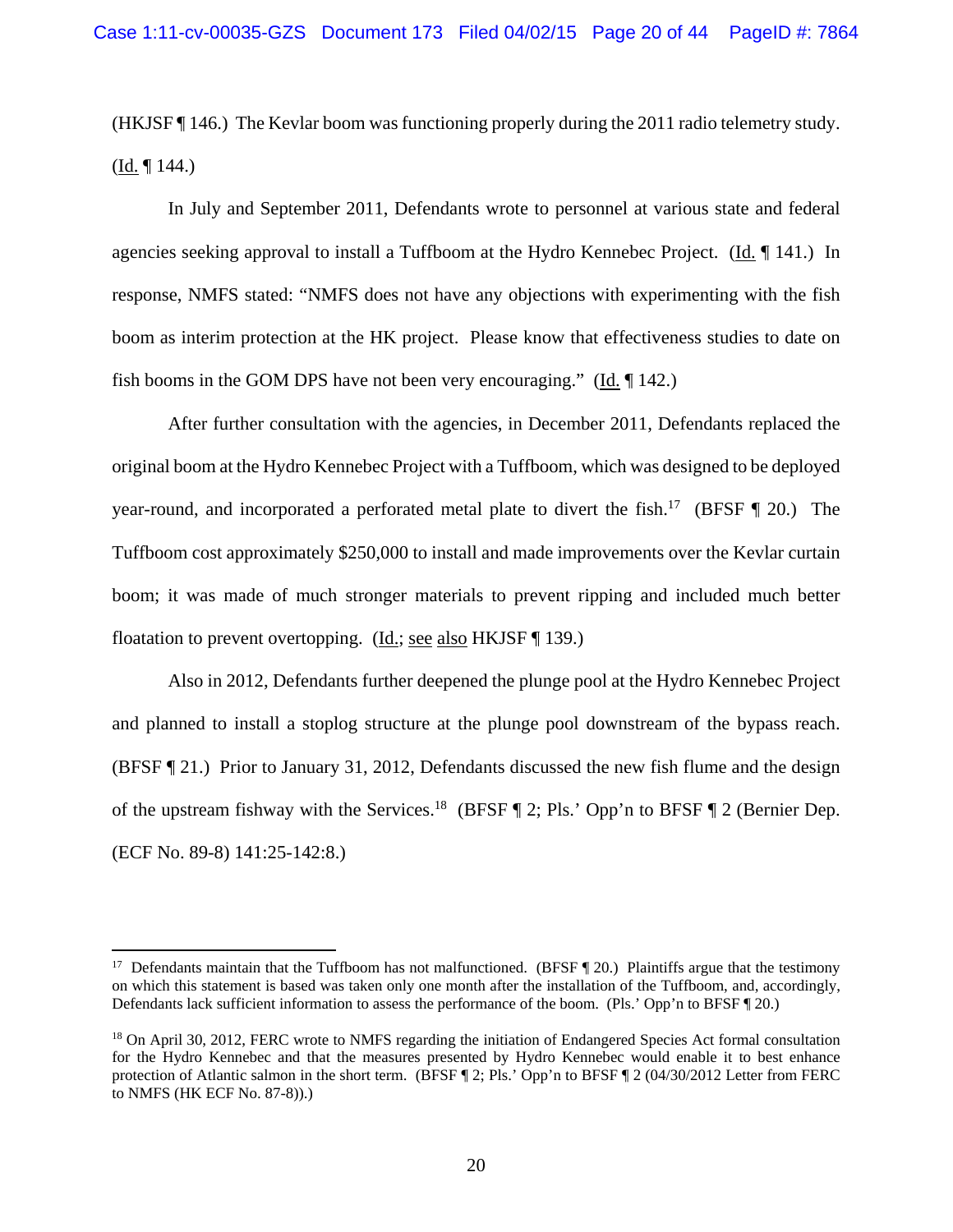In addition to the ongoing improvements at the Hydro Kennebec Project, Defendants have worked to keep the fishway cleared of any debris and maintenance activities on the downstream fish bypass facility, including debris removal, are performed as soon as possible to sustain optimal downstream passage conditions.<sup>19</sup> (BFSF  $\P$  22.) To date, Brookfield has not shut down the turbines at the Hydro Kennebec Project to allow for alternate adult salmon or shad passage, nor has it considered doing so. (HKJSF ¶ 149.)

# **G. Defendants' Statements Regarding Their Intent**

At all relevant times, Kevin Bernier (Hydro Kennebec Project), Brian Stetson (Hydro Kennebec Project) and Robert Richter (Lockwood, Shawmut and Weston Projects) were primarily responsible for making decisions regarding Defendants' compliance with the Clean Water Act and Water Quality Certifications issued by the State of Maine.<sup>20</sup> (BFSF  $\P$  7; Pls.' Opp'n to BFSF  $\P$  7.) Bernier testified regarding the Hydro Kennebec Project:

Q: And what is the function of the downstream fishway? A: To pass migrating fish downstream. Q: And does it allow salmon to bypass the dam without swimming through the turbines? A: It provides them a route other than the turbines. Q: And was that the reason the fishway was installed in 2006? . . . A: That was one of the reasons.

(BFSF ¶ 8 (Dep. of Kevin Bernier (ECF No. 89-7) ("Bernier Dep.") 59:10-21).) He further stated that Defendants had not performed any studies on the effects of the turbines at Hydro Kennebec on smolts "[b]ecause the focus has been on determining fish passage efficiency in [the] discussions with the agencies" and on improving fish passage efficiency. (BFSF ¶ 9 (Bernier Dep. 171:18-

172:3).)

<sup>&</sup>lt;sup>19</sup> Plaintiffs state that "other sources indicate that there have been maintenance activities on the Hydro Kennebec bypass and boom that have not been done 'as soon as possible.'" (Pls.' Opp'n to BSFS ¶ 21.) Plaintiffs do not provide a citation to support this statement.

 $20$  There is no indication whether this decision-making responsibility included the final decision making authority regarding budgeting for compliance. (Pls.' Opp'n to BFSF ¶ 7.)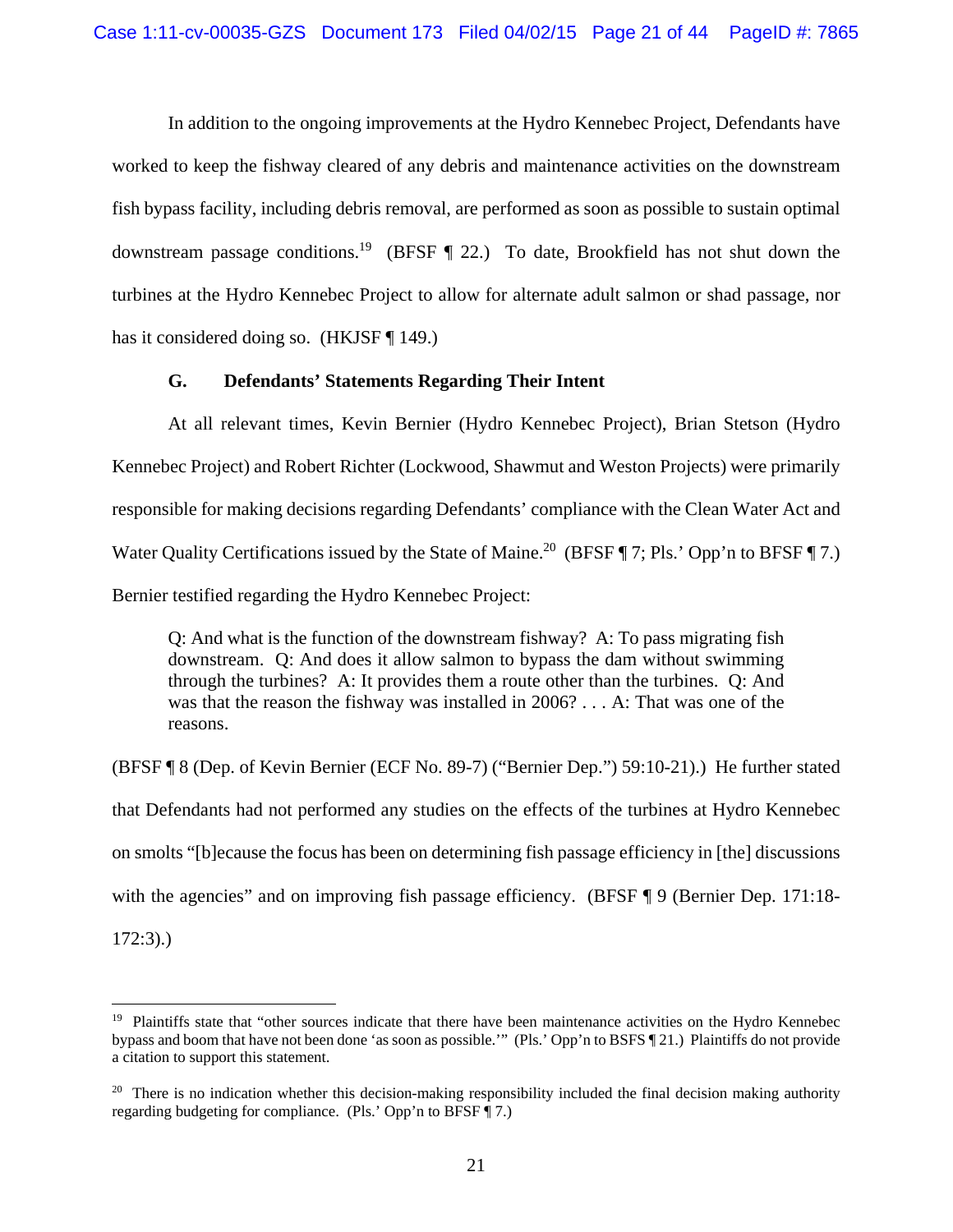Speaking to the Lockwood, Weston and Shawmut Projects, Richter testified that Defendants' desire was not to pass fish through the turbines:

We have not done any [of the studies under the Settlement Agreement] because we're using the floating booms to bypass the turbines, so we haven't invoked that part of the KHDG agreement that we would try to pass fish through the turbines. Our desire is not to pass them through the turbines, it's to bypass the turbines. So that's why we haven't done those studies.

(BFSF ¶ 13 (Richter Dep. 260:1-9; see also Richter Dep. (ECF No. 82-5) 378:22-379:3 ("[O]ur desire is not to pass these fish through the turbines. It's to bypass the turbines and get them out through sluices.")).) Richter also testified that the strike probability for adult salmon through the turbines was very high, which was why the bypasses were installed "to keep [adult salmon] out of the turbines." (BFSF ¶ 13 (Richter Dep. (ECF No. 82-5) 380:16-381:7).)

### **H. Litigation**

<u>.</u>

Plaintiffs filed their initial Complaint (ECF No. 1) on January 31, 2011. On June 2, 2011, Plaintiffs filed their Substituted Complaint (ECF No. 20) against Defendants asserting causes of action under the Endangered Species Act (Count I) and the Clean Water Act (Count II). On January 14, 2013, the Court dismissed Count I as moot and granted summary judgment for Defendants on Count II. (See ECF Nos. 143 & 144.) Plaintiffs appealed the Court's grant of summary judgment as to Count II. On July 14, 2014, the First Circuit vacated and remanded the grant of summary judgment for Defendants on Count II. Friends of Merrymeeting Bay v. Hydro Kennebec, LLC, 759 F.3d 30 (1st Cir. 2014). On September 5, 2014, the Court held a conference of counsel and invited the parties to file supplemental memoranda and statements of material fact addressing the issues raised by the First Circuit.<sup>21</sup>

 $21$  On remand, the Court limited the record to the documents and evidence submitted on the docket in support of or in opposition to the previous motions for summary judgment. The parties were prohibited from citing to any document or evidence that was not so submitted and filed on the docket by the conclusion of summary judgment briefing on July 20, 2012. (See Order & Report of Conference (HK ECF No. 157) at 1-2.)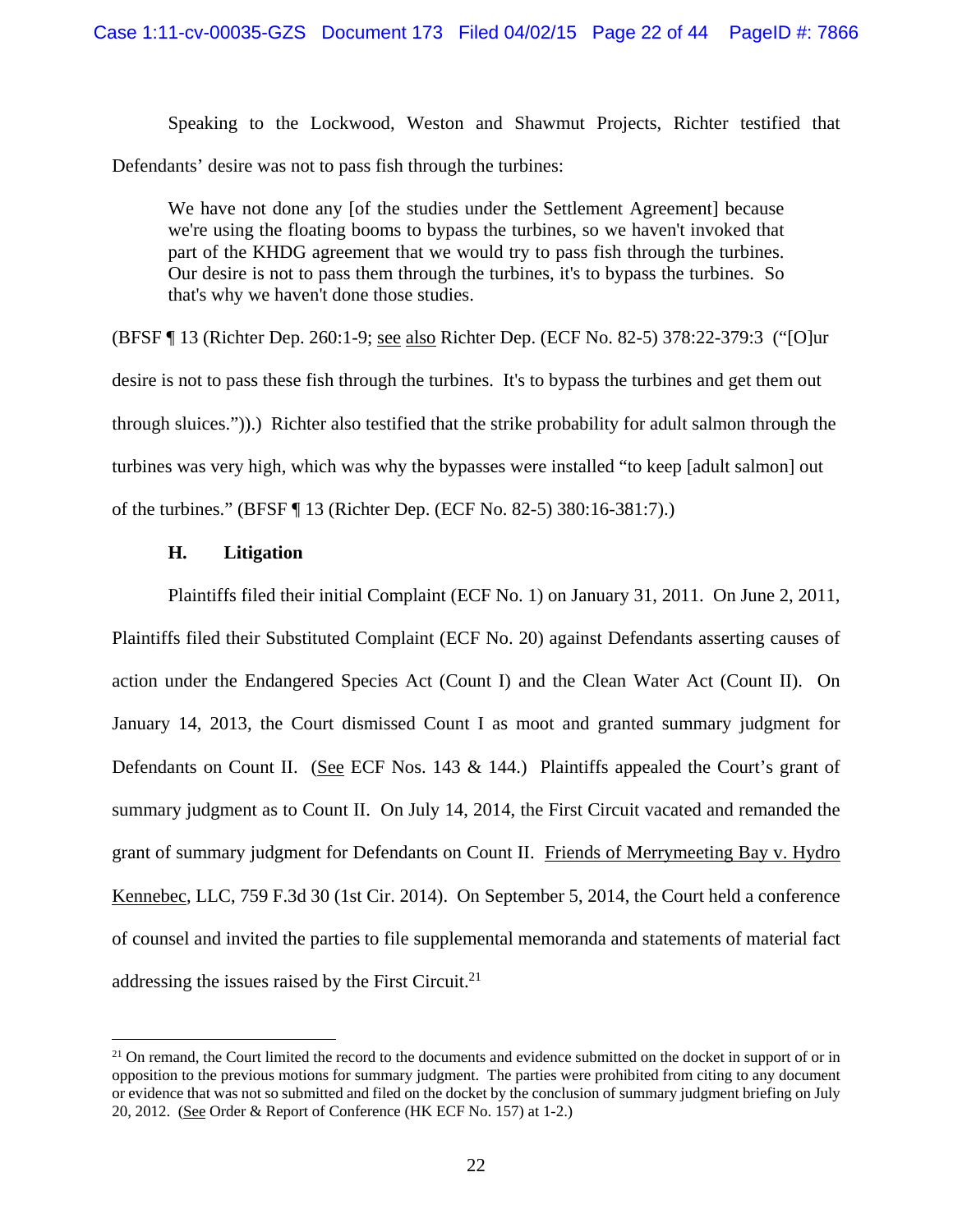# **III. DISCUSSION**

 In vacating and remanding the grant of summary judgment, the First Circuit provided a framework for the Court's inquiry into the Clean Water Act claim. The question posed by Count II "is straightforward to pose but not particularly easy to answer: do the Defendants 'desire to achieve' passage of the endangered fish through the turbines." Friends of Merrymeeting Bay, 759 F.3d at 33. This straightforward question turns on the meaning of the word "desire" as used in the Settlement Agreement. The First Circuit concurred with this Court that the language of the Settlement Agreement is not ambiguous and that the word "desire" should be ascribed its common meaning, "corresponding to a party's subjective intent." Id. at 34. Accordingly, "the unambiguous contractual language in this case presents a factual question regarding the subjective intent underlying Defendants' conduct pursuant to the contract." Id.

 In determining questions of subjective intent on motions for summary judgment, the First Circuit warned that "courts should 'use special caution in granting summary judgment as to intent. Intent is often proved by inference, after all, and on a motion for summary judgment, all reasonable inferences must be drawn in favor of the nonmoving party.'" Id. (quoting Daniels v. Agin, 736 F.3d 70, 83 (1st Cir. 2013)). Indulging all reasonable inferences in favor of the nonmoving party, to understand what a party desires, the Court should examine "what they know about the situation, what steps they are taking, what results they are actually achieving, and how they respond to those results." Id. In addition, in this case while the lack of enforcement by the Agencies that are signatories to the Settlement Agreement is not dispositive, the Agencies' "conduct should be considered as part of the whole record." Id. at 37.

 The inquiry before the Court is not focused on a single point of time – the threshold decision to install or not install diversionary facilities, for example. Instead, the Court must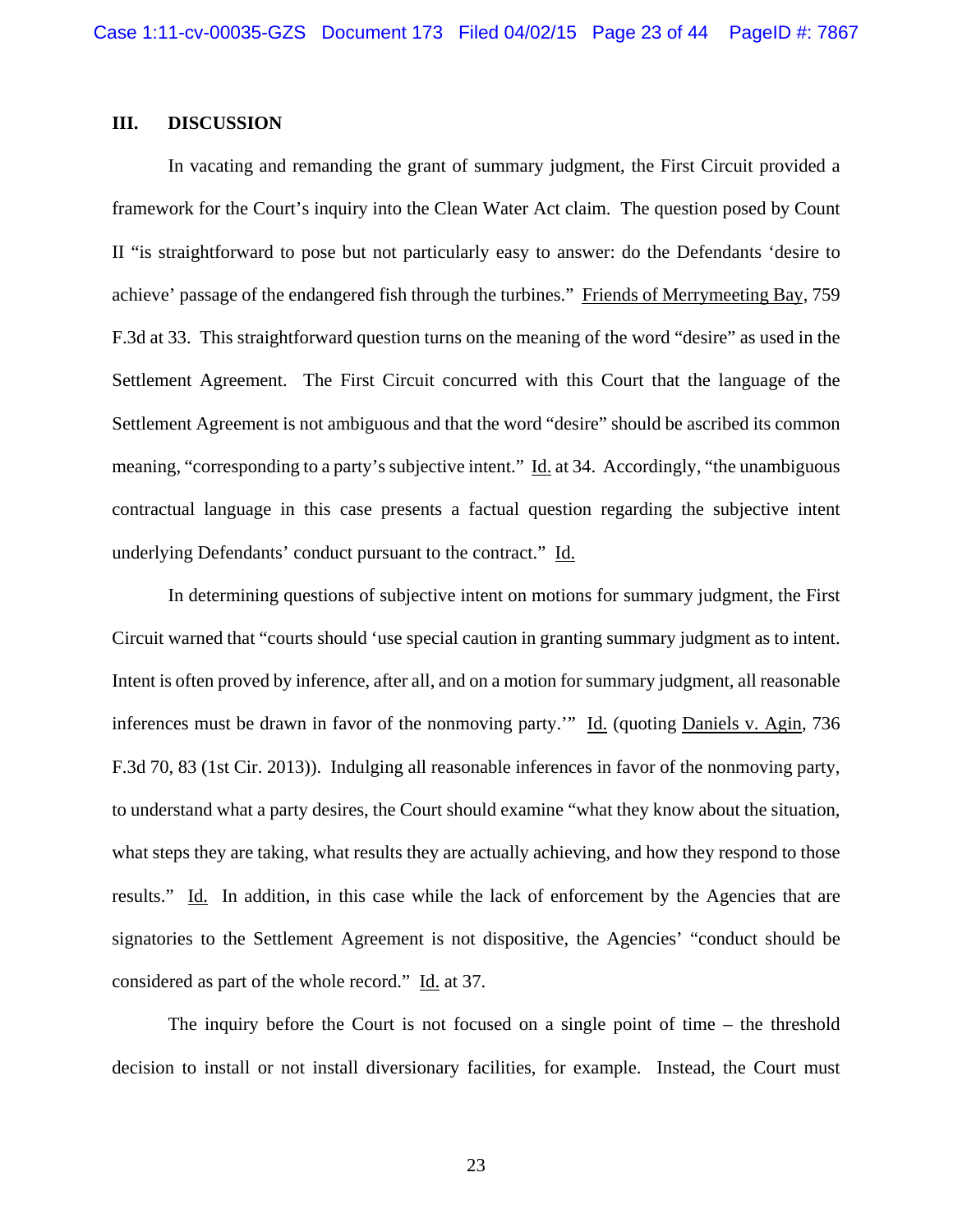examine Defendants' desire "in the context of the continuous efforts required by the Settlement Agreement." Id. at 35. Therefore, the installation of diversionary facilities alone, or lack thereof, is not sufficient to establish the Defendants' desire in the broader context. See id. The Court should also consider any "good faith efforts to ameliorate problems with" diversionary facilities. Id. at 36. In discussing the installation of interim diversion facilities, the First Circuit rejected a strict liability standard for the effectiveness of those facilities:

[T]he Settlement Agreement does not require complete effectiveness. To be clear, the Agreement does not require Defendants to achieve any particular objectively measurable level of effectiveness and neither should the Court. But that does not mean effectiveness is irrelevant. Rather, it is one of the pieces of information forming the background against which the court of the fact finder can determine what Defendants desire.

Id. at 36.

Ultimately, the First Circuit "express[ed] no opinion on the substantive question of Defendants' compliance with the Settlement Agreement, nor [did] [the First Circuit] determine<sup>[]</sup> whether Plaintiffs [] offered enough evidence to create an issue of material fact." Id. at 37. With the First Circuit's guidance and the parties' submissions, the Court must now make these determinations in the context of the cross-motions for summary judgment on the Clean Water Act claim.

# **A. The Cross-Motions for Summary Judgment**

 The parties have cross-moved for summary judgment on the Clean Water Act claim. Defendants argue that the Court should grant their motion for summary judgment because "there can be no genuine issue of material fact that an operator of a facility who chooses to design, construct and continuously endeavor to improve diversionary methods – in consultation with the governmental agencies having oversight and expertise on these issues – does not 'desire[] to achieve interim downstream passage . . . by means of passage through the turbines.'" (Defs.' Mot.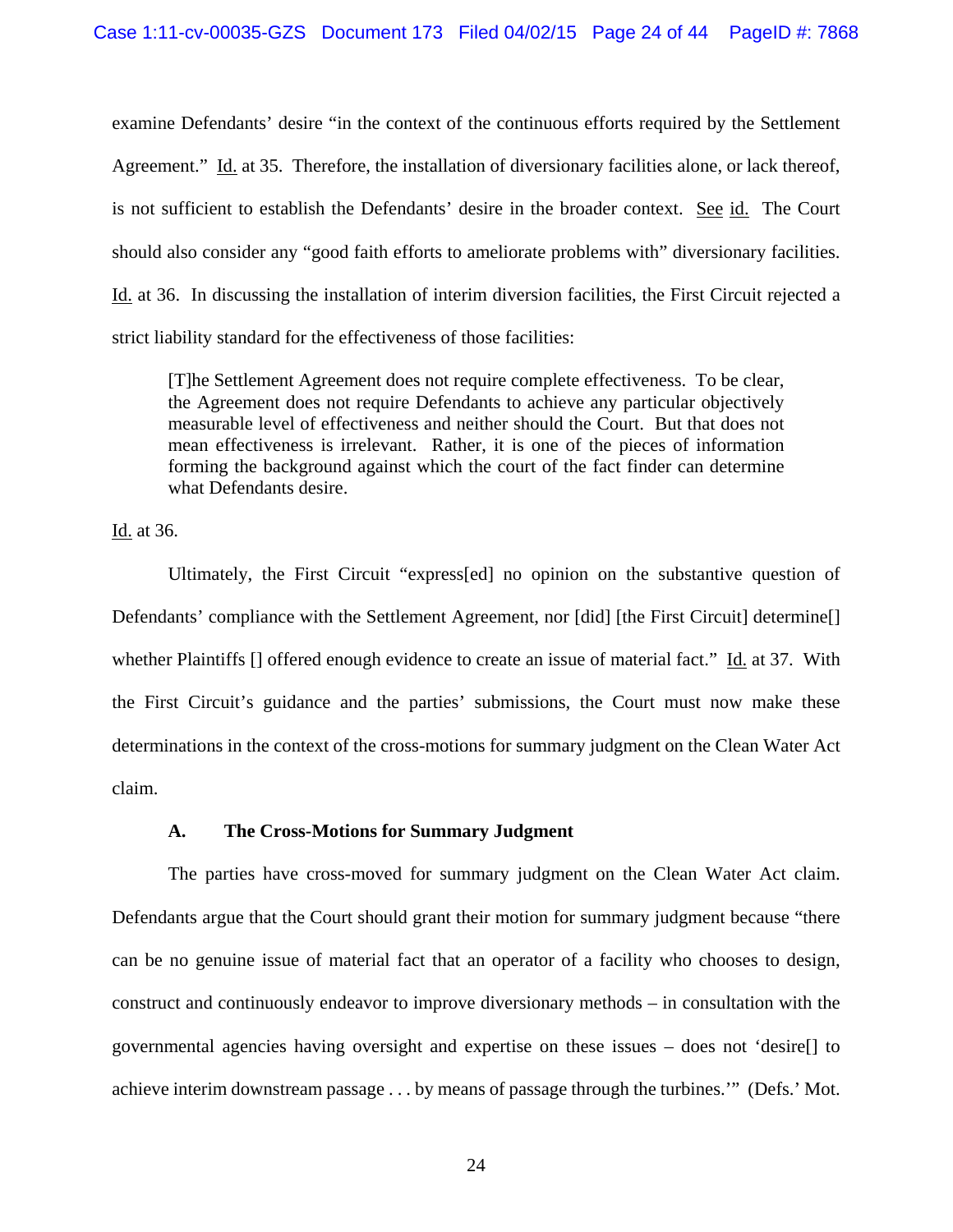for Summary J. at 5.) Plaintiffs counter that Defendants' true desire is belied by their continual operation of the turbines in spite of their knowledge that fish are indeed passing through those turbines and that the governmental agencies have been critical, not supportive, of Defendants' efforts to improve diversionary facilities. Plaintiffs further argue that they have met their burden and that the Court should grant their motion for summary judgment because

when [the evidence on summary judgment] is considered in the light most favorable to Defendants, it is undisputed both that Defendants know substantial numbers of migrating fish are accessing the turbines, and that they have continued to operate their turbines at all times, rather than shutting them off during migration seasons or equipping them with impassible screens.

(Pls.' Motion for Summary Judgment at 15.)

 $\overline{a}$ 

 Before turning to the individual projects, the Court notes that Defendants do not contest that salmon and shad inhabit the impoundments above the Projects nor that the site-specific quantitative studies have not been performed. (See generally Defendants' Motion for Summary Judgment.) Accordingly, the Court's task is to apply the framework provided by the First Circuit and determine whether there is a genuine issue of material fact as to whether Defendants "desire" to achieve downstream passage of fish by means of the turbines at each of the Projects. The Court considers the evidence in the light most favorable to Plaintiffs because the Court finds that even under this standard, there is no trialworthy issue on Defendants' subjective intent.

# **B. FERC Approval of the Lockwood, Weston and Shawmut Project Licenses**

On July 23, 2010, FERC wrote to Defendants regarding the Lockwood, Weston and Shawmut Projects.<sup>22</sup> (BFSF  $\P$  2; Pls.' Opp'n to BFSF  $\P$  2 (07/23/2010 Letter from FERC to Toth (LSW ECF No. 83-3)).) The letter stated:

Licensees who are party to the [Settlement Agreement] who desire to achieve downstream passage of adult salmon using project turbines are required to conduct

<sup>&</sup>lt;sup>22</sup> The letter was authored by Steve Hocking, Chief of the Biological Resources Branch, Division of Hydropower Administration and Compliance of FERC.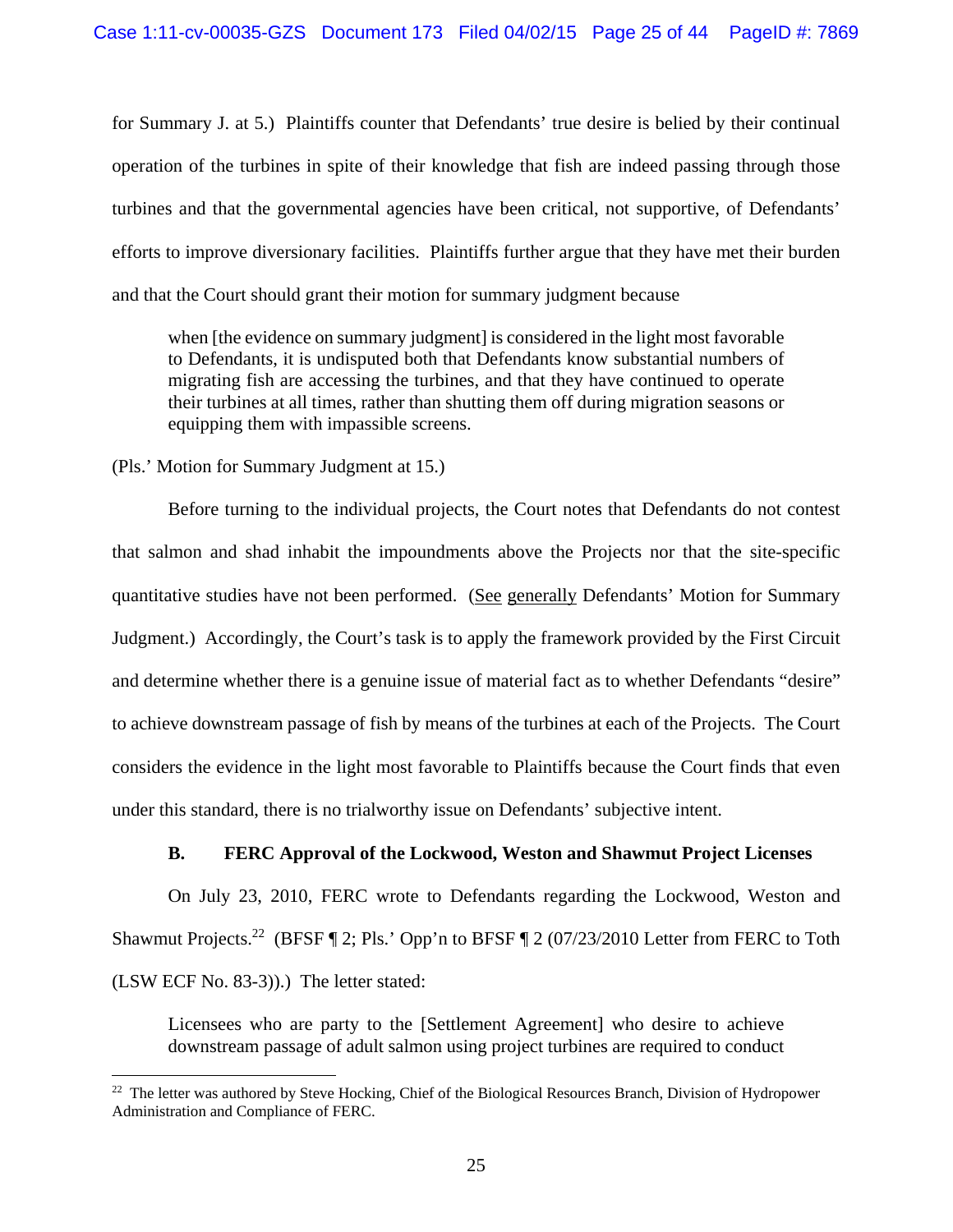quantitative studies of turbine passage. An order approving the Settlement, issued September 16, 1998 requires the licenses to provide the Commission with annual reports on fish passage operation and effectiveness studies.

(Id.) Defendants were directed to "clearly address the status of downstream fish passage and

effectiveness at the identified projects" in their 2010 annual fish passage report. (Id.) The letter

then acknowledged that in their May 11, 2010 annual fish passage report, Defendants notified

FERC that "downstream passage using the turbines is not desired." (Id.) FERC then stated:

After reviewing the May 11, 2010 annual fish passage report, . . . taking into consideration NextEra's consultation under the ESA to protect Atlantic salmon (as reviewed below), we have determined that NextEra is complying with the salmon protection requirements of the Lockwood, Weston and Shawmut Project licenses.

(Id.) The letter concluded: "We appreciate your work to comply with the ESA and to protect

Atlantic salmon at these projects." (Id.)

In providing the framework for this Court's inquiry into the Clean Water Act claim, the

First Circuit specifically addressed the implications of non-action by a signatory agency to the

Settlement Agreement:

 $\overline{a}$ 

A lack of discretionary enforcement may indicate either a defendant's compliance with the statute or a failure by the agency to rein in a non-compliant defendant. A court must look at the facts of the particular case; it cannot draw a conclusion solely from the fact of a lack of discretionary enforcement. Here, the Agencies' conduct should be considered as part of the whole record, but not dispositive in itself.

Friends of Merrymeeting Bay, 759 F.3d at 37. Accordingly, non-action by a signatory agency is

informative but not dispositive on the factual question of Defendants' subjective intent. However,

in providing its guidance, the First Circuit did not address the implications of an explicit approval

by a governmental agency such as  $FERC<sup>23</sup>$  Further, the non-action discussed by the First Circuit

is fundamentally different from an explicit approval by a governmental agency.

<sup>&</sup>lt;sup>23</sup> While FERC is not a signatory to the Settlement Agreement, the Settlement Agreement is enforceable through the Clean Water Act because it is explicitly incorporated into the water quality certifications that are included in each of the Project's FERC licenses. (LSW JSF ¶¶ 195, 196; HK JSF ¶¶ 132, 134.) See 33 U.S.C. § 1341(a)(5).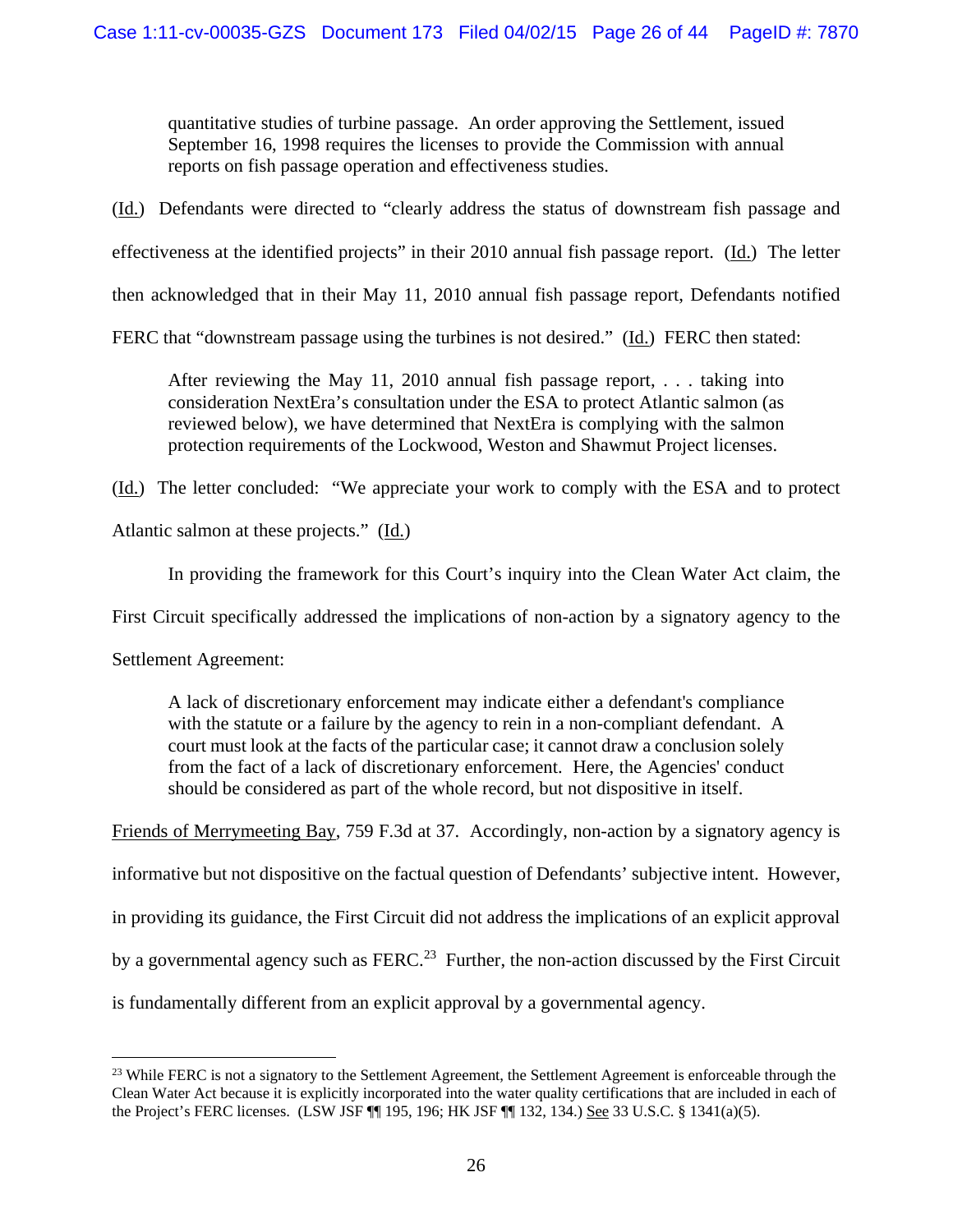In this case, the July 23, 2010 letter from FERC to Defendants discussed the requirements of the Settlement Agreement regarding Defendants' desires for downstream fish passage and found Defendants to be in compliance with the Settlement Agreement. (See BFSF ¶ 2; Pls.' Opp'n to BFSF ¶ 2 (07/23/2010 Letter from FERC to Toth (LSW ECF No. 83-3)).) The letter restated the requirement that if Defendants desired to achieve downstream fish passage via the turbines, quantitative studies of turbine passage had to be completed. (Id.) Next, the letter reflected Defendants' statement that they did not desire downstream passage via the turbines. (Id.) Finally, FERC found that Defendants were "complying with the salmon protection requirements of the Lockwood, Weston, and Shawmut Project licenses." (Id.) The letter does not reflect a failure to enforce the FERC licenses but is instead an explicit statement that FERC found Defendants to be in compliance with the Settlement Agreement where Defendants had not conducted the studies because they did not desire downstream fish passage via the turbines. The Court believes that this finding is entitled to more weight than mere non-enforcement. See 33 U.S.C.  $\S$  1341(a)(5) (providing FERC with authority enforce the terms of the license); Am. Rivers, Inc. v. F.E.R.C., 129 F.3d 99, 108 (2d Cir. 1997) (stating that "33 U.S.C. § 1341(a)(5), which provides the licensing agency (in this case FERC) with authority to enforce the terms of a license – which pursuant to § 401(d) include a state's  $\S$  401 certification conditions – once such a federal license has issued"); see also Associated Fisheries of Maine, Inc. v. Daley, 127 F.3d 104, 110 (1st Cir. 1997) (providing that in the context of a review of an agency action under the Administrative Procedures Act that "a reviewing court must afford special deference to an agency's scientific expertise where, as here, that expertise is applied in areas within the agency's specialized field of competence"). Nonetheless, in this case the Court is presented with a factual question on Defendants' subjective intent and accordingly, "the focus of [the] inquiry must be on the Defendants themselves. The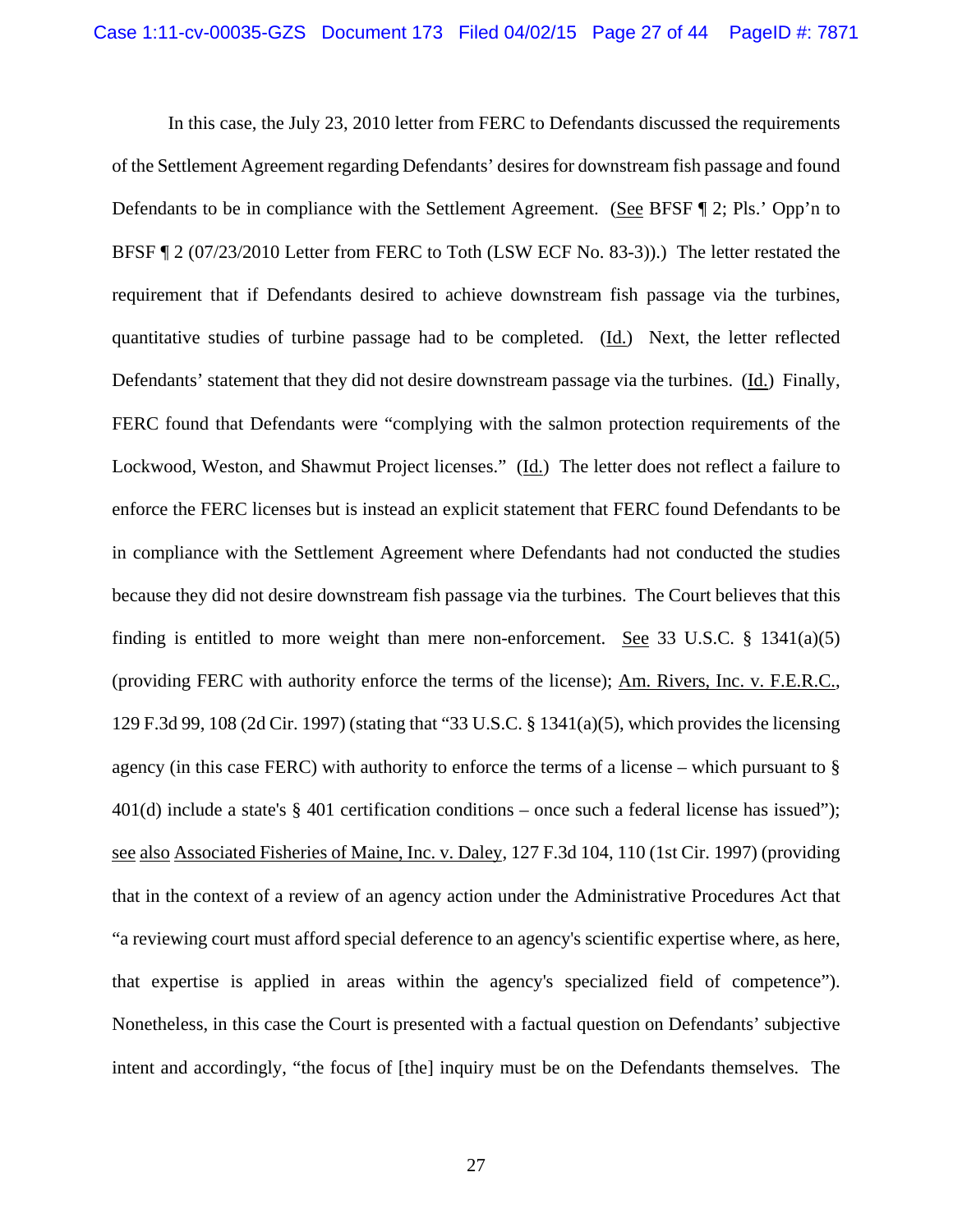conduct of the Agencies does not conclusively settle a factual question regarding Defendants' subjective intentions." Friends of Merrymeeting Bay, 759 F.3d at 36. Therefore, the Court will consider this evidence along with the evidence particular to each individual Project.

### **C. The Lockwood Project**

In evaluating whether a genuine issue of material fact exists as to Defendants' desire at the Lockwood Project, the Court examines what Defendants knew, what steps they took, the results achieved and how Defendants responded to those results at the Lockwood Project. As the Court must examine Defendants' continuous efforts, it is instructive to consider the timeline of Defendants' actions. In 2007, a consultant for Defendants stated that fish pass downstream at the Lockwood Project via the turbines, in addition to the existing gates, sluices and spillways at the Lockwood Project. (LSW JSF ¶ 198.) Thereafter, in 2009, Defendants took the steps of installing a fish bypass facility and a floating guidance boom, the Slickbar boom, in consultation with and as approved by NMFS, USFWS and MDMR. (Id. ¶ 200.) After the fish bypass and the Slickbar boom were installed, Defendants encountered problems with the boom, including overtopping and the curtain ripping. (Id. ¶¶ 202, 203.) Defendants responded to the problems by identifying the need for additional flotation and upstream tether lines and making modifications to the boom, which did necessitate the boom being removed for repairs on occasion. (BFSF ¶¶ 27, 28; Pls.' Opp'n to BFSF ¶ 28; LSW JSF ¶ 204.)

Even with the low flow rate to the bypass, 6% of that to the turbines, this initial course of conduct, which included installation of diversionary facilities, a period of observation and problems and then repair, shows that Defendants made good faith efforts to divert fish from the turbines. This intent is further evidenced by Defendants' explicit statement that the purpose of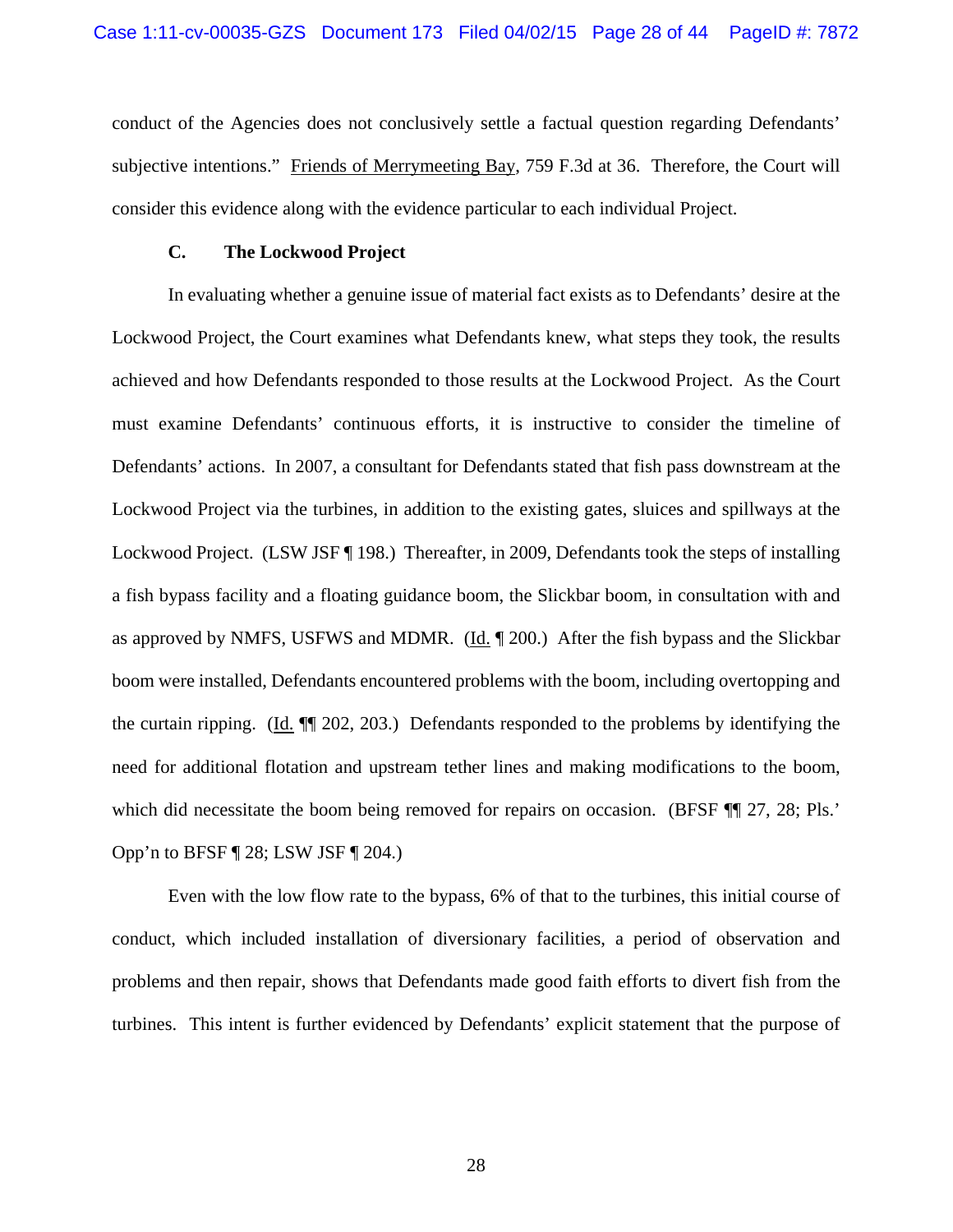these diversionary facilities was to have the fish bypass the turbines in a safe manner.<sup>24</sup> (See BFSF) ¶ 13 (Richter Dep. 260:1-9; see also Richter Dep. (ECF No. 82-5) 378:22-379:3 ("[O]ur desire is not to pass these fish through the turbines. It's to bypass the turbines and get them out through sluices.")).)

In 2010, Defendants added a new surface sluice gate and continued to improve downstream passage by replacing the Slickbar boom with the Tuffboom. (See BFSF ¶¶ 29-31; Pls.' Opp'n to BFSF ¶ 31; LSW JSF ¶ 201.) The Tuffboom was more buoyant and rugged than the prior boom (BFSF ¶¶ 29, 32), and represents a good faith effort on the part of Defendants to ameliorate the problems of the prior diversionary facility. Modifications were made to the Tuffboom shortly after it was installed in order increase buoyancy, strength and add new screening. (BFSF ¶32.) As with the Slickbar boom, when problems arose with the Tuffboom or it malfunctioned, Defendants acted promptly to repair the facility.<sup>25</sup> Similarly, when Defendants noticed in April or June of 2011 that the trash rack bars were rattling and vibrating in a way that could deter fish from using the bypass, the Defendant inserted wedges to repair the trash racks. (LSW JSF ¶ 211; BFSF ¶ 33.) The quick improvements and repairs to diversionary devices show that Defendants made continuous efforts

<sup>&</sup>lt;sup>24</sup> In Plaintiffs' Supplemental Opposition to Defendants' Motion for Summary Judgment (HK ECF No. 166) ("Pls.' Supp. Opp'n"), Plaintiffs cite to "Pl. Supp. Opp. SUMF" as support for statements such as "Defendants' decision to rely on ineffective bypass systems, rather than on effective but more expensive measure to keep salmon and shad out of the turbines, is a business decision that unambiguously expresses a clear desire to allow turbines to serve as a primary route of downstream passage. See e.g. Pl. Supp. Opp. SUMF ¶ 13[.]" There is no independent document or separate statement of material fact that corresponds to "Pl. Supp. Opp. SUMF." Instead, Plaintiffs rely on their response to Defendants' Supplemental Statement of Undisputed Material Fact for additional facts. (See, e.g., Pls.' Opp'n to BFSF ¶ 13.) This practice does not follow District of Maine Local Rule 56(c), and the Court has disregarded statements of fact that are not supported by a citation to properly considered record material. See D. Me. Local Rule 56(f).

<sup>&</sup>lt;sup>25</sup> In March 2011, the attachment point between the boom and the bypass broke loose. (LSW JSF  $\parallel$  208.) It was reattached the next month. (Id.) In April 2011, the Tuffboom was found to be tilting, and in June a weighting chain was found to have broken free. (LSW JSF ¶ 209, 210; BFSF ¶ 33.) Defendants sent divers to repair the chain. (Id.)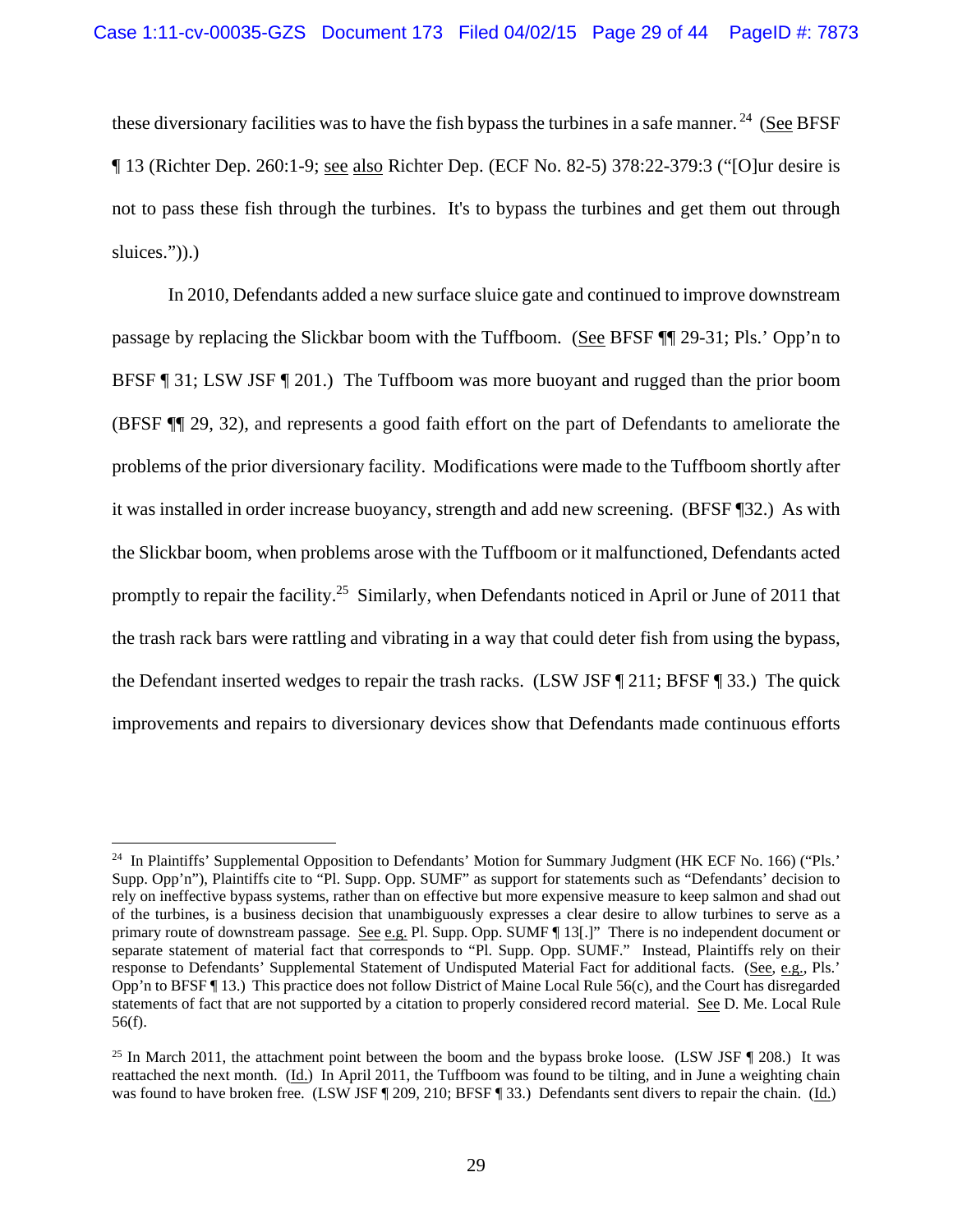to improve downstream fish passage and address problems or malfunctions as they arose. See Friends of Merrymeeting Bay, 759 F.3d at 35.

In consultation with the resource agencies, Defendants planned and executed a study to evaluate the new downstream bypass facility using radio telemetry in  $2011<sup>26</sup>$  The plan was approved by the resource agencies. (BFSF ¶ 3.) After examining the results of the study, NMFS stated that the downstream bypass was not effective at passing smolts and that it was not confident that the planned modifications would significantly improve effectiveness. (LSW JSF ¶¶ 217, 218.) A MDMR biologist expressed disappointment with the poor utilization of the downstream bypass. (Id. ¶ 219.) Notably, in 2012, Defendants began planning a complete overhaul of the Tuffboom. (BFSF ¶ 34.)

By undertaking the study, Defendants gained information and feedback from the agencies. See Friends of Merrymeeting Bay, 759 F.3d at 35 (stating that the Settlement Agreement "imposes obligations to study the effectiveness over time of whatever interim downstream passage facilities it may choose to implement and to make good faith efforts to reach certain efficiency goals"). The planning, implementation and the review of the results of the study demonstrate that the resource agencies were actively involved in Defendants' evaluation of the effectiveness of the diversionary facilities. Plaintiffs point to the study as specific evidence of Defendants' knowledge and desire that fish pass via the turbines. Undoubtedly, the study predicted that fish pass via the turbines. However, this evidence cannot be viewed in isolation but must be considered as a piece of the overall background.

<sup>&</sup>lt;sup>26</sup> Conducted in May and June of 2011, the study predicted that during median flow conditions,  $38.7\%$  of downstream migrating kelts pass via spill, 11.5% pass via bypass, and 49.8% pass via the turbine. The same study predicted that of those kelts passing through the forebay powerhouse, 81.8% attempt to pass via the turbines. (LSW JSF ¶¶ 213; 221-22.)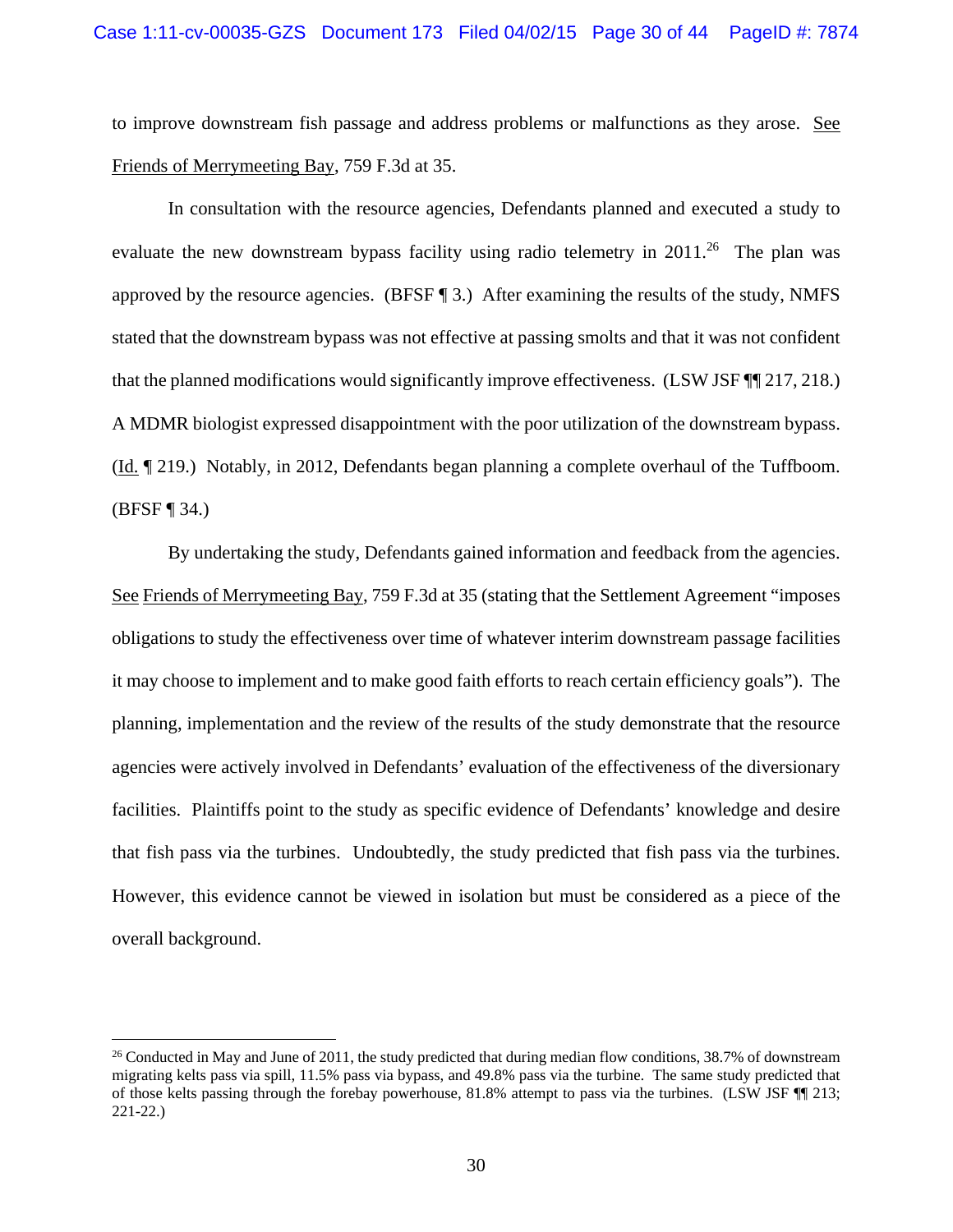Looking at the entire course of conduct of Defendants and their continuous efforts to improve downstream fish passage at Lockwood, Defendants have demonstrated that there is no genuine issue of material fact that Defendants did not desire to pass salmon and shad via the turbines. See Friends of Merrymeeting Bay, 759 F.3d at 35 (stating that "it makes more sense to assess Defendants' desire in the context of the continuous efforts required by the Settlement Agreement"). Defendants' actions reflect that they knew fish were present and took active steps to attempt to divert those fish from the turbines. In the beginning there were no diversionary measures; Defendants installed diversionary facilities and repaired them when necessary and improved upon them over time. It is true that Defendants did not achieve perfect success in the time period under the Court's evaluation, but perfection is not required. Id. at 36. The results of the study show that about half of the fish pass via turbine during median spill. That result is not so unfavorable as to undercut Defendant's stated desire: "Our desire is not to pass [the fish] through the turbines, it's to bypass the turbines." (BFSF ¶ 13.) Finally, the Court also considers the lack of enforcement action and intervention by the resource agencies and FERC as relevant to Defendants' desire; the lack of action by the resource agencies and FERC indicates that those agencies do not believe Defendants are breaching the Settlement Agreement. See Friends of Merrymeeting Bay, 759 F.3d at 37. Finally, in July of 2010, FERC explicitly stated that Defendants were in compliance with the Settlement Agreement: "[a]fter reviewing the May 11, 2010 annual fish passage report, . . . we have determined that NextEra is complying with the salmon protection requirements of the Lockwood . . . Project license[]." (07/23/2010 Letter from FERC to Toth (LSW ECF No. 83-3)).) Examining the entire course of conduct in the light most favorable to Plaintiffs, there is no trialworthy issue as to Defendants' desire at the Lockwood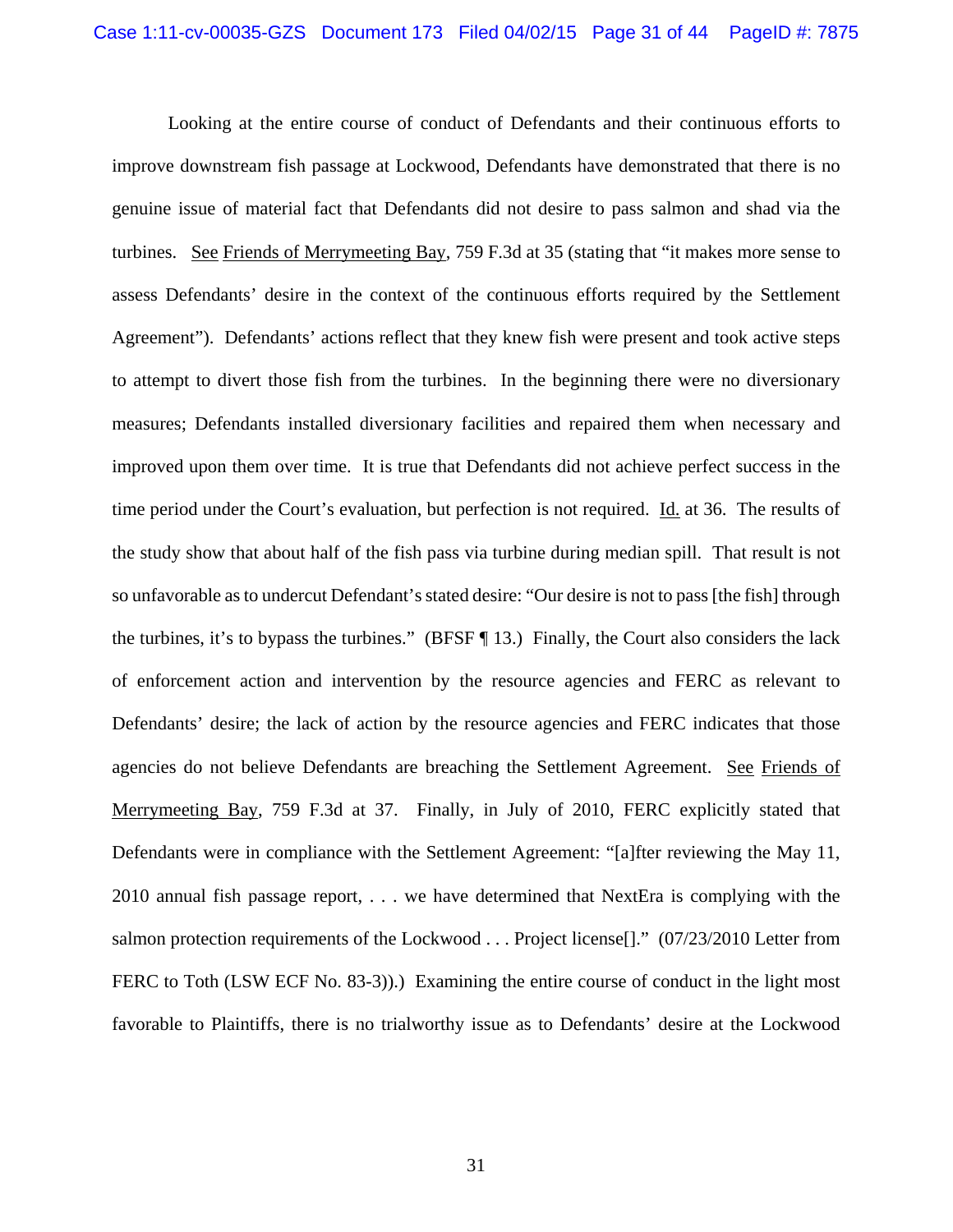Project. Quite simply, the undisputed facts show that Defendants' intent is to install and maintain methods of fish passage that keep fish out of the turbines.

### **D. The Shawmut Project**

On Defendants' Motion for Summary Judgment, the evidence and testimony regarding the Shawmut Project are not as plentiful as the three other Projects. Nonetheless, viewing the evidence in the light most favorable to Plaintiffs, the Court finds that Defendants have demonstrated that there is no genuine issue of material fact with regard to Defendants' intent for downstream fish passage at the Shawmut Project: Defendants do not desire fish to pass via the turbines at the Shawmut Project.

In 2007, Defendants stated that there were several ways that fish could pass downstream at the Kennebec River Projects, including the Shawmut Project: gates, spillways and the turbines. (LSW JSF ¶ 198.) The Shawmut Project does not have a boom in place to guide fish to its bypass. (Id. ¶ 234.) As of May 2012, the bypass at Shawmut is a four foot wide by 22 inch deep surface sluice in the project's forebay that discharges into a three-foot plunge pool. (LSW JSF¶ 105; BFSF ¶ 35; Pls.' Opp'n to BFSF ¶ 35.) The bypass was initially installed for debris but it now provides an alternate downstream to the turbines. (BFSF ¶ 35; Pls.' Opp'n to BFSF ¶ 35; LSW JSF ¶ 234.) Shawmut has eight turbines, or generating units, and each unit is screened by a trashrack with vertical bars. (LSW JSF ¶ 100.) The trash racks over Units 1-6 have small enough spacing that downstream migrating kelts would be too large to access the turbines. (Id.  $\P$  103, 104.) The trash racks covering Units 7-8 are large enough that downstream migrating kelts could access the turbines. (Id.) While Defendants' diversionary facilities at Shawmut are not as developed or extensive as of those of the other Projects, the diversionary facilities nonetheless show that the Shawmut Project has alternative routes for downstream fish bypass than the turbines.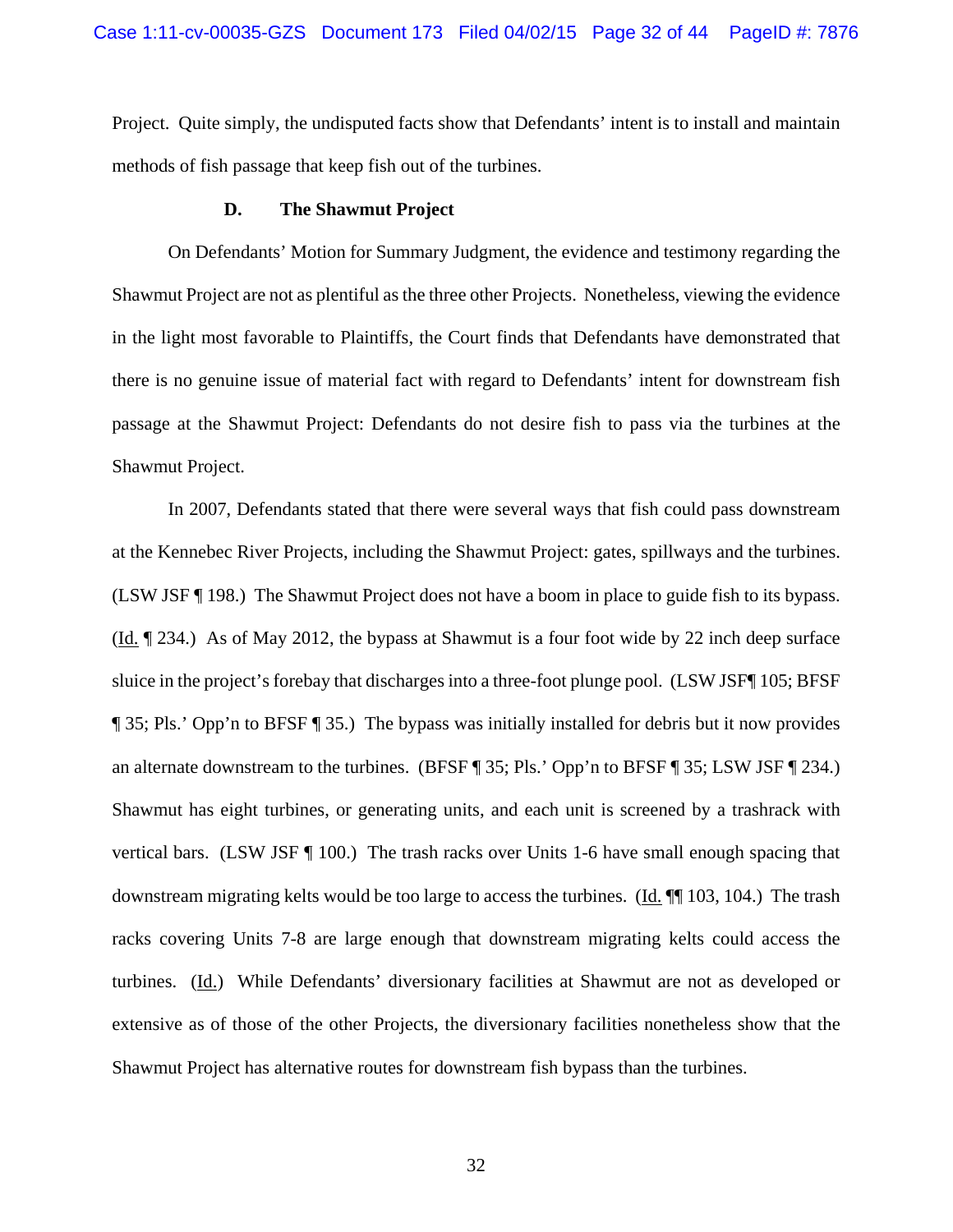An analysis by Defendants and their consultants predicted that based on the relative flows of water passing through the bypass and turbines during median flow conditions, approximately 29.6% of downstream migrating kelts pass Shawmut via spill, 1% pass via the bypass and roughly 70% pass via the turbines.<sup>27</sup> (LSW JSF ¶ 235.) These estimates show that the bypass was not effective at routing fish away from the turbines. See Friends of Merrymeeting Bay, 759 F.3d at 36 ("We do not expect the district court to look at evidence of effectiveness in isolation and draw conclusions therefrom. Its significance lies in relation to all of the other relevant background information.")

In 2009, Defendants' engineers and operations personnel began studying options to address downstream fish passage and a debris problem at the Shawmut Project. (BFSF ¶ 36; Pls.' Opp'n to BFSF ¶ 36). In 2011, Defendants developed plans to address downstream fish passage that included trashracks, a new surface sluice and flume that would be designed and implemented in consultation with the resource agencies. (BFSF ¶ 36.) Defendants were scheduled to complete the consultation, permitting and installation in 2011 and 2012. (BFSF ¶ 37; Pls.' Opp'n to BFSF ¶ 37.) The NextEra Fish Passage Report for 2010 reflected that Defendants, in consultation with the agencies, had designed the new downstream fish passage system. (Id.) On recommendation from NMFS, Defendants decided not to proceed in order to prevent the Shawmut Project from being placed on a different consultation process for an incidental take statement from the other Projects owned by Defendants. (Id.) This study and consultation process, even though it was abandoned, indicates that Defendants were attempting to take steps to prevent downstream

 $27$  Defendants contest the validity and applicability of the predictions and argue that the predictions are only estimates, not empirical data, the estimates fail to recognize the diversionary effects of the trash racks and that water flows and bypass effectiveness do not correlate. (Defs.' Opp'n to Pls.' Supp. Mem. of Law in Support of Pls.' Mot. for Summary J. (ECF No. 169) at 3-6.) The Court has previously examined the predictions in the context of Plaintiffs' takings claim under the Endangered Species Act. (See Order on Cross Motions for Summary Judgment (LSW ECF No. 132) at 17- 21.) Taking the evidence in the light most favorable to Plaintiffs, the Court considers this evidence over Defendants' objections.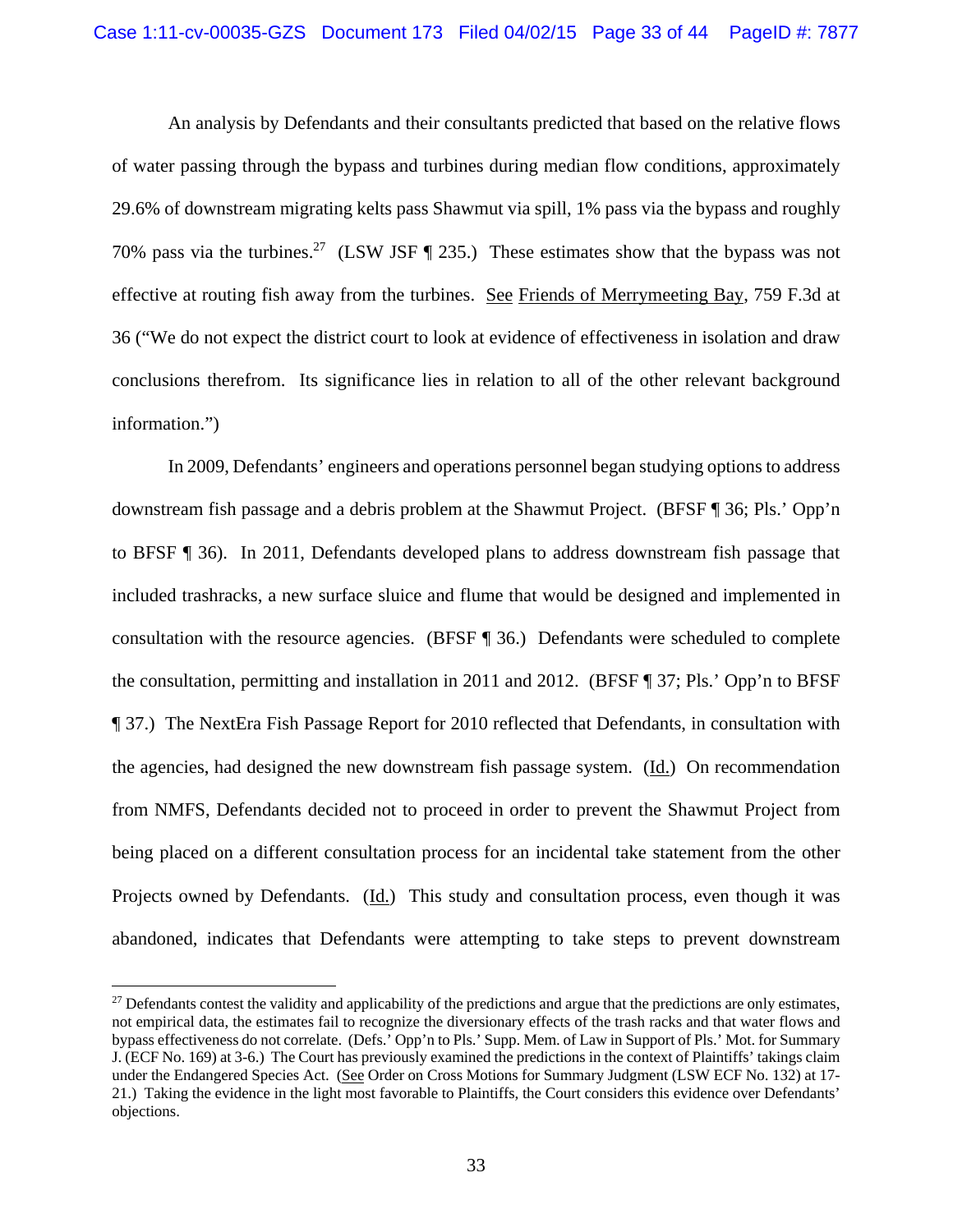migrating fish from passing through the turbines at Shawmut. Defendants were not sitting idle while fish migrated downstream via the turbines, instead they were working with the resource agencies to develop a plan to address the known deficiencies at Shawmut. That the plan was halted is not evidence that Defendants desire fish to pass via the turbines.

Finally, in July of 2010, FERC wrote to Defendants and stated: "[a]fter reviewing the May 11, 2010 annual fish passage report, . . . we have determined that NextEra is complying with the salmon protection requirements of the ... Shawmut Project license<sup>[]"</sup> and that "[w]e appreciate your work to comply with the ESA and to protect Atlantic salmon at th[is] project[]." (BFSF ¶ 2; Pls.' Opp'n to BFSF ¶ 2 (07/23/2010 Letter from FERC to Toth (LSW ECF No. 83-3)).) Notably, this explicit statement that Defendants were in compliance with the Settlement Agreement at the Shawmut Project came from FERC in 2010 in the absence of the extensive diversionary features present at the other Projects and in light of Defendants' indication that they did not desire to achieve downstream fish passage via the turbines and when no studies had been completed.

Although this Project presents the closest case of all the dams at issue, the Court finds that Defendants have demonstrated that they knew salmon were passing through the Shawmut Project, they took active steps to route the fish away from the turbines over a prolonged course of conduct and that Defendants responded to information about downstream passage by altering their conduct to attempt to make fish passage more effective. See Friends of Merrymeeting Bay, 759 F.3d at 36 ("[A]ssuming the record showed that the diversionary facilities were less than fully effective, the district court could still grant summary judgment in concluding that the dam owner did not desire passage through the turbines based on other information, such as good faith efforts to ameliorate problems with the bypass method."). Plaintiffs have not presented specific facts to create a trialworthy issue at the Shawmut Project. Further, FERC stated that Defendants were in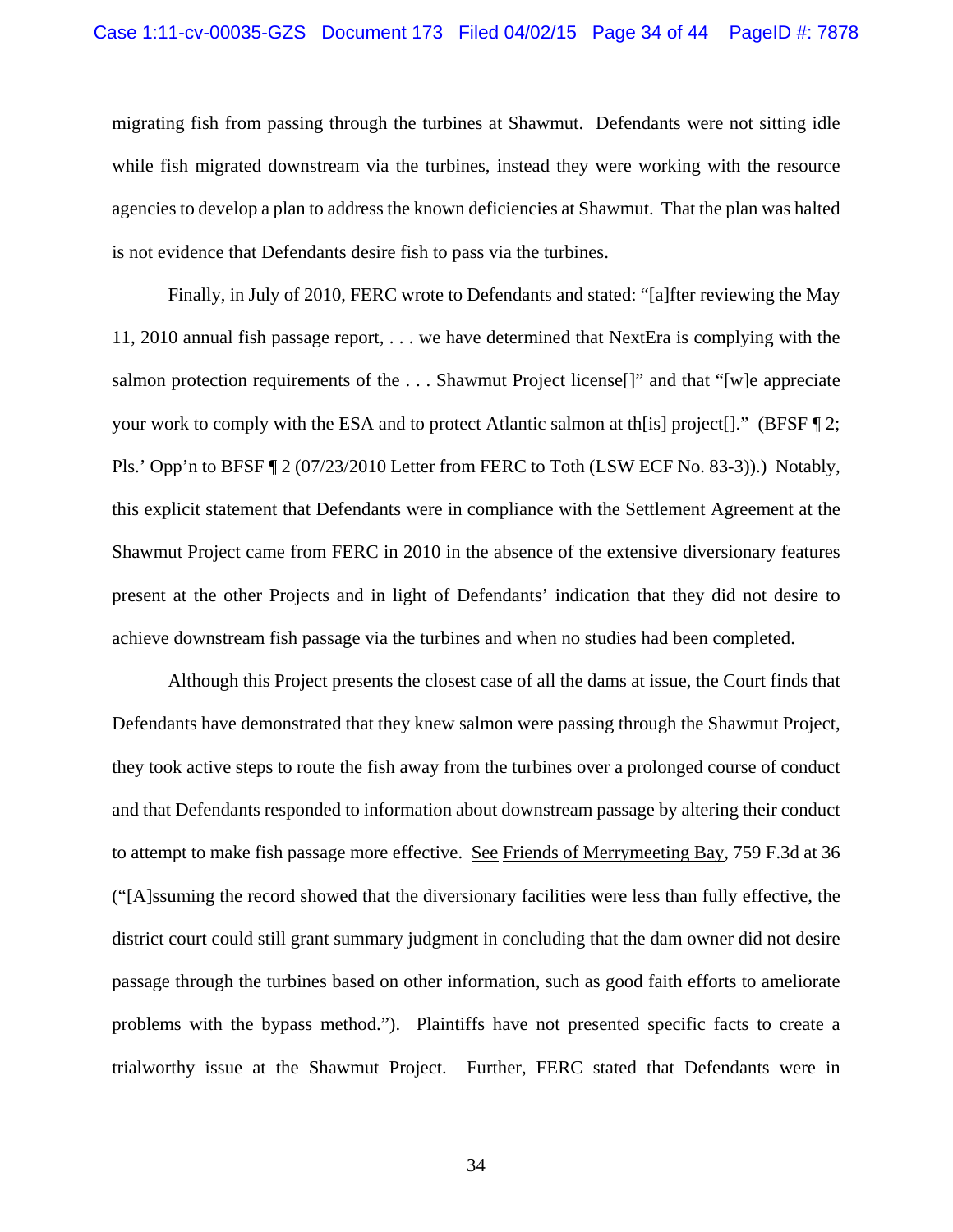compliance with the Settlement Agreement at Shawmut in 2010, which is not determinative but is instructive. Friends of Merrymeeting Bay, 759 F.3d at 37. The Court finds that Defendants did not desire fish to pass downstream via the turbines at the Shawmut Project.

#### **E. The Weston Project**

In 2007, Defendants stated that there were several ways that fish could pass downstream at the Kennebec River Projects, including the Weston Project: gates, sluices, spillways and the turbines. (LSW JSF ¶¶ 198, 199.) An analysis by Defendants and their consultants concluded that in the absence of the boom installed in 2011, 32.2% of downstream migrating kelts pass the Project via spill, 1% pass via the bypass and roughly 66% pass via the turbines. (Id. 1231.)

In 2009, Defendants began evaluating options for improving downstream fish passage, and in 2010, Defendants completed major structural repairs to the existing sluice gate structure and resurfaced the sluice to make it safer for fish. (BFSF ¶¶ 40, 41; Pls.' Opp'n to BFSF ¶ 40.) In 2011, Defendants installed a Tuffboom at the Weston Project, which is designed to be deployed year-round and is intended to keep fish away from the turbines. (BFSF ¶ 42; Pls.' Opp'n to BFSF ¶ 42.) When USFWS and MDMR reviewed plans for the installation of the boom at Weston, those agencies stated that the guidance boom was experimental and similar devices at other dams had been prone to failure, debris loading and overtopping and had not proven effective. (BFSF ¶ 2, 3; Pls.' Opp'n to BFSF ¶ 2; LSW JSF ¶ 229, 230.). MDMR also stated that it "support[ed] installing and testing the device [in 2011]." (BFSF  $\P$  2; Pls.' Opp'n to BFSF  $\P$  2 (02/15/2011 Letter from MDMR to Richter (LSW ECF No. 124-8)).) While MDMR expressed hesitation at the effectiveness of the boom, the installation of that boom was approved by NMFS, USFWS and MDMR as part of a general practice to collaborate with these agencies on fish passage design. BFSF  $\P$  2; Pls.' Opp'n to BFSF  $\P$  2.)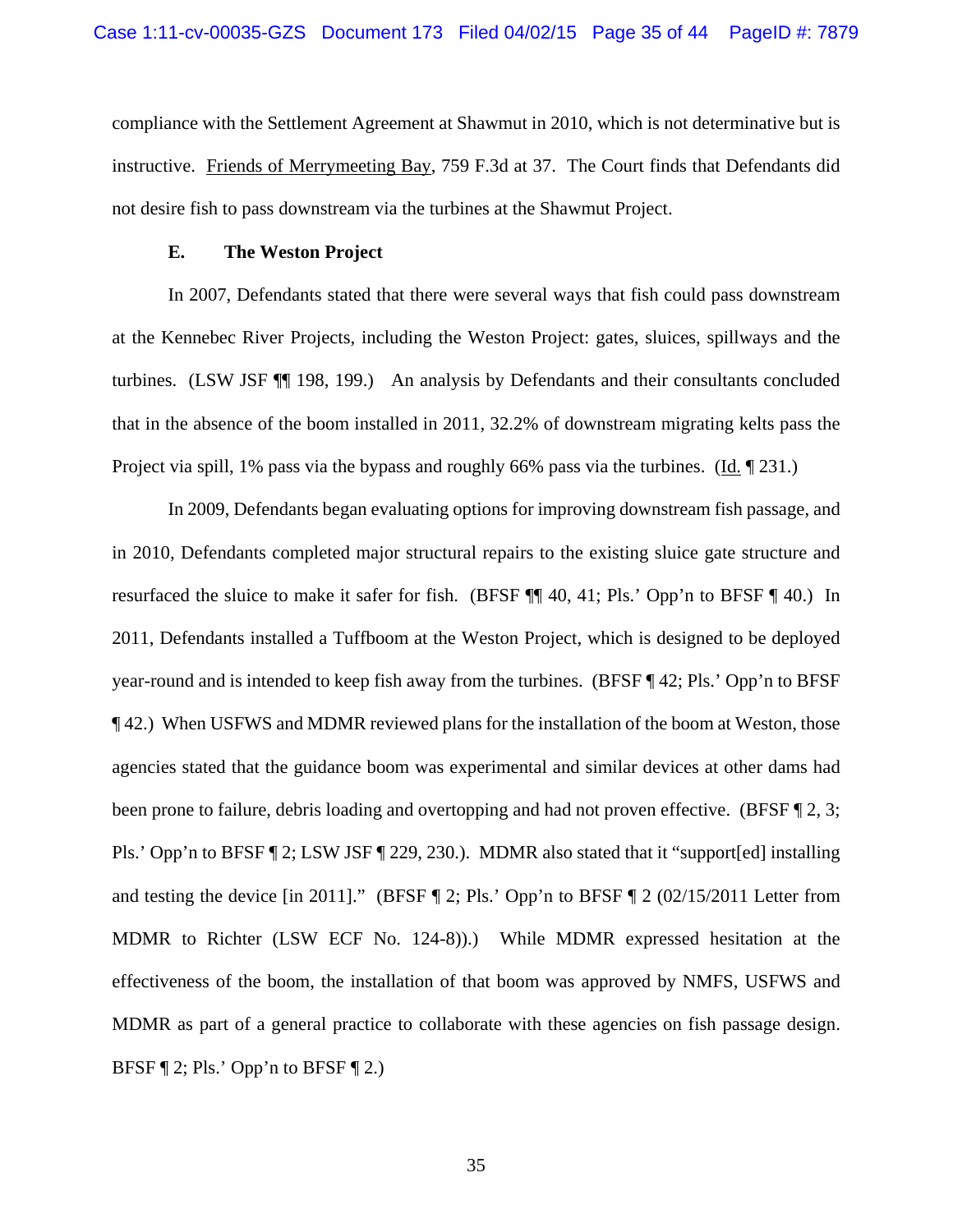In 2011, there were problems with the Tuffboom. In August, the Tuffboom was damaged by high river flows, and in October, one of the welds failed, causing the entire boom to open. (LSW JSF ¶¶ 227, 228.) As soon as the river flows subsided and it was safe, Defendants inspected the problem and arranged to have the manufacturer repair the problems. (BFSF ¶ 43.) Defendants planned to test the efficacy of the boom in 2012. (BFSF  $\P$  43; Pls.' Opp'n to BFSF  $\P$  43.) Accordingly, this conduct shows continuous good faith efforts by Defendants to keep fish from the turbines.

The course of conduct of Defendants at the Weston Project shows that Defendants do not intend to pass fish via the turbines. Instead, Defendants knew that fish were present and took steps to route the fish away from the turbines via the bypass and boom. See Friends of Merrymeeting Bay, 759 F.3d at 35 (stating that Defendants "may choose to implement and to make good faith efforts to reach certain efficiency goals"). While it is true that the boom experienced problems, Defendants' reaction to those problems were timely efforts to ameliorate the negative consequences to the fish. Further, Defendants planned to undertake a study to determine the effectiveness of their diversionary features in the near future. Defendants' actions support the explicit statement that: "Our desire is not to pass them [the fish] through the turbines, it's to bypass the turbines." (BFSF ¶ 13 (Richter Dep. 260:1-9; see also Richter Dep. (ECF No. 82-5) 378:22- 379:3).) Finally, the Court notes that in July of 2010 – prior to the installation of the boom – FERC wrote to Defendants and stated: "[a]fter reviewing the May 11, 2010 annual fish passage report, . . . we have determined that NextEra is complying with the salmon protection requirements of the . . . Weston . . . Project license[]" and that "[w]e appreciate your work to comply with the ESA and to protect Atlantic salmon at th[is] project[]." (BFSF ¶ 2; Pls.' Opp'n to BFSF ¶ 2 (07/23/2010 Letter from FERC to Toth (LSW ECF No. 83-3))); see also Friends of Merrymeeting Bay, 759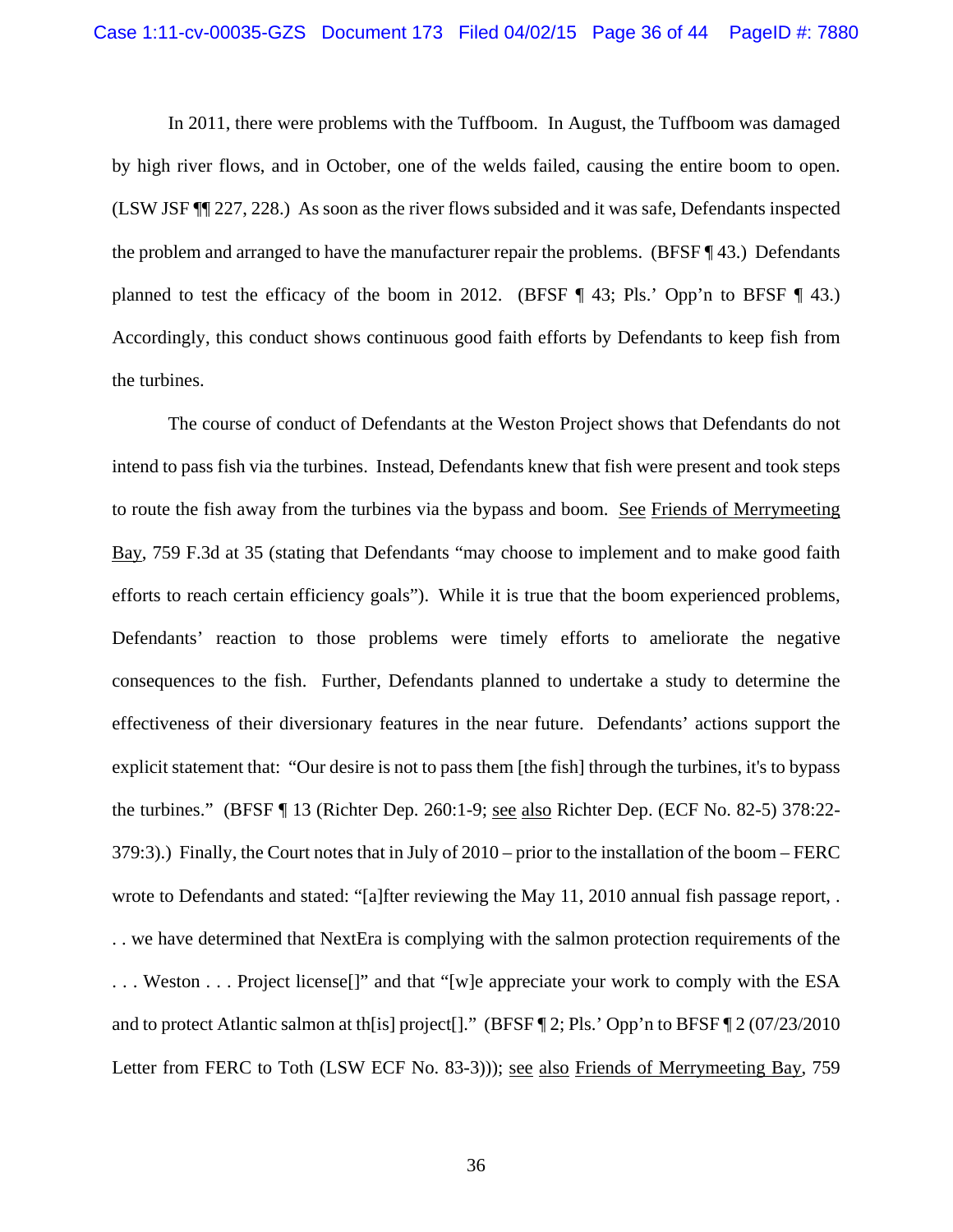F.3d at 37. Defendants have demonstrated that they are entitled to summary judgment in that they do not desire to pass fish via the turbines at the Weston Project.

#### **F. The Hydro Kennebec Project**

 Defendants' actions and stated intent likewise show that Defendants do not desire to pass salmon and shad via the turbines at the Hydro Kennebec Project. With the knowledge that Atlantic salmon and shad inhabit the impoundment above the Hydro Kennebec Project, in 2005 and 2006, Defendants designed and installed a downstream fish bypass system in consultation with FERC and the resource agencies. (BFSF ¶¶ 2, 14; Pls.' Opp'n to BFSF ¶ 2; HKJSF ¶ 24.) In 2006, Defendants received approval from USFWS, MDMR and MDEP for the installation of the bypass measures. (BFSF ¶ 2; Pls.' Opp'n to BFSF ¶ 2.) In September of 2006, MDEP stated, "[t]he [M]DEP commends Hydro-Kennebec L.P. for its commitment to providing improved downstream passage that the [Hydro Kennebec] project for post-spawner adult anadromous fish[.]" (BFSF ¶¶ 2, 6 (09/18/2006 Letter from Maine DEP to Stetson (HK ECF No. 82-7).) Also in 2006, Defendants installed a floating guidance boom to permit fish to bypass the turbines. (HKJSF ¶ 138.) However, the maximum flow to the bypass is 4% of the maximum flow to the turbines. (Id. ¶¶ 75, 77.) Defendants explicitly stated that the function of the downstream fishway is "to pass migrating fish downstream" and that it "provides a route other than the turbines." (BFSF ¶ 8.)

 The boom at the Hydro Kennebec experienced problems and malfunctions, including a gap between the boom and the entranceway to the downstream bypass, overtopping, and billowing and tearing of the Kevlar curtain. (HK Def. Opp. SMF ¶¶ 35, 37; BFSF ¶ 17.) In addition, high water flows delayed the installation of the boom in 2007 and 2008. (HK Def. Opp. SMF ¶ 39.) In June of 2007, USFWS inspected the downstream fish passage facility. (BFSF ¶ 6.) During the visit, the guidance device was submerged 12 to 18 inches below the water. (Id.) In a March 2008 letter,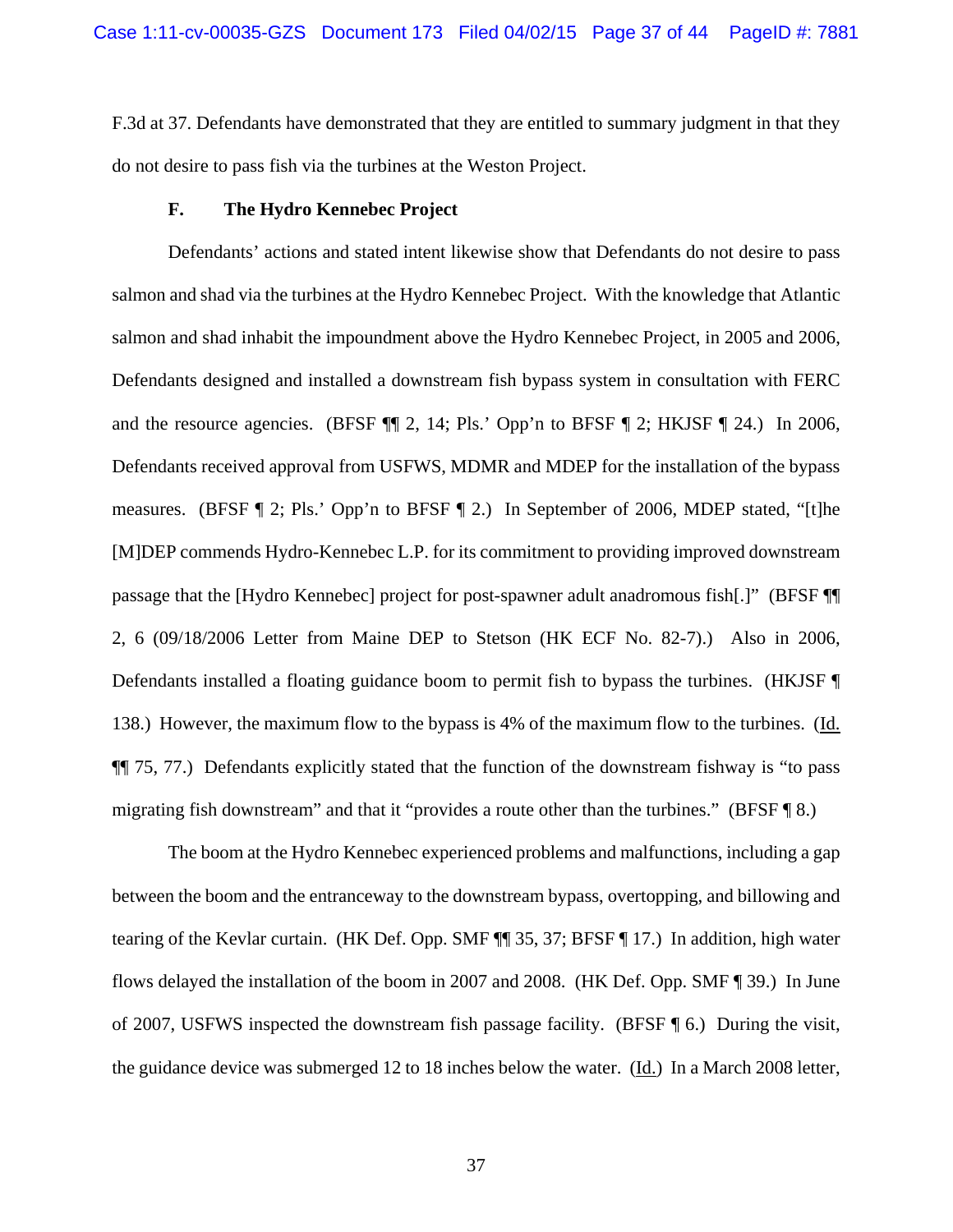USFWS wrote regarding the inspection: "We are very pleased with your response to the submerged fish guidance device, which was corrected within days of the inspection." (Id.) Also, in 2007, Defendants made improvements to the fish passageway, including installation of a weir in the plunge pool to increase its depth and minimize the potential for fish injury and the completion of the operating mechanism for the gate structure. (BFSF  $\P$ 16.) Other improvements included raising the fishboom to prevent overtopping, installing a flashboard system to increase water depth to minimize the potential for descaling or injury, arranging for the manufacturer to install additional reinforcing cables, reshaping the Kevlar fabric and adding additional floatation. (BFSF ¶ 17; Pls.' Opp'n to BFSF ¶ 17.)

 The initial installation of the bypass and boom show that Defendants attempted to divert fish away from the turbines at the Hydro Kennebec Project. When problems arose with the boom, Defendants addressed the problems promptly, as indicated by the letter from USFWS. (BFSF ¶ 6.) Further, Defendants made good faith efforts to improve the boom to address specific problems that arose and made other improvements to the downstream fishway to minimize injury to any fish. The actions of Defendants are furthered by the statement that "the focus [at the Hydro Kennebec Project] has been on determining fish passage efficiency" and improving that efficiency.  $(BFSF \, \P \, 9)$ 

 In 2008, Defendants considered changing the curtain material based on feedback from the agencies, but decided against that course of action based on representations from the curtain manufacturer and undertook a different course of action. (BFSF ¶ 18.) This shows that Defendants considered the advice of the agencies involved and explored multiple options to remedy problems with the fish passageway at Hydro Kennebec.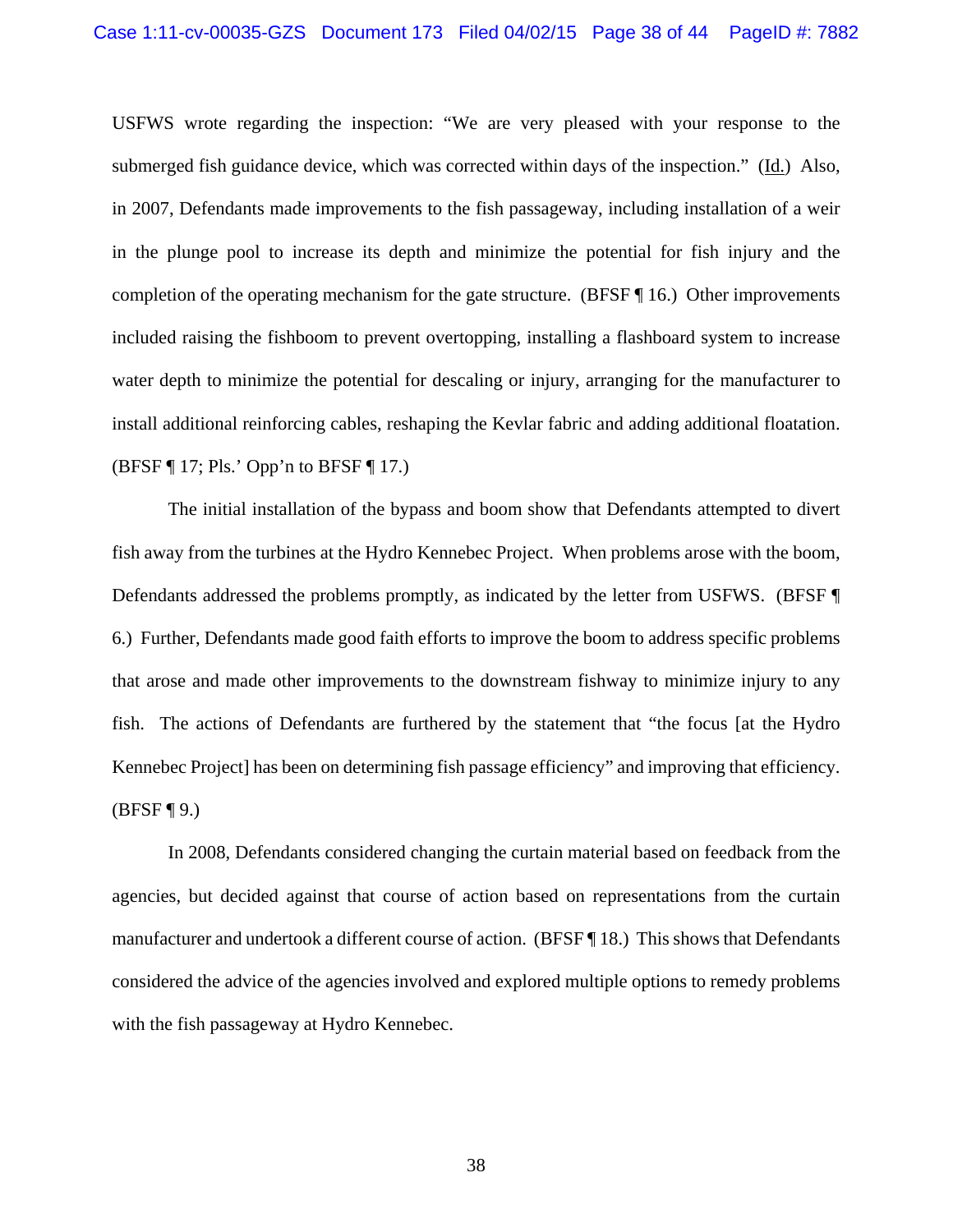Next in 2011, a radio telemetry study was performed at the Hydro Kennebec Project to determine the effectiveness of the fish passage system. (HKJSF ¶ 143.) By undertaking this study, Defendants gained information regarding the results of their efforts to divert fish from the turbines.<sup>28</sup> See Friends of Merrymeeting Bay, 759 F.3d at 35 (stating that the Settlement Agreement "imposes obligations to study the effectiveness over time of whatever interim downstream passage facilities it may choose to implement and to make good faith efforts to reach certain efficiency goals"). Later in 2011, Defendants wrote to various state and federal agencies seeking approval to install a Tuffboom at Hydro Kennebec. (Id. ¶ 141.) NMFS responded by stating that it did not have any objection but that effectiveness studies in the area had not been very encouraging. (Id.  $\P$  142.) In December of 2011, after further consultation with the agencies, Defendants replaced the original boom with a Tuffboom. (BFSF  $\P$  20.) In 2012, Defendants made further improvements to the fish passageway, including deepening the plunge pool, and planned to install an additional feature to the passageway. (Id. ¶ 21.)

 Looking at the entire course of conduct for the Hydro Kennebec Project and their continuous efforts to improve downstream fish passage, Defendants have demonstrated that they did not desire to pass fish via the turbines. See Friends of Merrymeeting Bay, 759 F.3d at 35. Defendants have shown that there are no genuine issues of material fact regarding their intent and desire. Instead, examining the record on summary judgment in the light most favorable to Plaintiffs, the record reveals that Defendants knew fish were passing the project and they took active measures to divert those fish away from the turbines. The results of those efforts required defendants to make modifications and improvements to the boom, as Defendants did in 2007, 2008, 2011 and 2012. Further, Defendants performed maintenance activities as soon as possible.

<sup>&</sup>lt;sup>28</sup> The study showed that 67.4% of smolts passed via spill, 16.8% passed via one of the turbines and 14.7% passed via the bypass. (HK JSF ¶146.)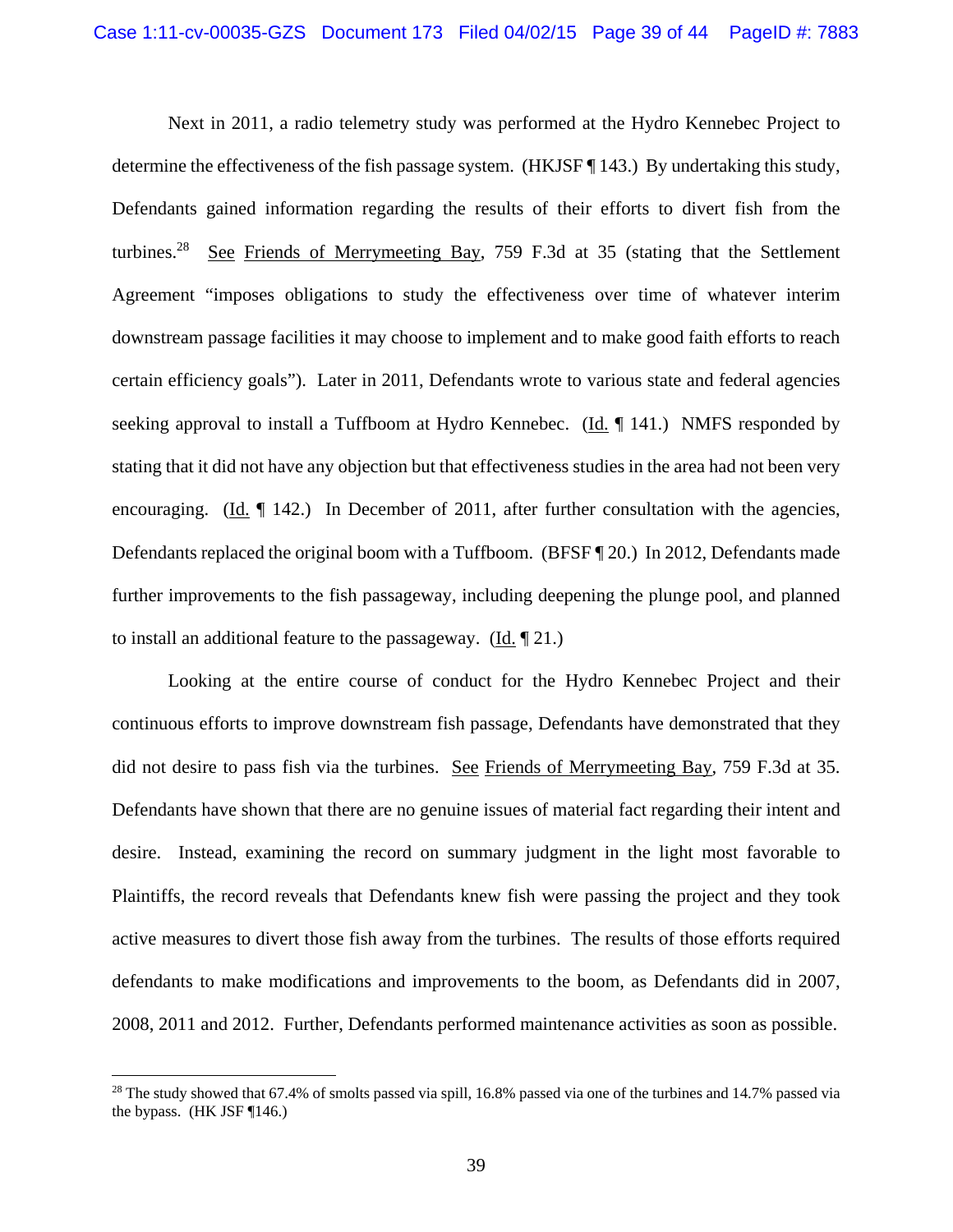In undertaking the modifications and improvements, Defendants consulted with the resource agencies and FERC to obtain their approval and guidance. While the feedback from those agencies was not always positive, such as when NMFS indicated that the results from studies of the Tuffboom was not encouraging, at other times the agencies praised Hydro Kennebec for their efforts, such as when USFWS observed the speed with which Hydro Kennebec corrected a problem in 2007. (See HKJSF ¶ 142; BFSF ¶6.) Tellingly, there is no evidence before the Court from either party that any of the agencies have alleged that the Hydro Kennebec is in violation of the Settlement Agreement. See Friends of Merrymeeting Bay, 759 F.3d at 37.

The study performed in 2011 showed that the fish passageway at Hydro Kennebec is not achieving perfect, or 100% efficiency, results. (See HKJSF ¶ 146.) Over fifteen percent of the fish in the study passed via the turbines. (See id.) However, perfection is not required by the Settlement Agreement. Friends of Merrymeeting Bay, 759 F.3d at 36. As aptly stated by NMFS in a 2008 email to Hydro Kennebec: "NMFS does not anticipate the bypass to be 100% efficient, however[.] [O]ur goal is to maximize the overall efficiency for the protection of the resource." (BFSF ¶ 10; Pls.' Opp'n to BFSF ¶ 10.) While 16.8% of fish passed via the turbines, 83.2% of those fish in the study avoided the turbines. In short, the continuous efforts of Defendants demonstrate that Defendants' desire is not to pass fish via the turbines at the Hydro Kennebec Project and the Court does not find any trialworthy issue on this point.

### **G. Conclusion to the Motions for Summary Judgment**

Having considered the entire record on summary judgment in the light most favorable to Plaintiffs, the Court finds that there is no genuine issue of material fact on the question of whether Defendants desire to pass Atlantic salmon and/or shad through the turbines at the Lockwood,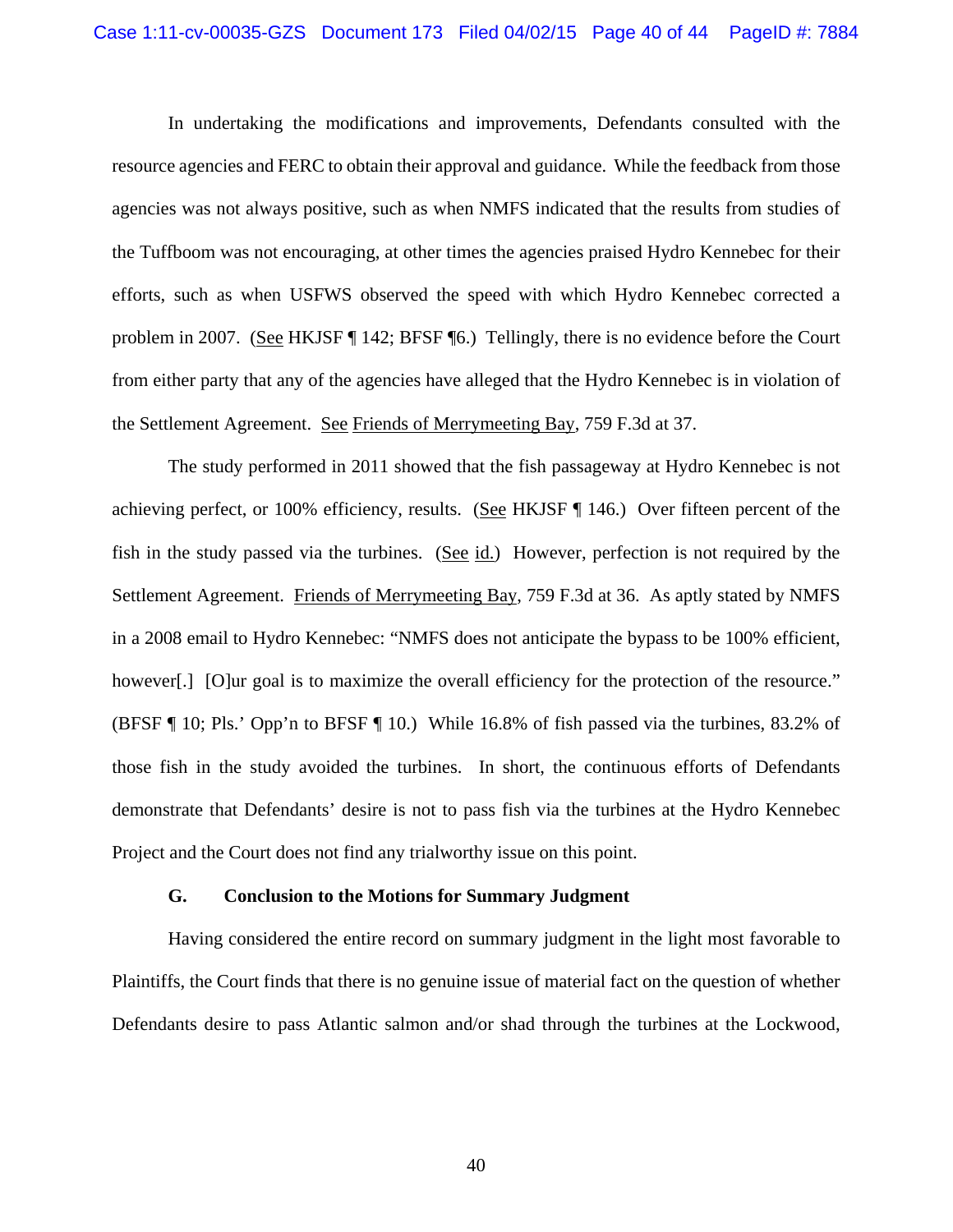Hydro Kennebec, Shawmut and Weston Projects. Instead, the Defendants' desire at each of these projects is that the fish bypass the turbines.

The record shows that Defendants knew fish were present, and, at each project, Defendants took steps to route the fish away from the turbines. See Friends of Merrymeeting Bay, 759 F.3d at 35. Defendants do not contest that salmon and shad inhabit the impoundments above the Projects and the evidence of downstream fish passage demonstrates that some fish are accessing the turbines at each of the Projects.<sup>29</sup> Accordingly, Plaintiffs argue that Defendants knew that substantial numbers of migrating fish were accessing the turbines from fish passage studies, and yet Defendants continued to operate the turbines thus showing their true intent. However, Defendants' knowledge that some fish are accessing the turbines does not equate to Defendants' desire that those fish access the turbines. In countering Plaintiffs' argument, Defendants present evidence that they installed diversionary devices at each of the Projects and used the knowledge gained through the studies to make continuous efforts to route fish away from the turbines. Over time, as problems developed, Defendants' reactions show that their intent was to keep fish from the turbines when possible.

Next, the statements and actions of FERC and the resource agencies support that Defendants' subjective intent was that fish bypass the turbines. FERC nor the resource agencies have alleged that the Defendants were in violation of the Settlement Agreement at any of the Projects. Rather, the resource agencies and FERC have been in frequent contact with Defendants

<sup>&</sup>lt;sup>29</sup> The radio telemetry study performed at the Lockwood Project showed that during median flow conditions, approximately 50% of fish pass via the turbines. (LSW JSF ¶¶ 213, 220-21.) The radio telemetry study performed at the Hydro Kennebec showed that during spill conditions, approximately 17% of fish pass via the turbines. (HK JSF ¶ 146.) The estimates for downstream passage at the Shawmut Project predicted that approximately 70% of kelts pass via the turbines. (LSW JSF ¶ 235.) The estimates for downstream passage at the Weston Project predict that during spill conditions, approximately 66% of kelts pass via the turbines. (LSW JSF [231.) The estimates for the Weston Project reflects conditions before the guidance boom was installed in 2011, rendering the results of the estimates questionable.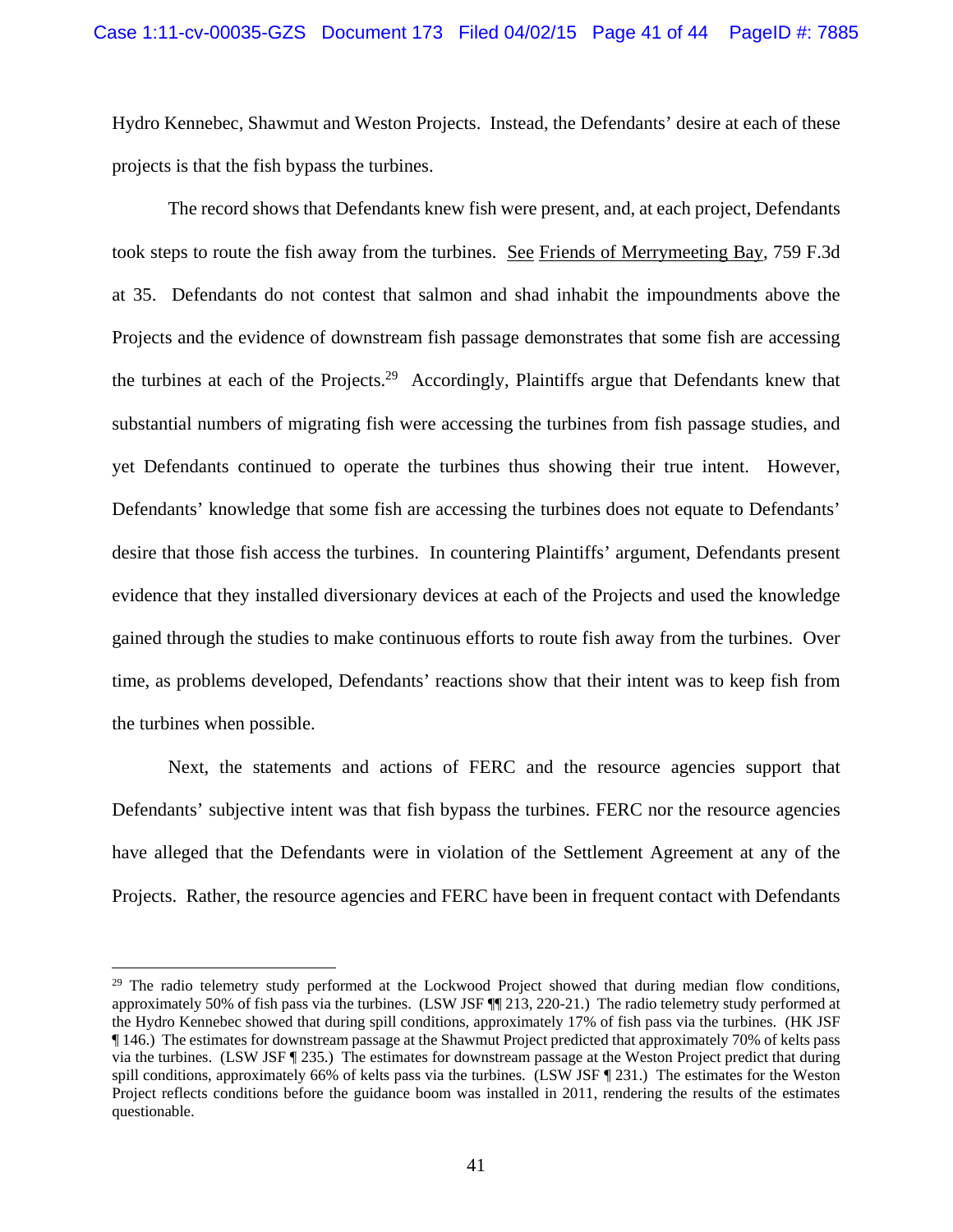and provided feedback on the plans for the Projects, and in 2010, FERC stated that Defendants were in compliance with the Settlement Agreement at the Lockwood, Weston and Shawmut Projects. However, Plaintiffs argue that the criticism leveled by the resource agencies is evidence that Defendants know that the diversionary devices are ineffective. Plaintiffs assert that when the knowledge of ineffectiveness is juxtaposed with Defendants continued operation of the turbines, the evidence shows that Defendants' subjective intent is that fish pass downstream via the turbines. Plaintiffs point to the criticism leveled at guidance booms, and the Tuffboom in particular used at the Weston, Hydro Kennebec and Lockwood Projects, as evidence of the diversionary devices' ineffectiveness. For example, after reviewing the conceptual design plans for the Tuffboom at the Weston Project prior to its installation, USFWS and MDMR stated that the Tuffboom was experimental, prone to failure, debris loading and overtopping. (LSW JSF ¶¶ 229, 230.) However, it is also true that Defendants consulted with and received agency approval prior to installing the Tuffbooms at the Weston and Lockwood Projects and consulted with the agencies prior to installing the Tuffboom at the Hydro Kennebec Project. (BFSF ¶¶ 2, 20.) Further, Defendants received commendations for their efforts to improve downstream fish bypass. For example, in March of 2008, USFWS wrote to Defendants to commend them on their response to a submerged fish guidance device, which was corrected within days of the agency's inspection in 2007. (BFSF ¶ 6.) In light of the entire record on summary judgment, the statements and actions by FERC and the resource agencies support that Defendants' subjective intent was to bypass the turbines.

Finally, a lack of perfect efficiency does not establish a trialworthy issue in this case. Complete effectiveness of the diversionary facilities is not required, nor does the passage of fish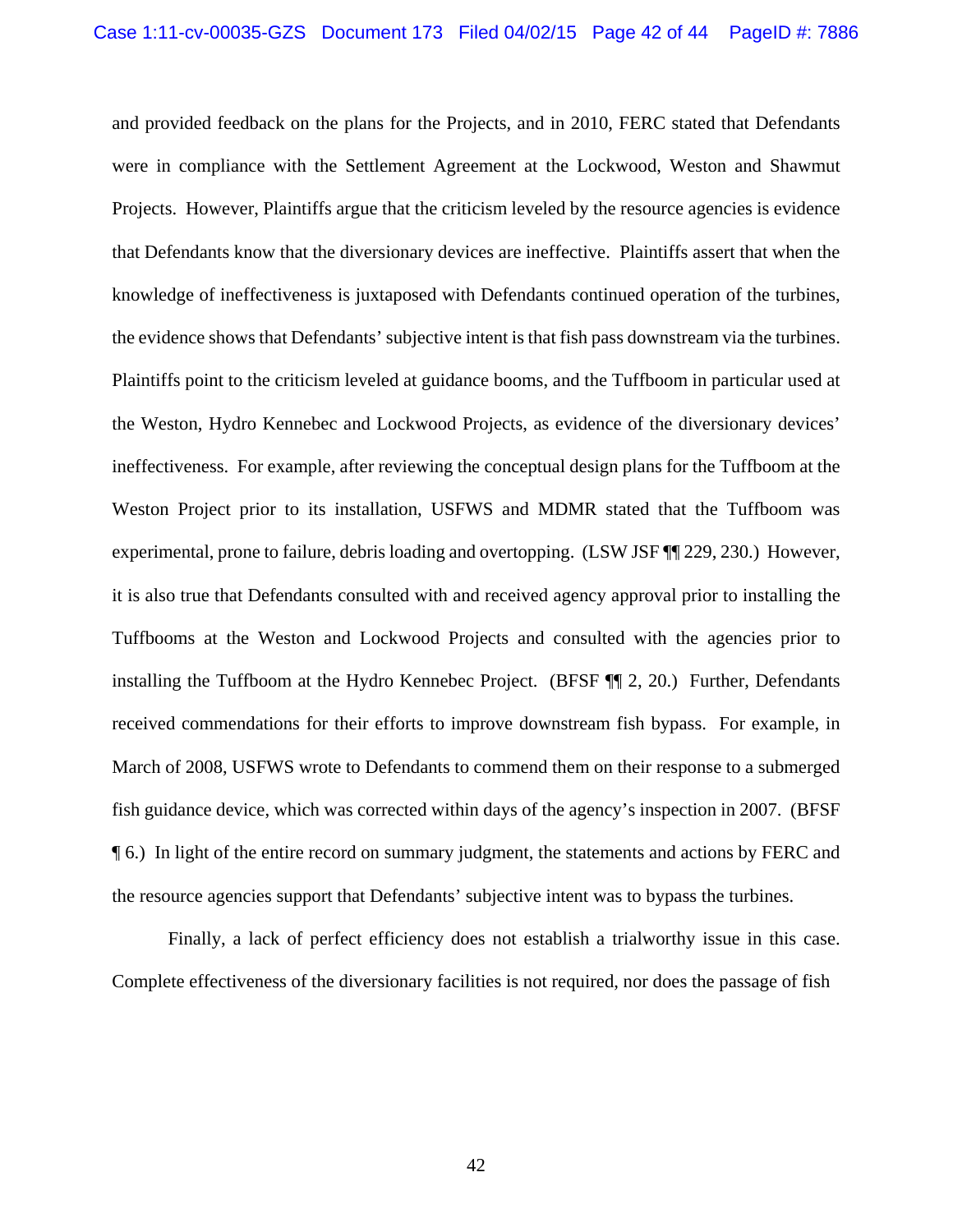through the turbines necessarily mean that Defendants "desire" that fish pass via the turbines under the terms of the Settlement Agreement. "[T]he Agreement does not require Defendants to achieve any particular objectively measurable level of effectiveness, and neither should the court." Friends of Merrymeeting Bay, 759 F.3d at 36. Instead, the effectiveness of the diversionary facilities is evidence that the Court should consider as part of the overall relevant information in the case. See id. Although Plaintiffs do not state that they are attempting to hold Defendants to a strict liability standard, in their motion papers, Plaintiffs make little room for any level of inefficiency for any of the diversionary features at any of the Projects. In short, Plaintiffs assert that fish are passing via the turbines, Defendants decline to shutter the turbines, and therefore it is Defendants' intent that fish pass through the turbines. That is not the standard elucidated by the First Circuit.

Viewing the record in the light most favorable to Plaintiffs and drawing all reasonable inferences in Plaintiffs' favor, there is no genuine issue of material fact with regard to Defendants' subjective intent under the Settlement Agreement. Defendants do not desire to pass fish downstream via the turbines and have engaged in continuous efforts to route fish away from the turbines. Therefore, the Court finds that Defendants have demonstrated an absence of evidence to support Plaintiffs' case and Plaintiffs have failed to establish the presence of a trialworthy issue. Defendants' Motion for Summary Judgment is GRANTED and Plaintiffs' Motion for Summary Judgment is DENIED.